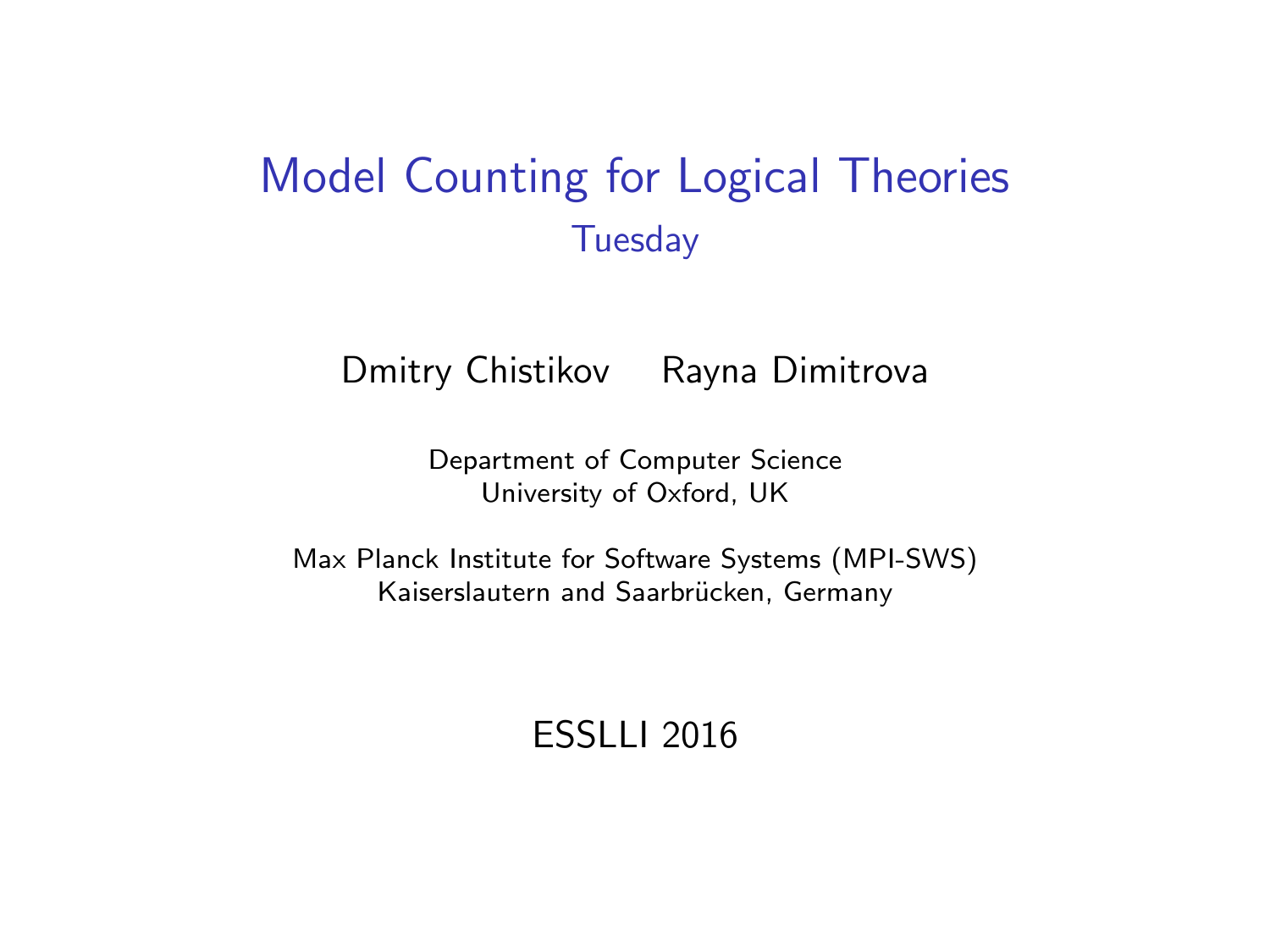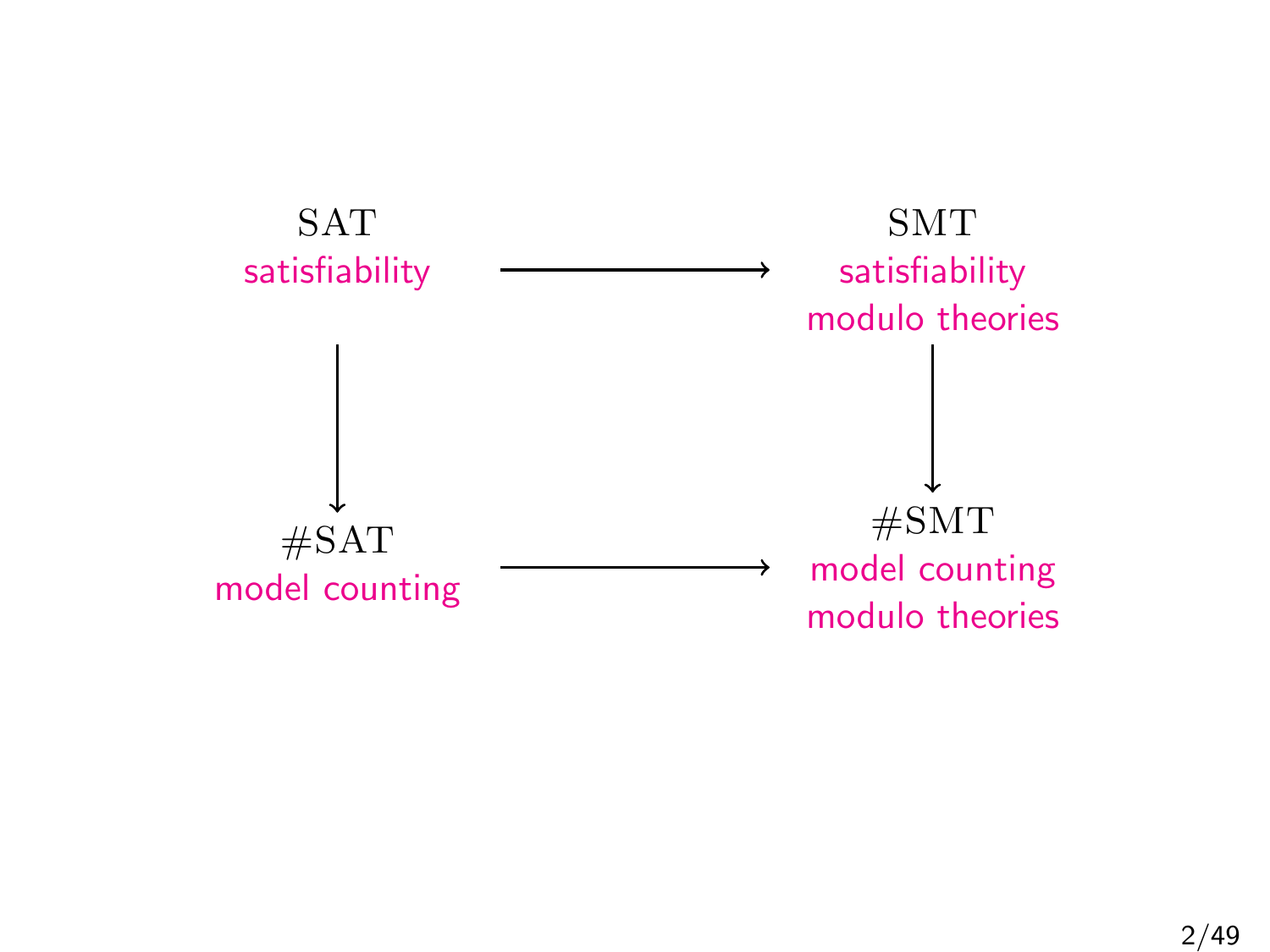

# **Tuesday** computational complexity, probability theory Wednesday randomized algorithms, Monte Carlo methods Thursday hashing-based approach to model counting **Friday** from discrete to continuous model counting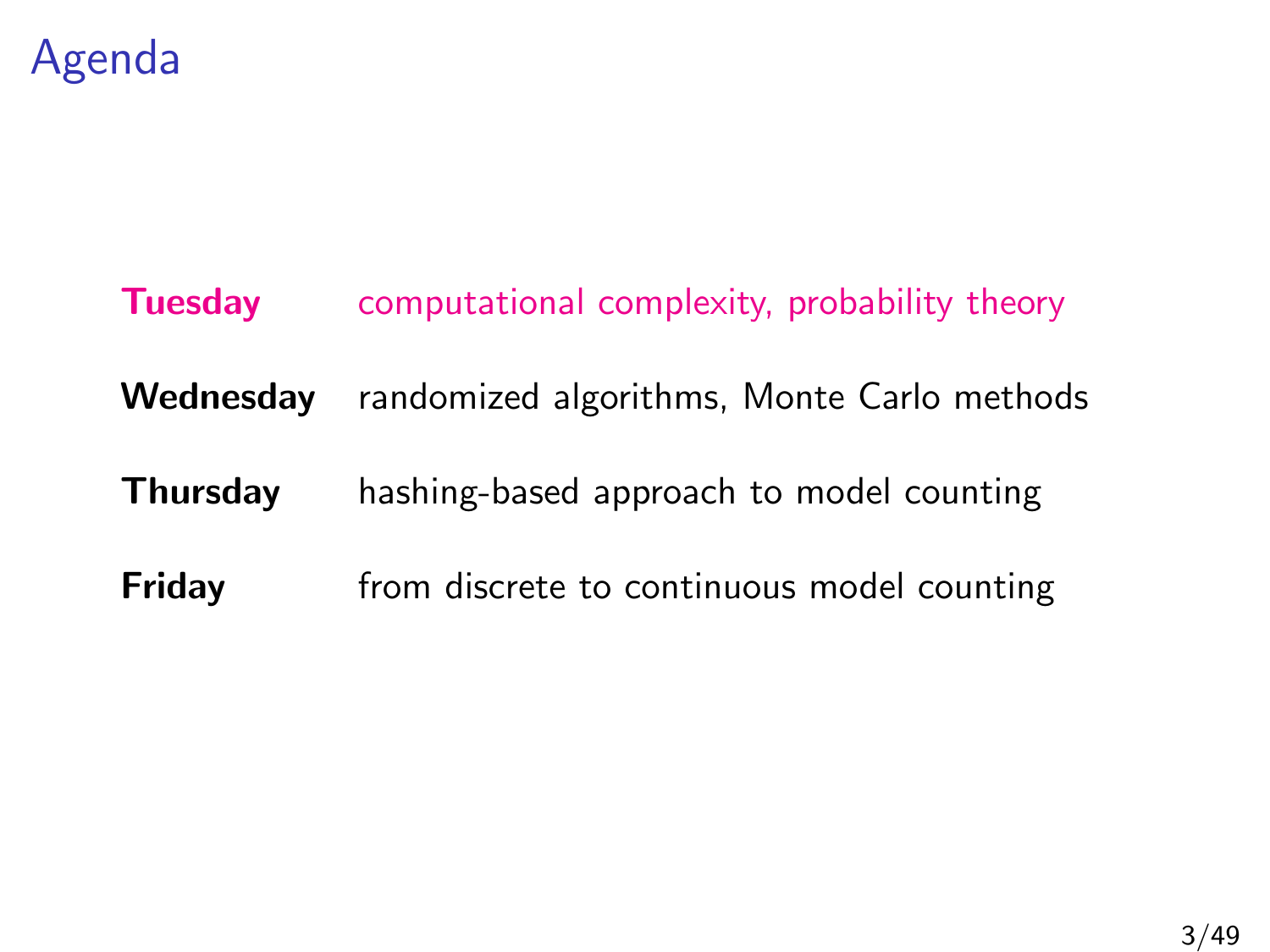

#### 1. [Complexity theory:](#page-3-0) P, NP, and  $\#P$

#### 2. [Probability theory](#page-11-0)

<span id="page-3-0"></span>[Probability theory: Events](#page-16-0) [Probability theory: Random variables](#page-55-0)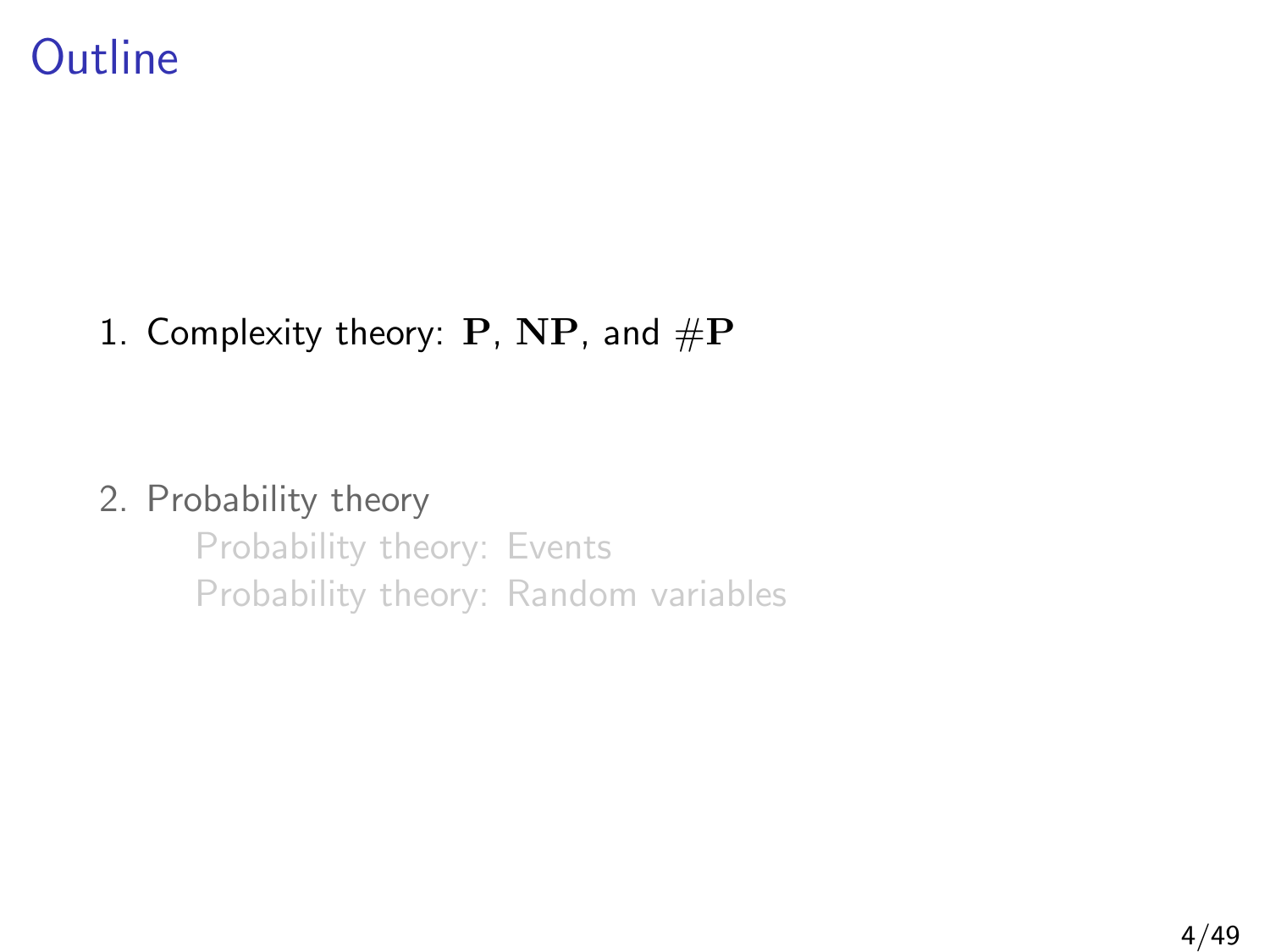# Decision problems and algorithms

Decision problem:  $L \subseteq \{0,1\}^*$  (encodings of yes-instances)

Algorithm for  $L$ : says "yes" on every  $x\in L$ , "no" on every  $x\in \{0,1\}^*\setminus L$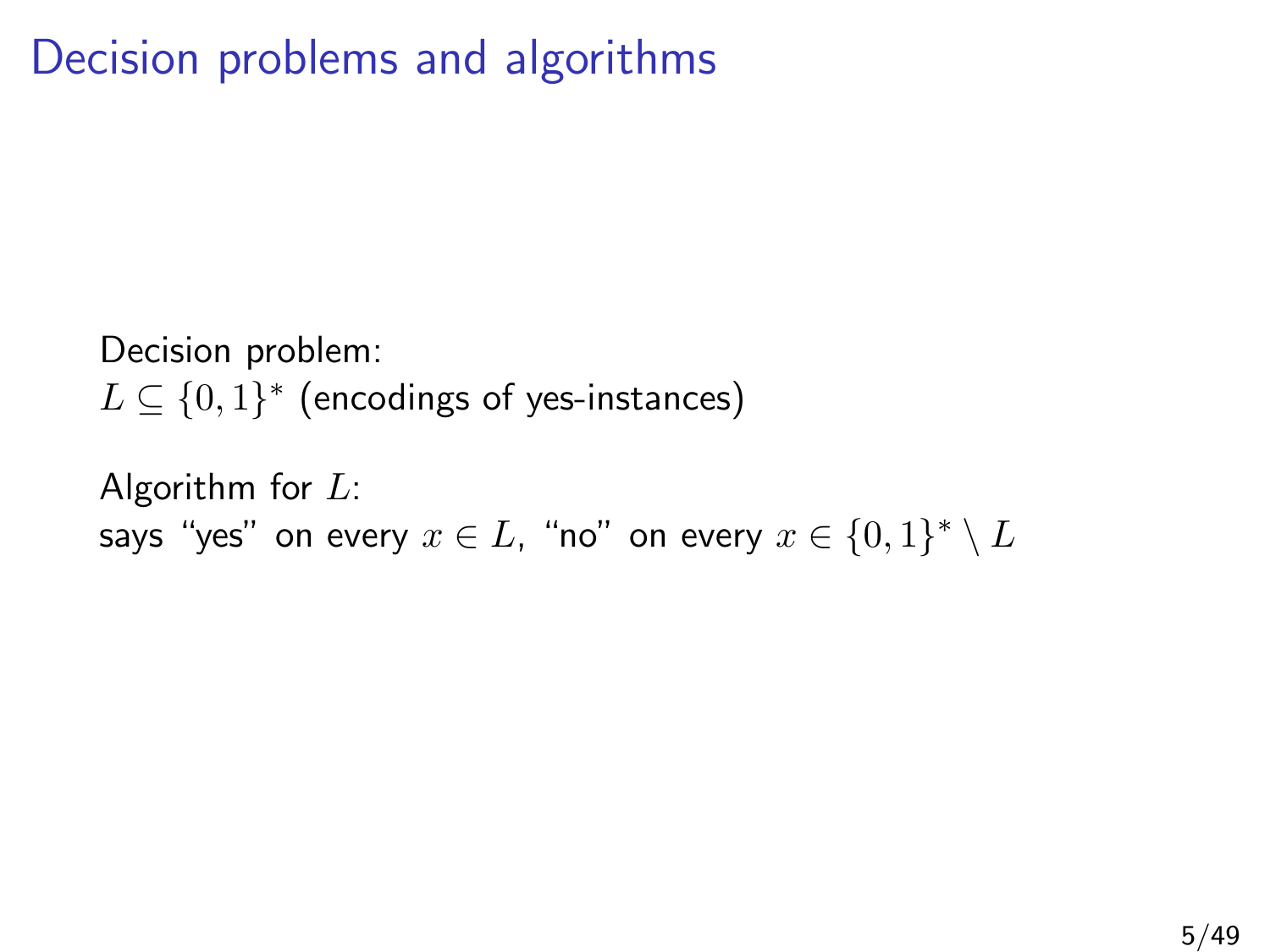# Time complexity

- $\triangleright$  of algorithm  $\mathcal A$  on input  $x$
- $\triangleright$  of algorithm A on inputs of length n (worst-case)
- $\triangleright$  of decision problem  $L$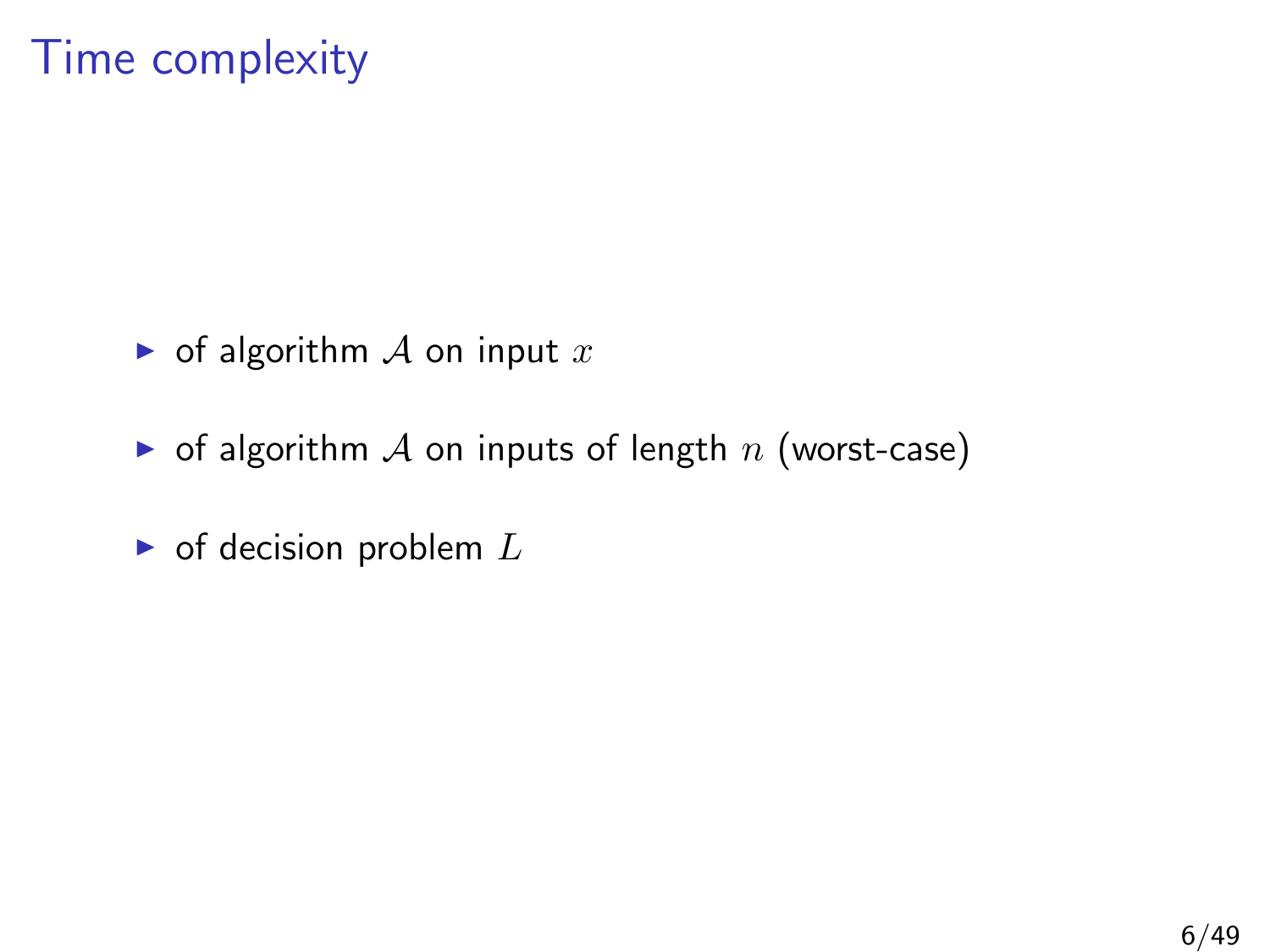Complexity class  $P$  and efficient algorithms

Cobham–Edmonds thesis:

Efficiently computable in a reasonable computational model = Computable in polynomial time on a Turing machine

$$
\mathbf{P} = \bigcup_{d \ge 1} \bigcup_{c \ge 1} \text{DTIME}(c \cdot n^d)
$$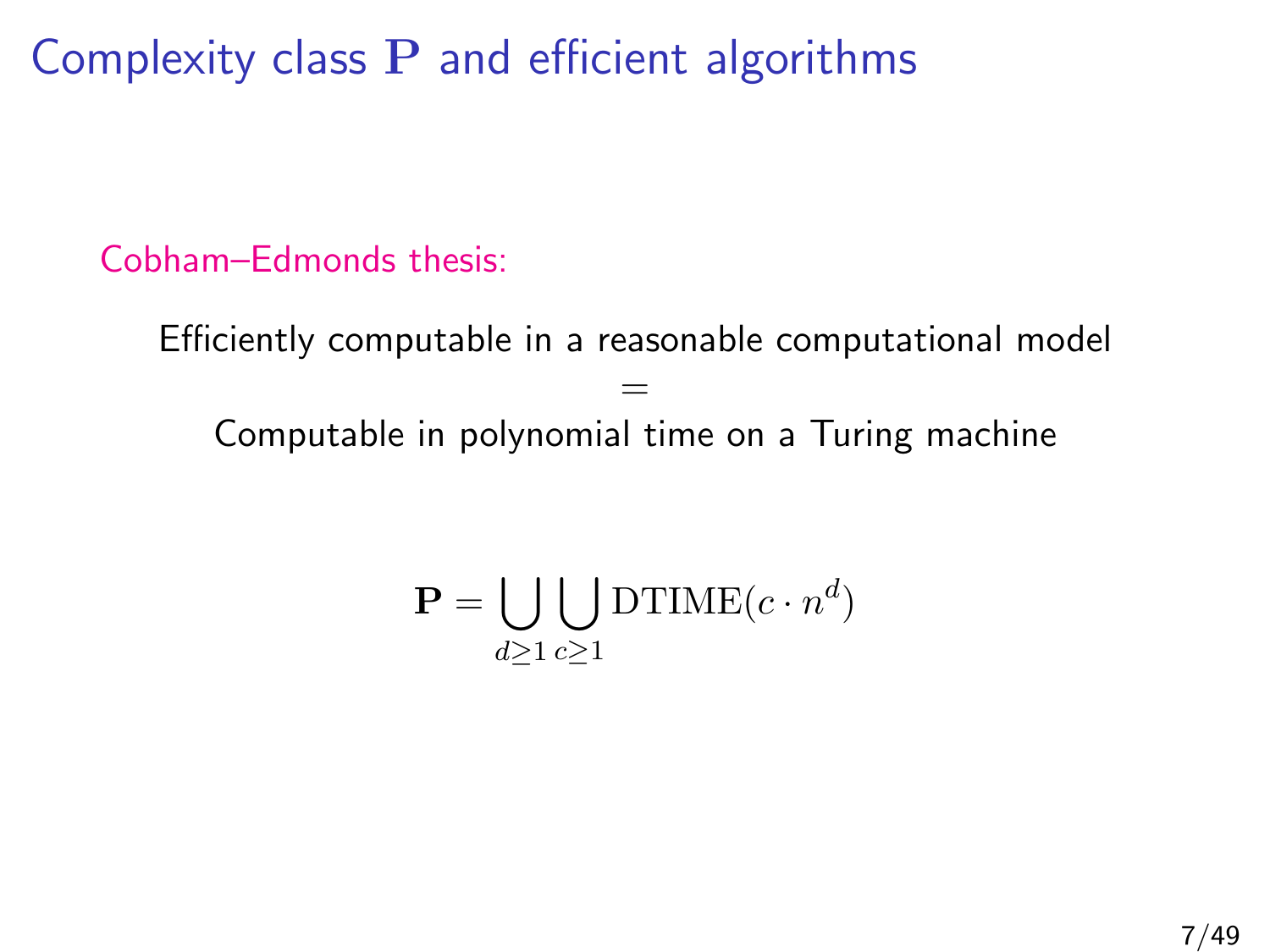# Problems with efficiently verifiable solutions: NP

- $\blacktriangleright$  Definition via certificates
- $\triangleright$  Definition via nondeterministic machines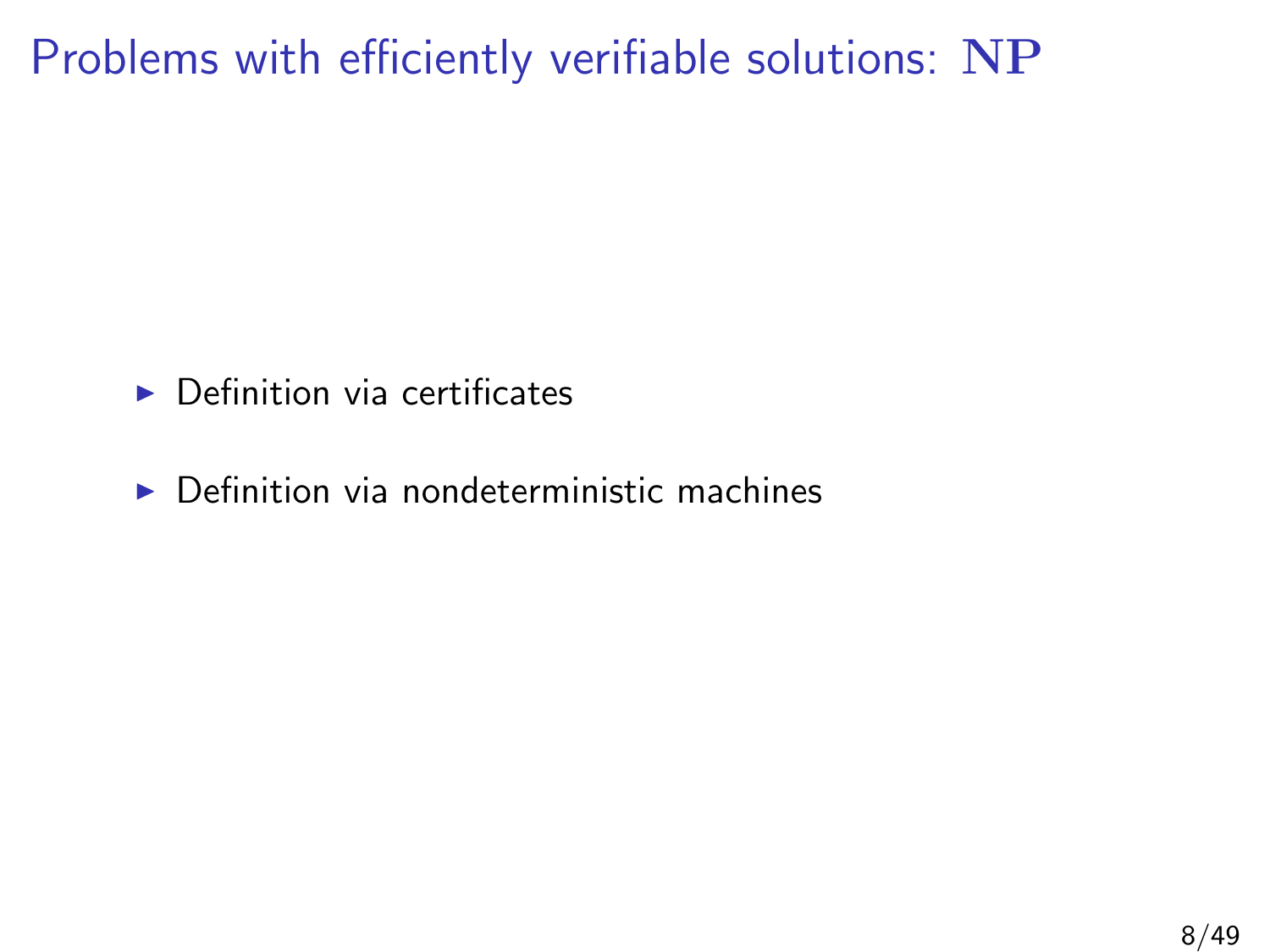## Reductions and NP-complete problems

- $\blacktriangleright$  Polynomial-time reduction
- $\triangleright$  NP-hard and NP-complete problems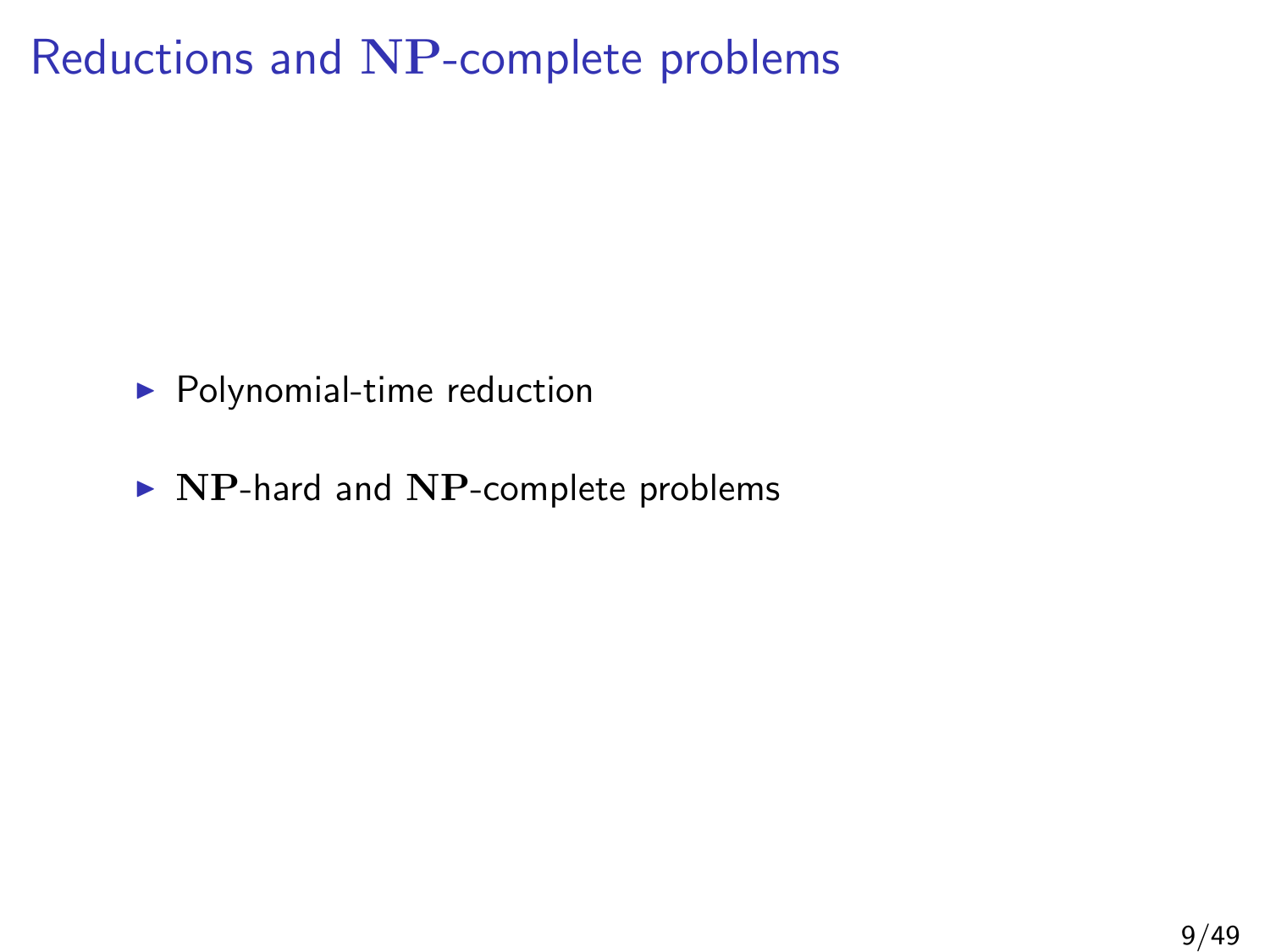# From decision to counting problems

Real-valued problem:  $f: \{0,1\}^* \to \mathbb{R}$ Counting problem:  $f: \{0,1\}^* \to \{0,1,2,...\}$ 

 $\#\mathbf{P}$ : consists of problems that count the number of certificates to instances of NP-problems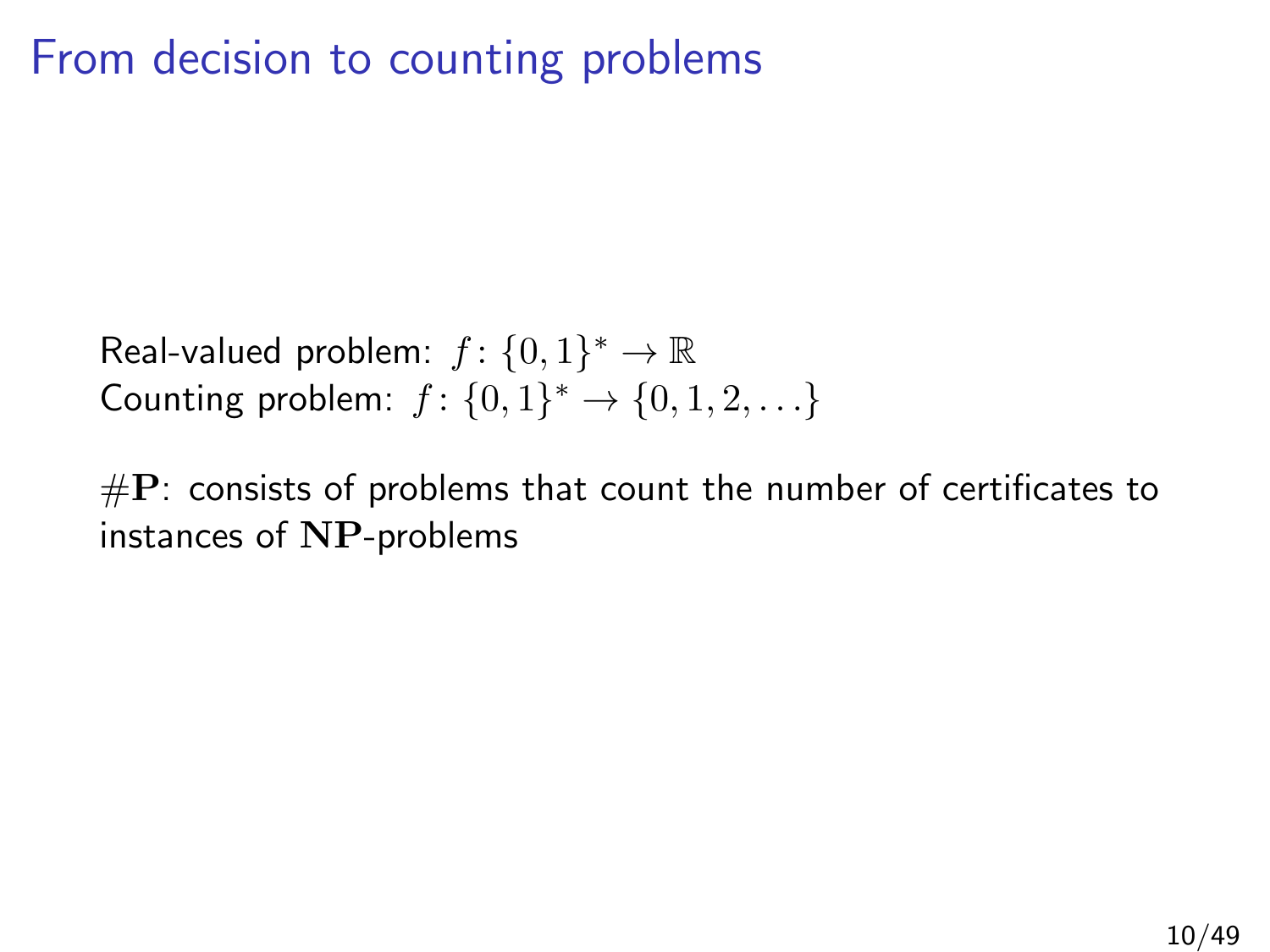Complexity classes: brief summary

P: polynomial time (efficiently solvable)

NP: nondeterministic polynomial time (with efficiently verifiable solutions)

 $\#P$ : counting polynomial time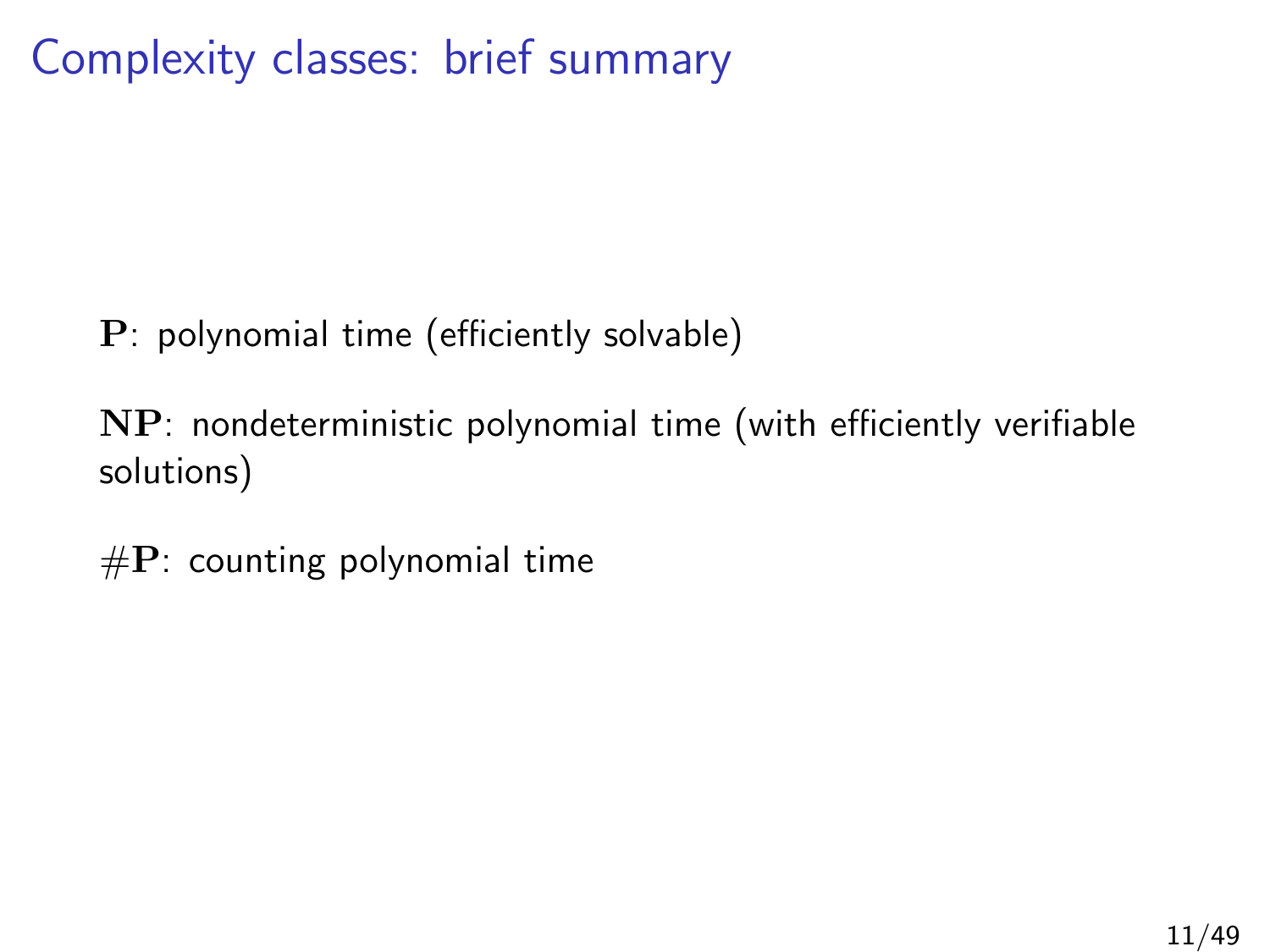1. [Complexity theory:](#page-3-0) P, NP, and  $\#P$ 

<span id="page-11-0"></span>2. [Probability theory](#page-11-0) [Probability theory: Events](#page-16-0) [Probability theory: Random variables](#page-55-0)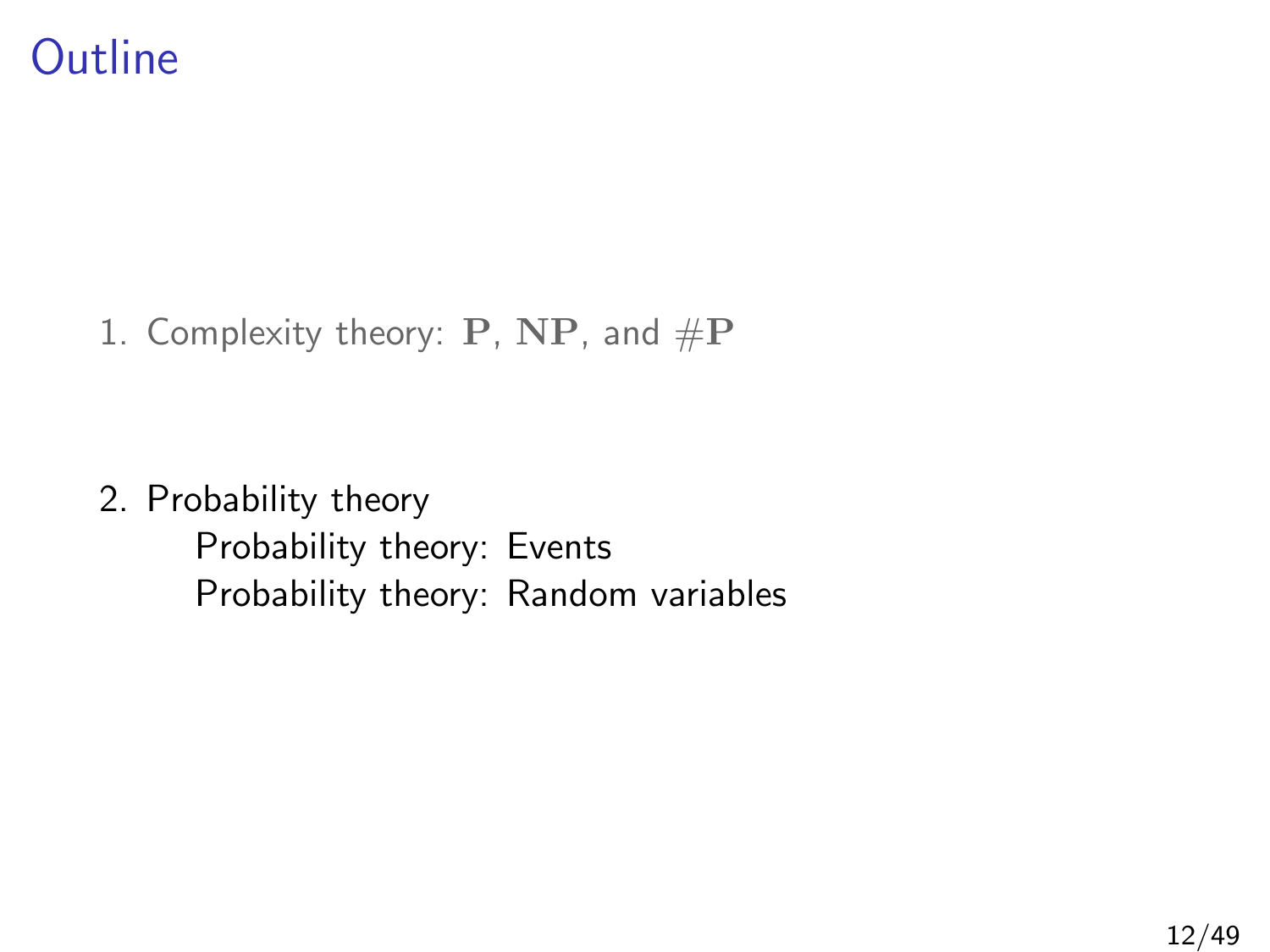Recap: Measured theories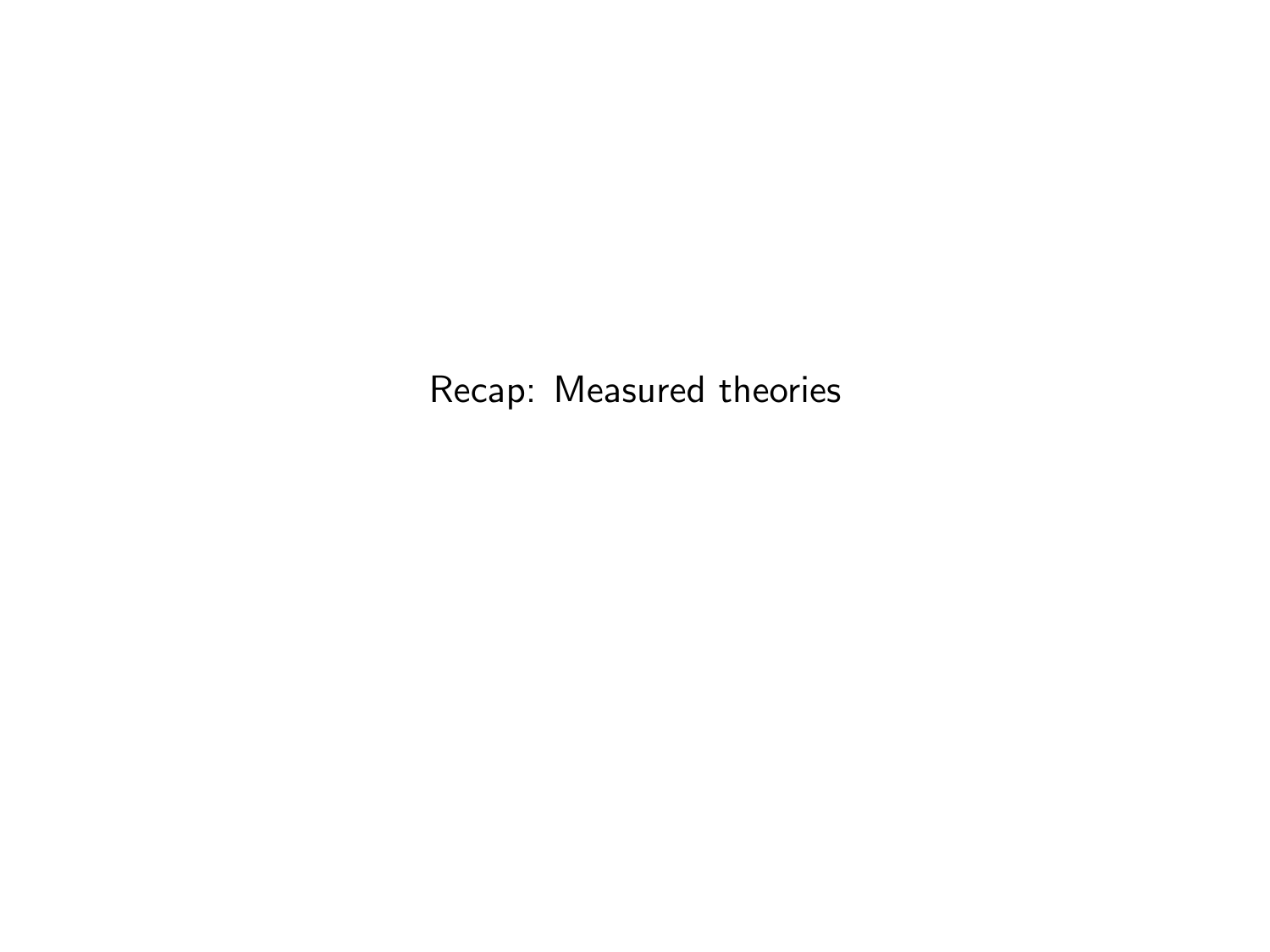### Measured theories and model count

A logical theory  $\mathcal T$  is measured if every  $\llbracket \varphi \rrbracket$  is measurable. The model count of a formula  $\varphi$  is  $mc(\varphi) = \mu([\varphi]).$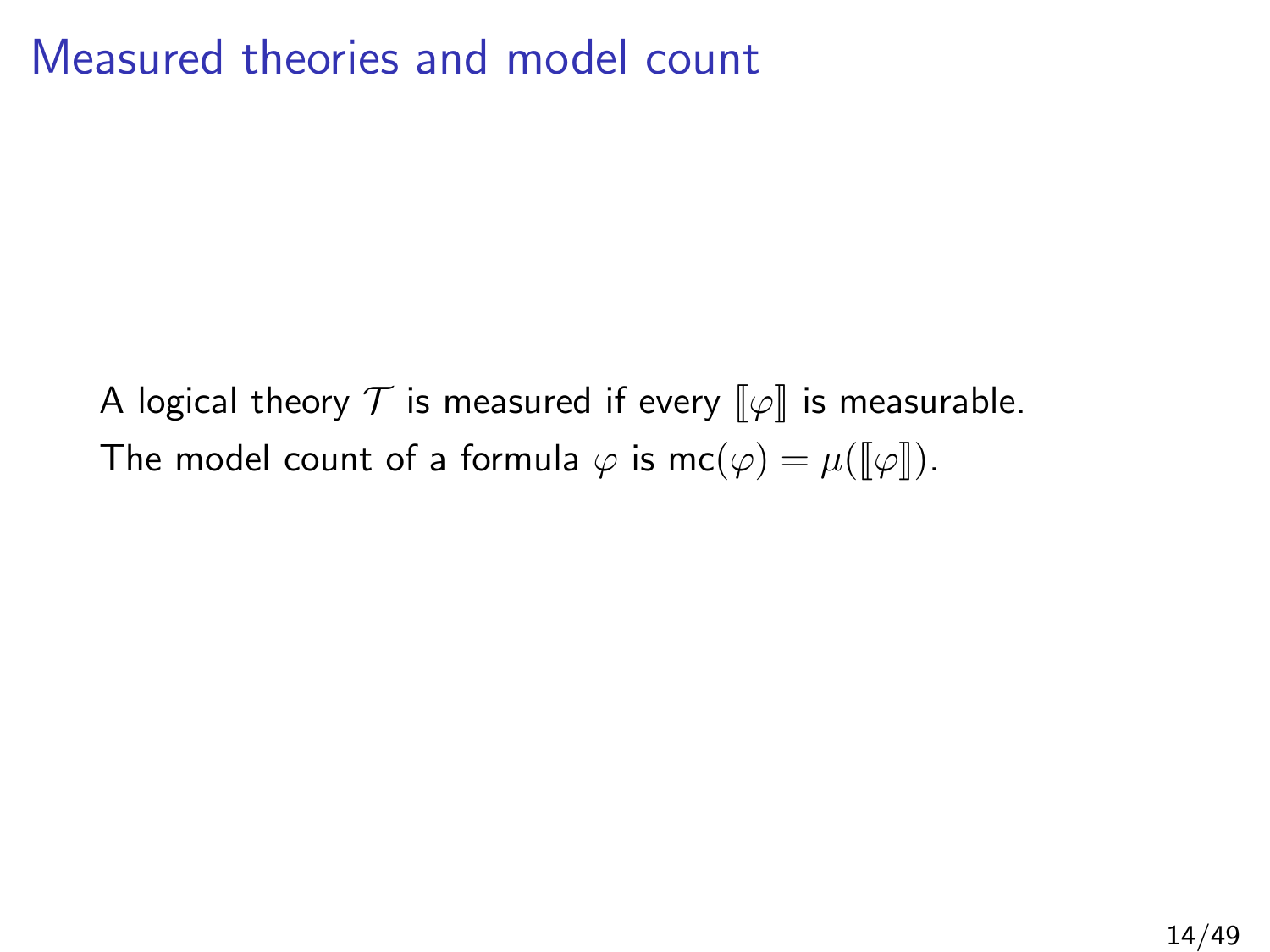### σ-algebras

 $\sigma$ -algebra  $(D,\mathcal{F})$ : domain  $D$ , set of subsets  $\mathcal{F}\subseteq 2^D$  such that

 $\emptyset \in \mathcal{F}$  (the empty set is an element)  $A \in \mathcal{F} \implies D \setminus A \in \mathcal{F}$  (closure under complementation)  $A_i \in \mathcal{F} \implies \bigcup_i A_i \in \mathcal{F}$  (closure under countable union)

**Examples** 

- If finite set  $D, \mathcal{F} = 2^D$
- $D = \mathbb{R}, \mathcal{F}$  obtained from the set of all open intervals by adding all complements and countable unions iteratively until the closure properties are met (Borel hierarchy)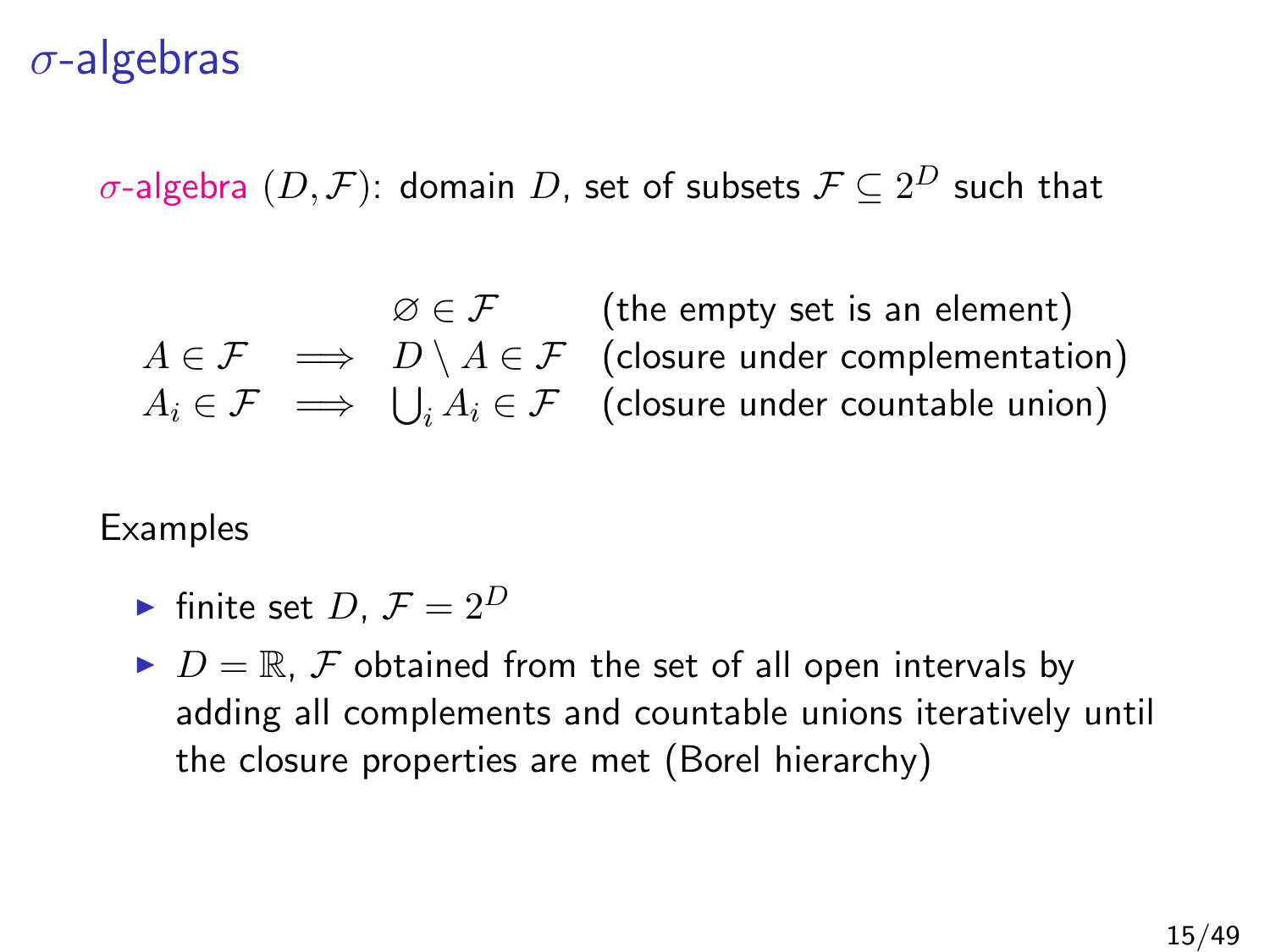Measure: How big is a set?

**Measure**  $\mu$  for  $(D, \mathcal{F})$ : maps each  $A \in \mathcal{F}$  to a real number  $\mu(A) \geq 0$ 

More formally

$$
\begin{array}{rcl} A \in \mathcal{F} & \implies & \mu(A) \geq \mu(\varnothing) = 0 \\ A_i \in \mathcal{F} \text{ disjoint} & \implies & \mu(\bigcup_i A_i) = \sum_i \mu(A_i) \end{array}
$$

Measure space  $(D, \mathcal{F}, \mu)$ :  $\sigma$ -algebra  $(D, \mathcal{F})$ , measure  $\mu : \mathcal{F} \to \mathbb{R}$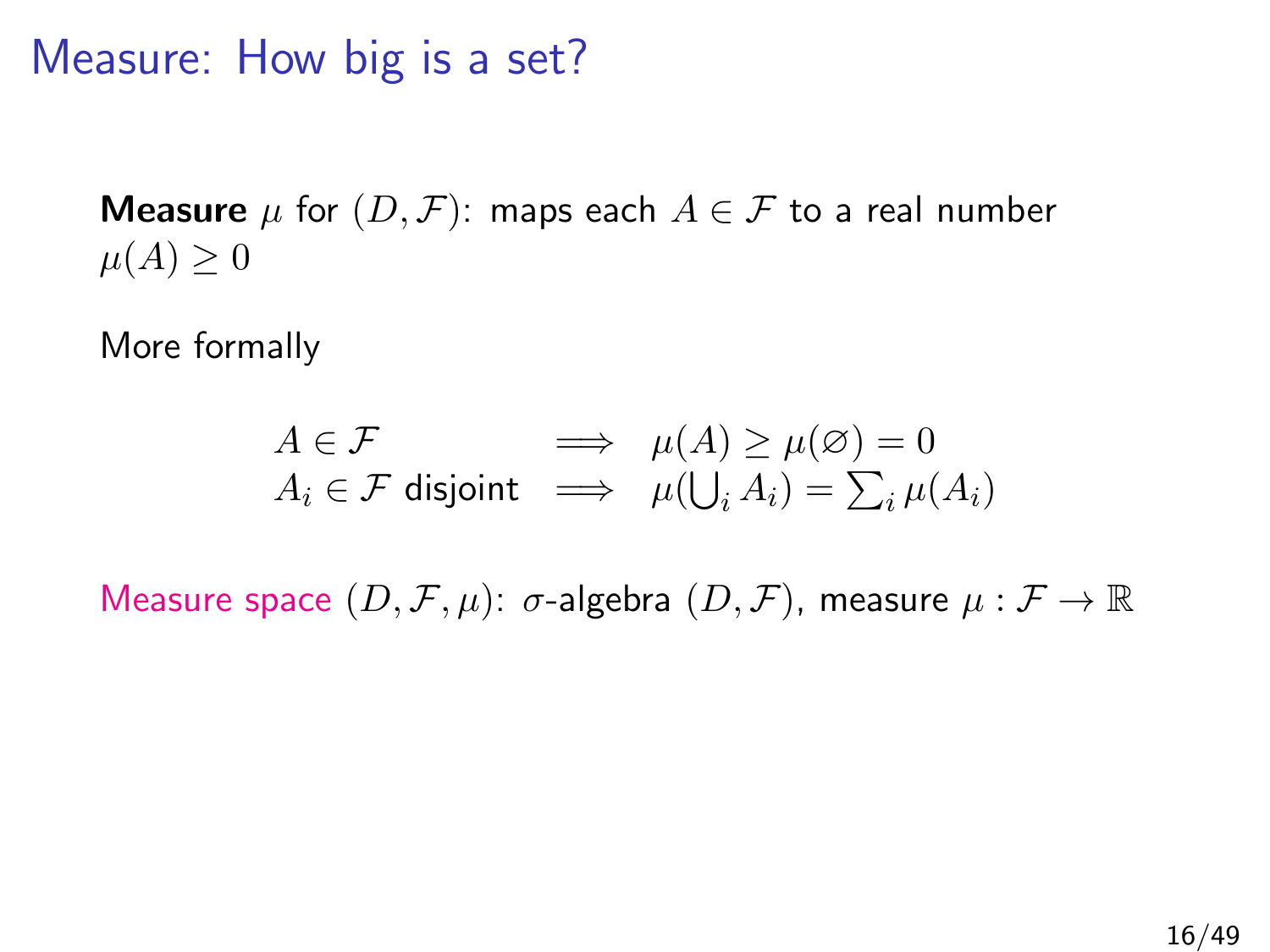<span id="page-16-0"></span>Probability theory: Events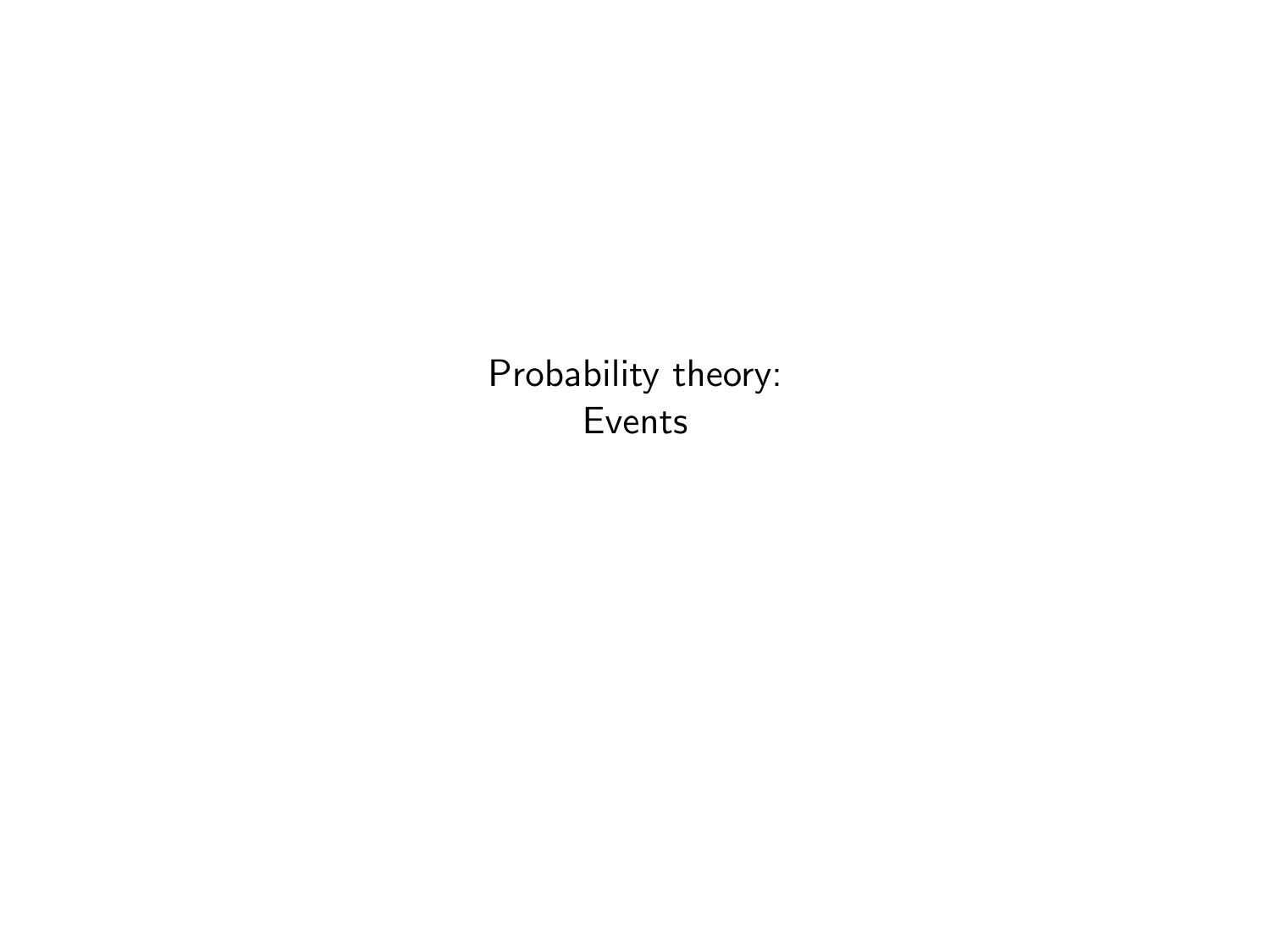# Probability spaces

#### Definition

A triple  $(\Omega, \mathcal{F}, P)$  is a **probability space** if F is a  $\sigma$ -algebra of subsets of  $\Omega$ and P is a measure on  $(\Omega, \mathcal{F})$  that satisfies  $P(\Omega) = 1$ .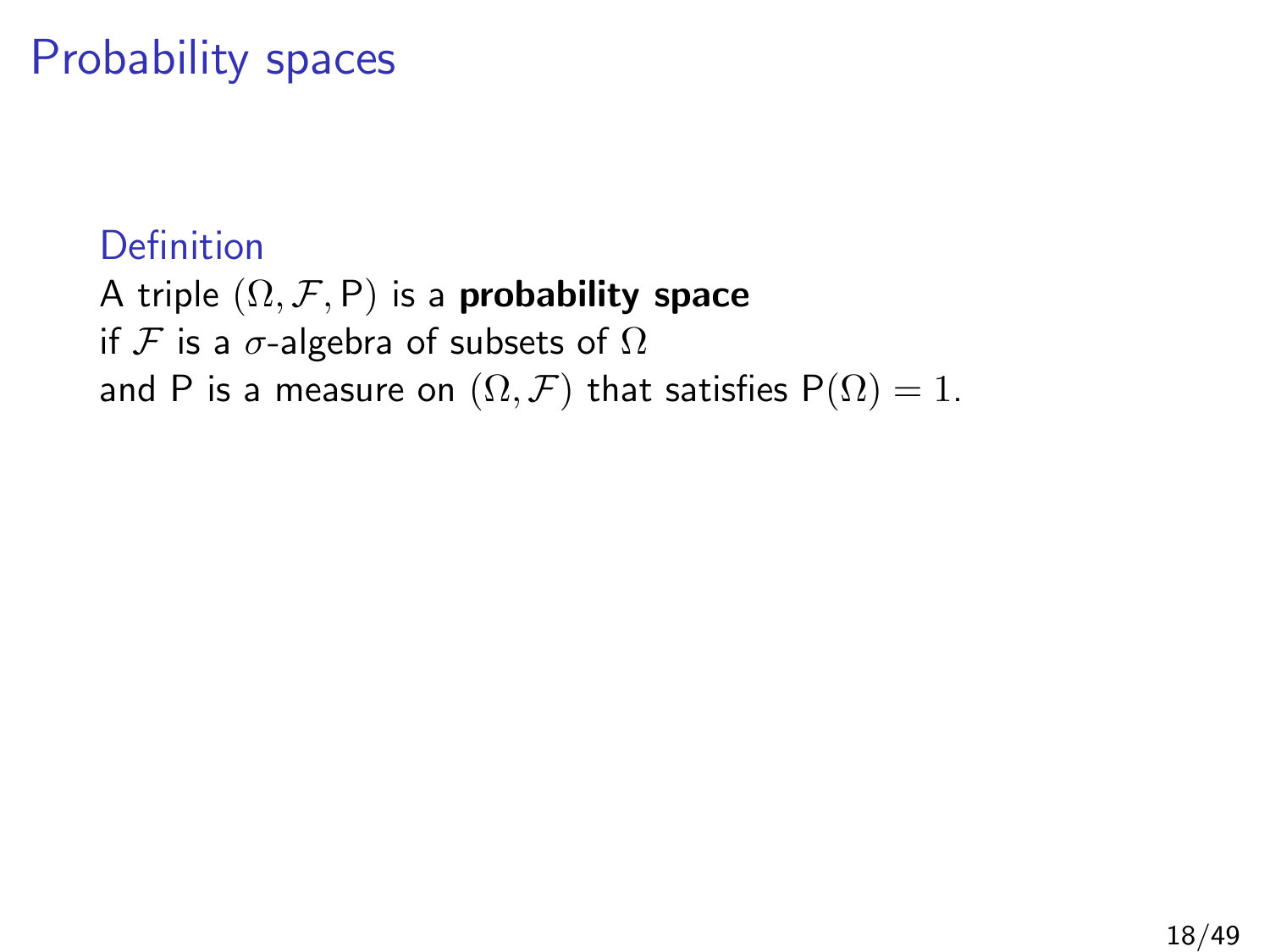# Probability spaces

#### Definition

A triple  $(\Omega, \mathcal{F}, P)$  is a **probability space** if F is a  $\sigma$ -algebra of subsets of  $\Omega$ and  $P: \mathcal{F} \to \mathbb{R}$  satisfies the following properties:

\n- $$
\mathsf{P}(A) \geq 0
$$
 for all  $A \in \mathcal{F}$ .
\n- $\mathsf{P}\left(\bigcup_{i=1}^{\infty} A_i\right) = \sum_{i=1}^{\infty} \mathsf{P}(A_i)$  if  $A_i \cap A_j = \emptyset$  for  $i \neq j$ .
\n- $\mathsf{P}(\Omega) = 1$ .
\n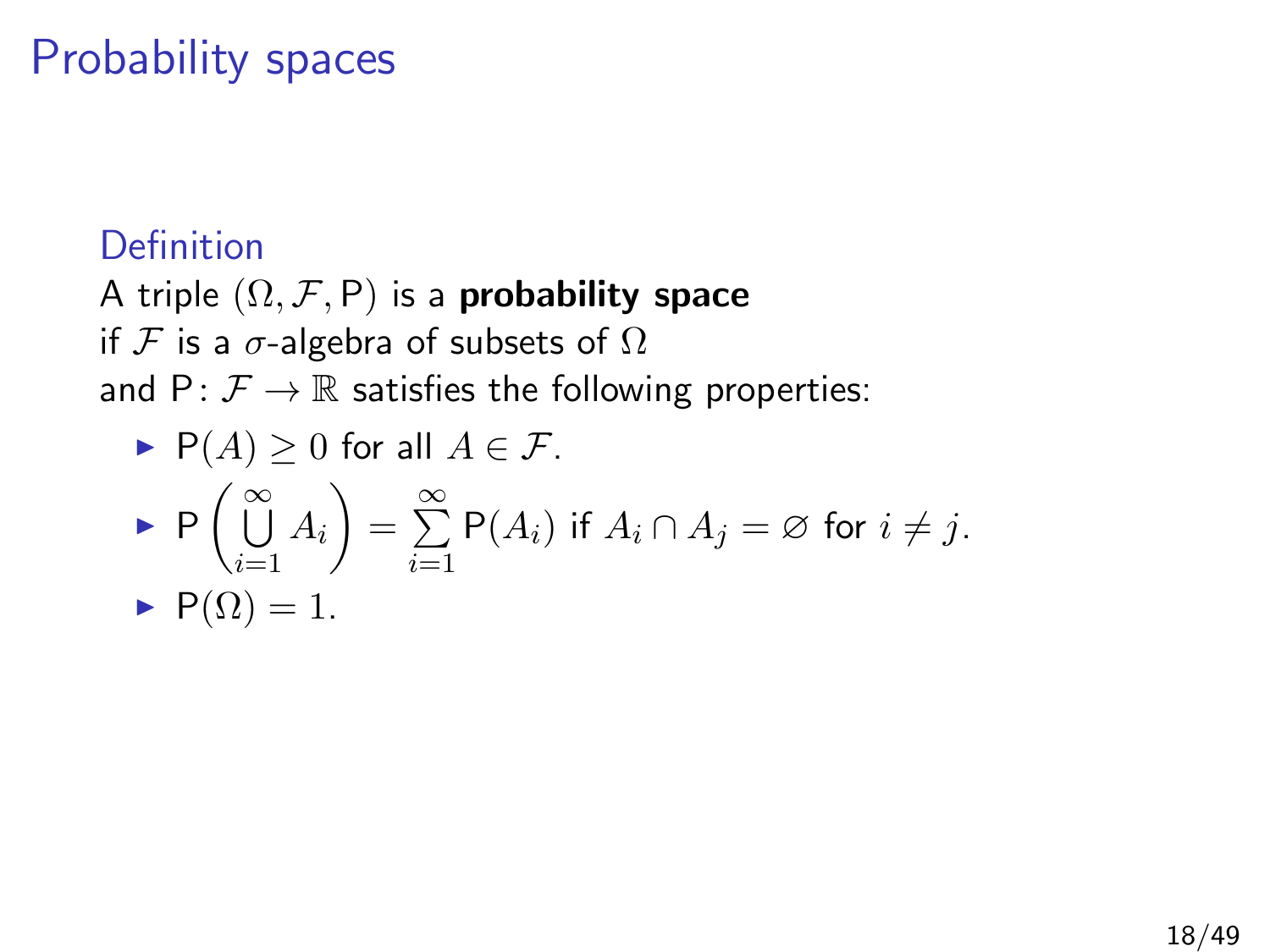# Probability spaces

#### Definition

A triple  $(\Omega, \mathcal{F}, P)$  is a **probability space** if F is a  $\sigma$ -algebra of subsets of  $\Omega$ and  $P: \mathcal{F} \to \mathbb{R}$  satisfies the following properties:

\n- $$
P(A) \geq 0
$$
 for all  $A \in \mathcal{F}$ .
\n- $P\left(\bigcup_{i=1}^{\infty} A_i\right) = \sum_{i=1}^{\infty} P(A_i)$  if  $A_i \cap A_j = \emptyset$  for  $i \neq j$ .
\n- $P(\Omega) = 1$ .
\n

Discrete probability space:  $\Omega$  is finite.

For such spaces it's usually convenient to pick  $\mathcal{F} = 2^{\Omega}$ .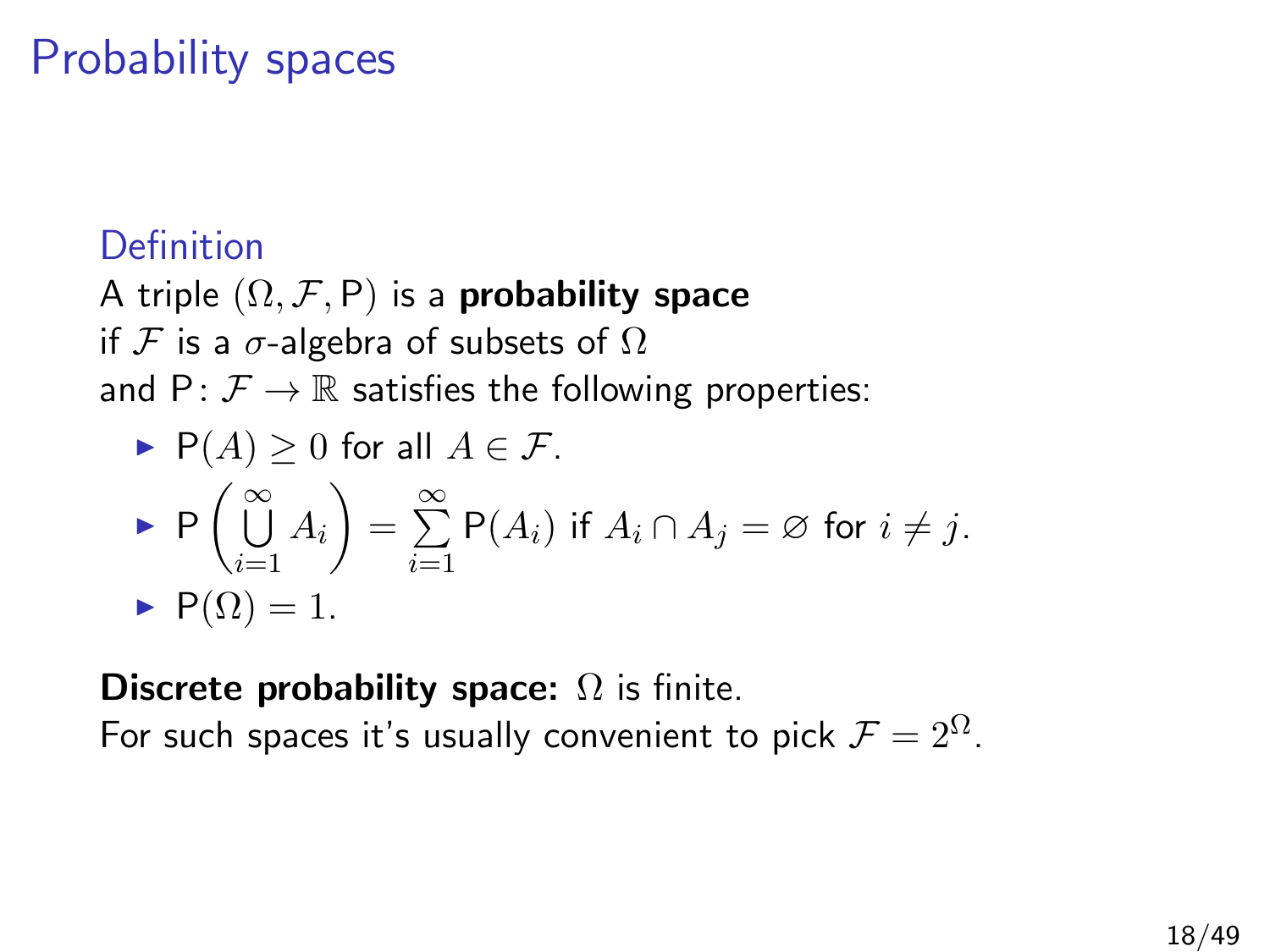### Law of Sum

If events A and B are disjoint  $(A \cap B = \emptyset)$ , then  $P(A \cup B) = P(A) + P(B)$ .

If  $A_1, \ldots, A_n$  are pairwise disjoint events  $(A_i \cap A_j = \emptyset$  for all  $i \neq j$ ), then  $P(A_1 \cup \ldots \cup A_n) = \sum_{i=1}^n P(A_i)$ .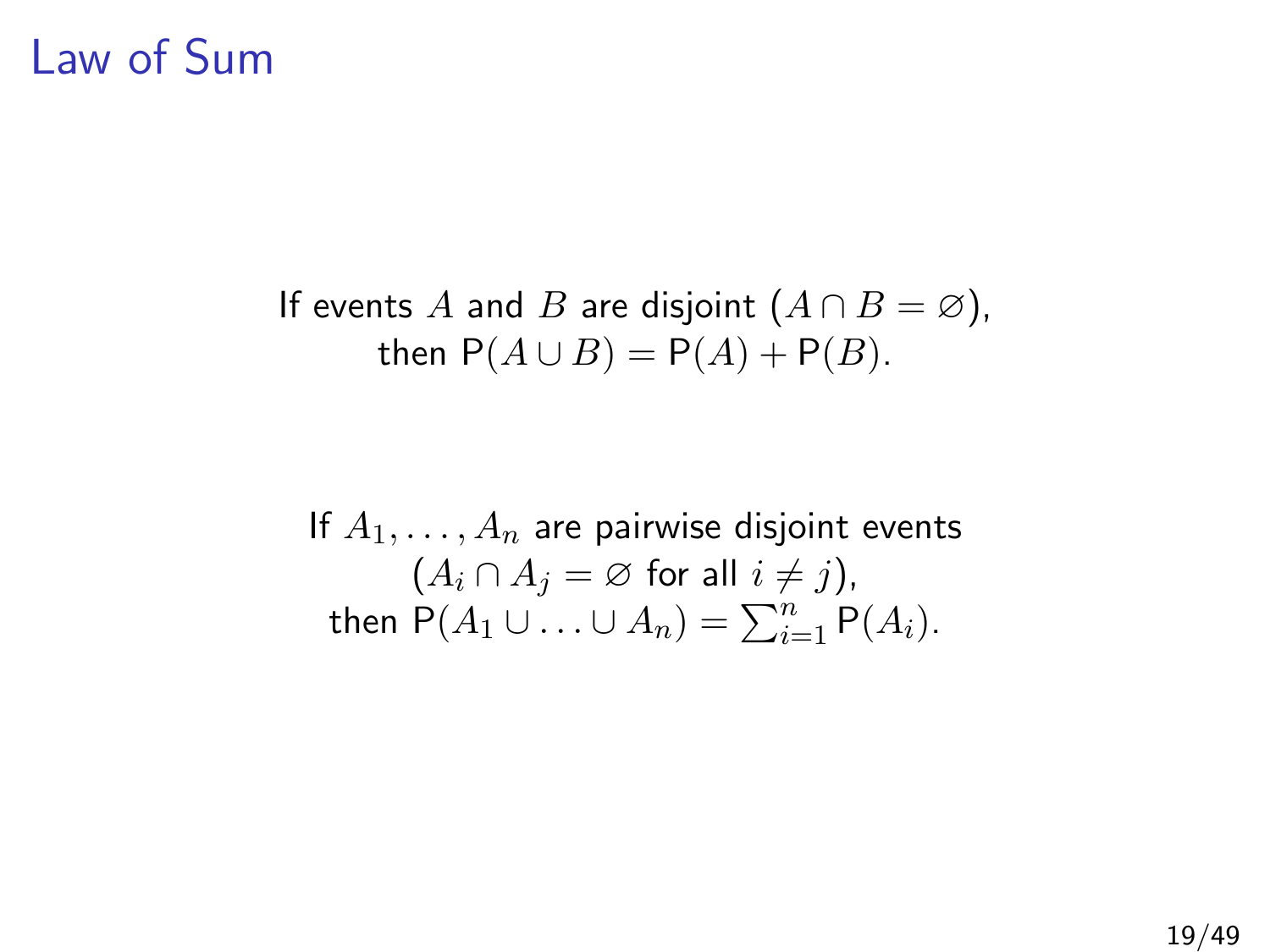### Probability of Union

Is it true that  $P(A \cup B) = P(A) + P(B)$ ?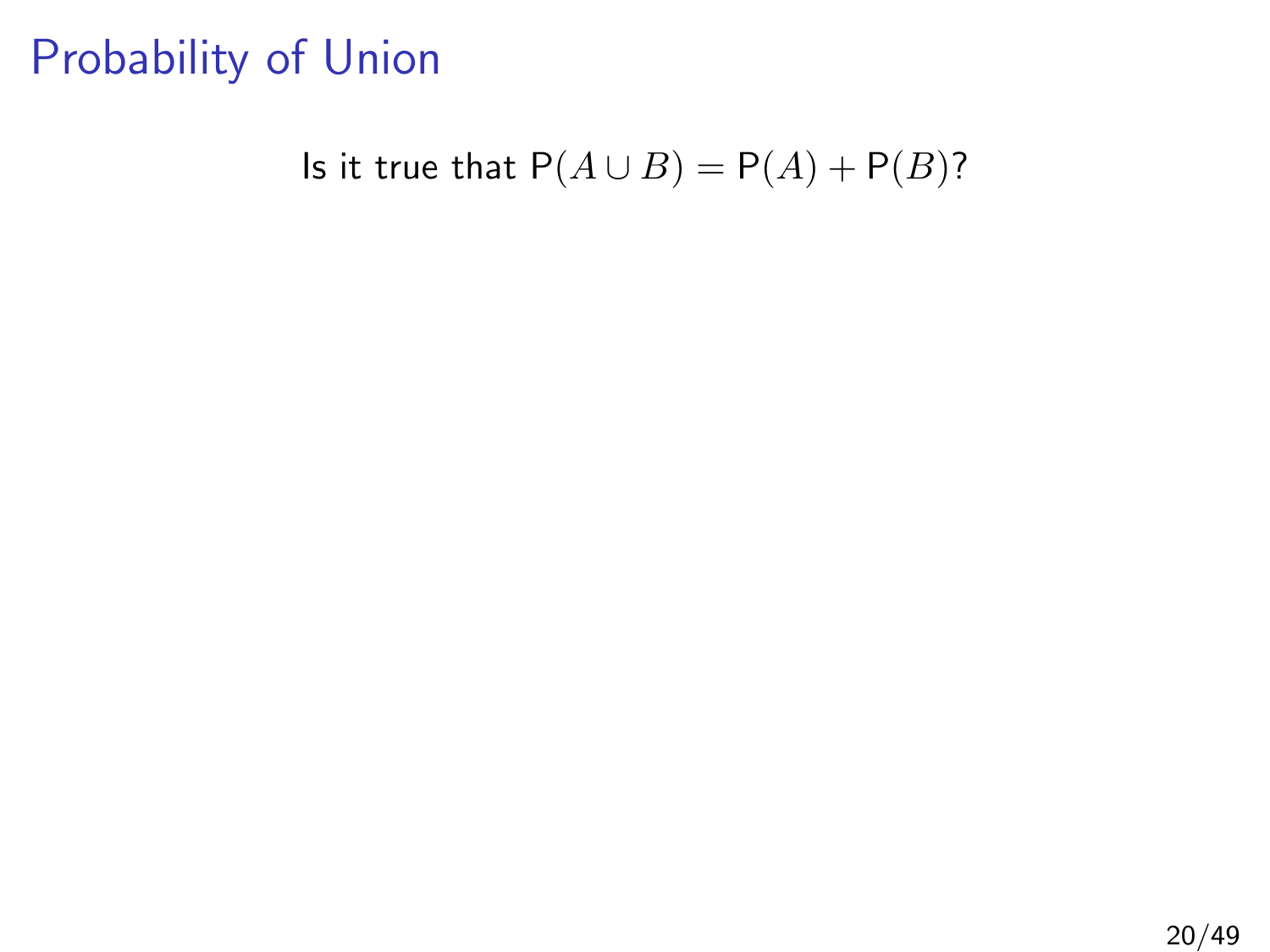### Probability of Union

Is it true that 
$$
P(A \cup B) = P(A) + P(B)
$$
?

Answer:

This is only true if  $P(A \cap B) = 0$ .

#### Example

A fair die gives each  $k \in \{1, 2, 3, 4, 5, 6\}$  with probability  $1/6$ . Consider  $A = \{1, 2, 3\}$  and  $B = \{2, 4, 6\}$ . P[ outcome  $\leq 3$ ] = P[ $A$ ] = 1/2. P[ outcome even  $] = P[B] = 1/2$ . P[ outcome  $\leq 3$  or even  $] = P[A \cup B] = P[{1, 2, 3, 4, 6}] = 5/6 \neq$  $1/2 + 1/2$ .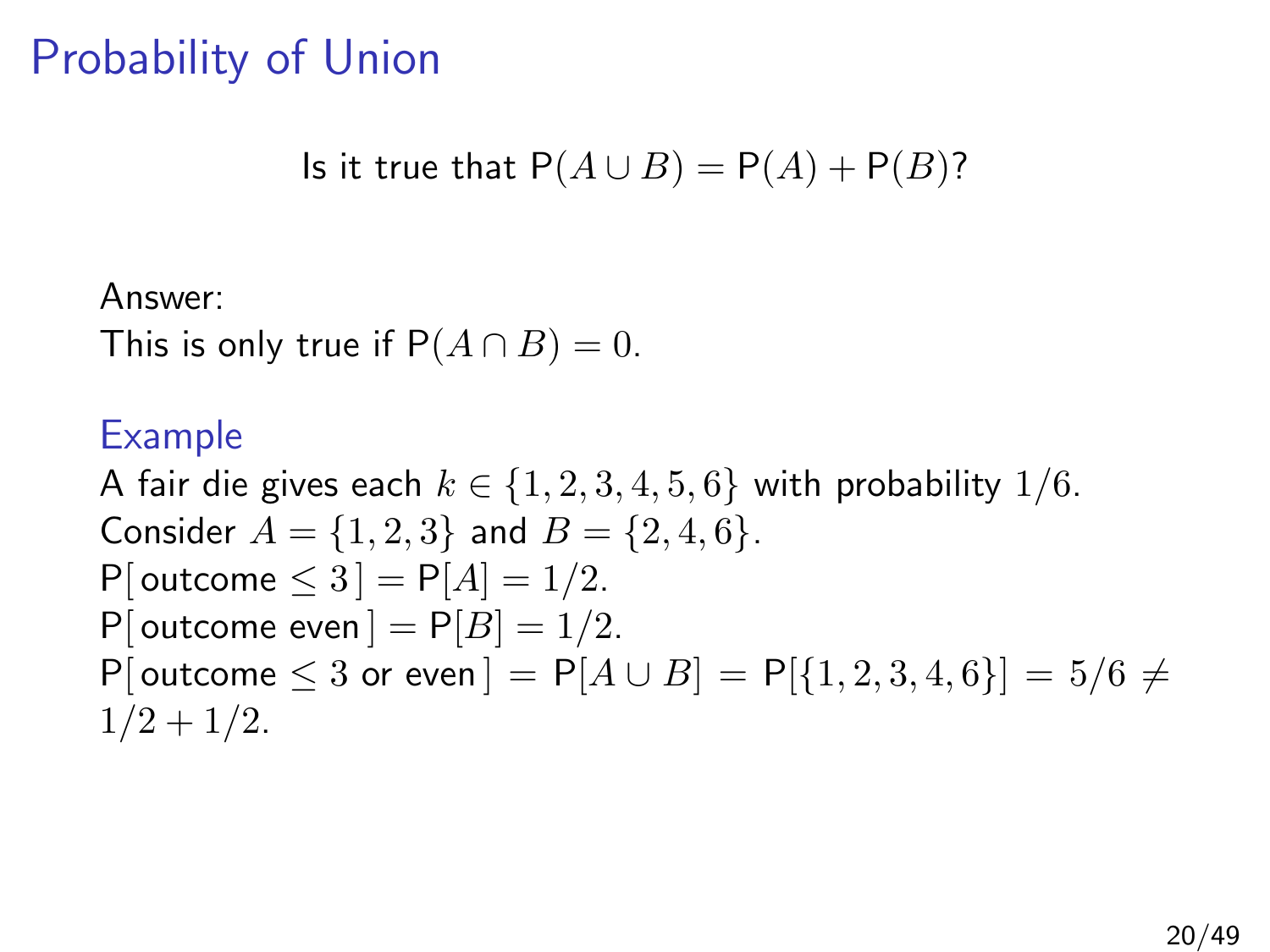### Probability of Union

Is it true that 
$$
P(A \cup B) = P(A) + P(B)
$$
?

Answer: This is only true if  $P(A \cap B) = 0$ .

In general,

$$
P(A \cup B) = P(A) + P(B) - P(A \cap B).
$$

Why?

$$
P(A \cup B) = P(A) + P(\overline{A} \cap B)
$$

$$
P(B) = P(\overline{A} \cap B) + P(A \cap B)
$$

$$
P(A \cup B) - P(B) = P(A) - P(A \cap B)
$$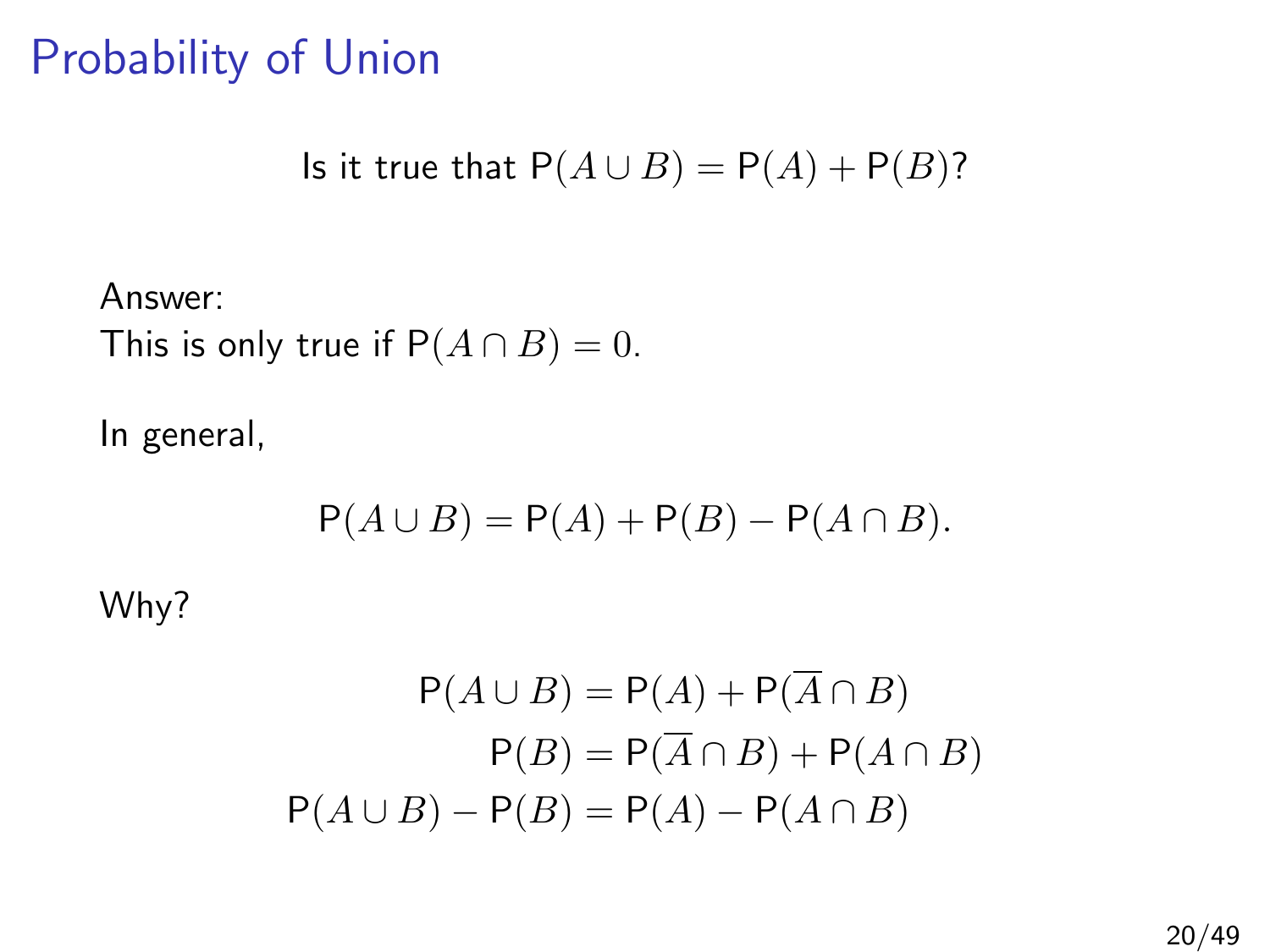### The Union Bound

We know that

$$
P(A \cup B) = P(A) + P(B) - P(A \cap B).
$$

Observe that, as a corollary,

$$
P(A \cup B) \le P(A) + P(B).
$$

Generalize this:

$$
P\left(\bigcup_{i=1}^{n} A_{i}\right) = \sum_{i=1}^{n} P(A_{i}) - \sum_{1 \leq i_{1} < i_{2} \leq n} P(A_{i_{1}} A_{i_{2}}) + \cdots + (-1)^{n+1} P(A_{1} \cdots A_{n}) \qquad \qquad \text{(difficult)}
$$
\n
$$
P\left(\bigcup_{i=1}^{n} A_{i}\right) \leq \sum_{i=1}^{n} P(A_{i}) \qquad \qquad \text{(easy; union bound)}
$$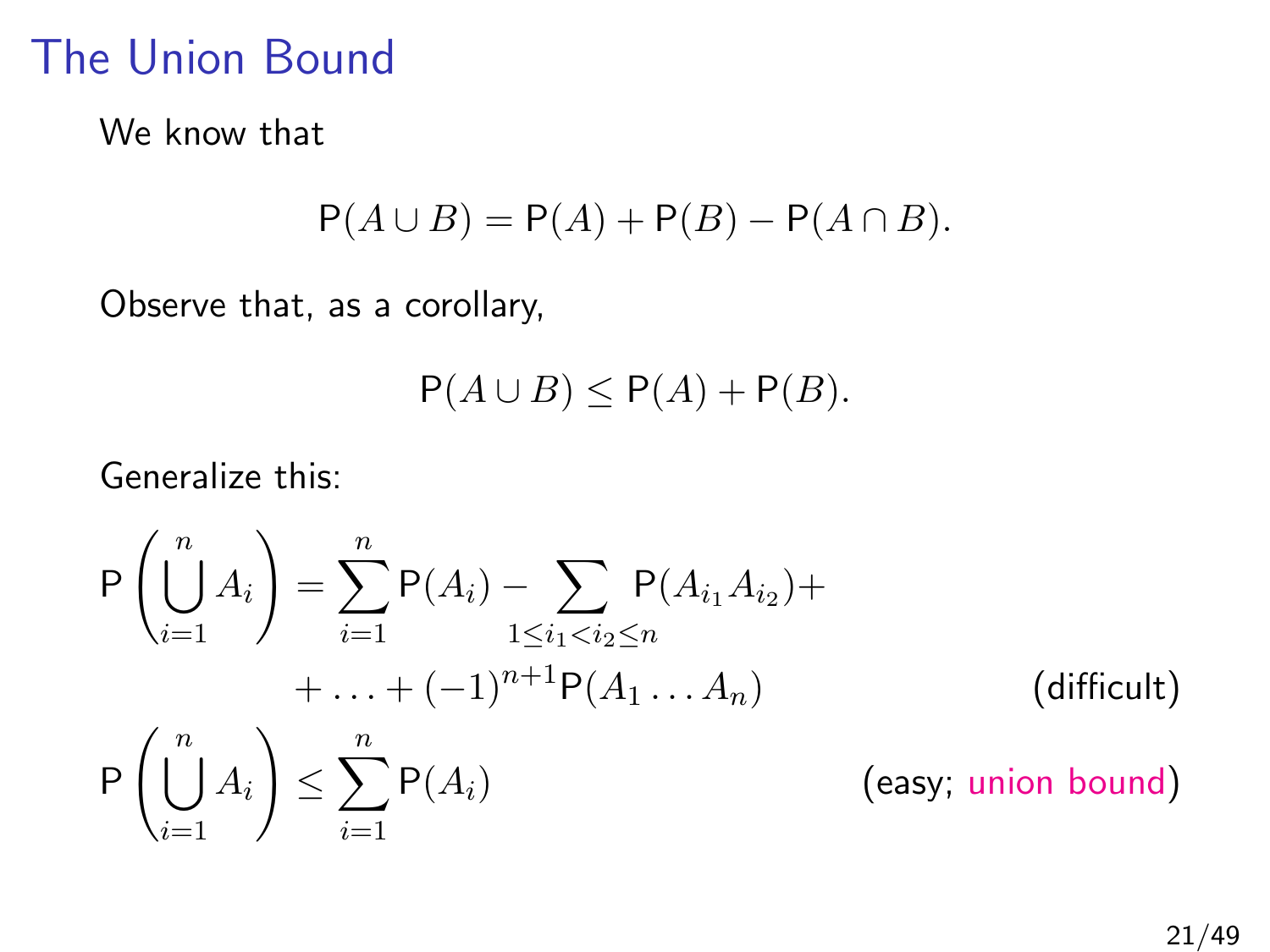# Law of Complement

$$
P(\overline{A}) = 1 - P(A).
$$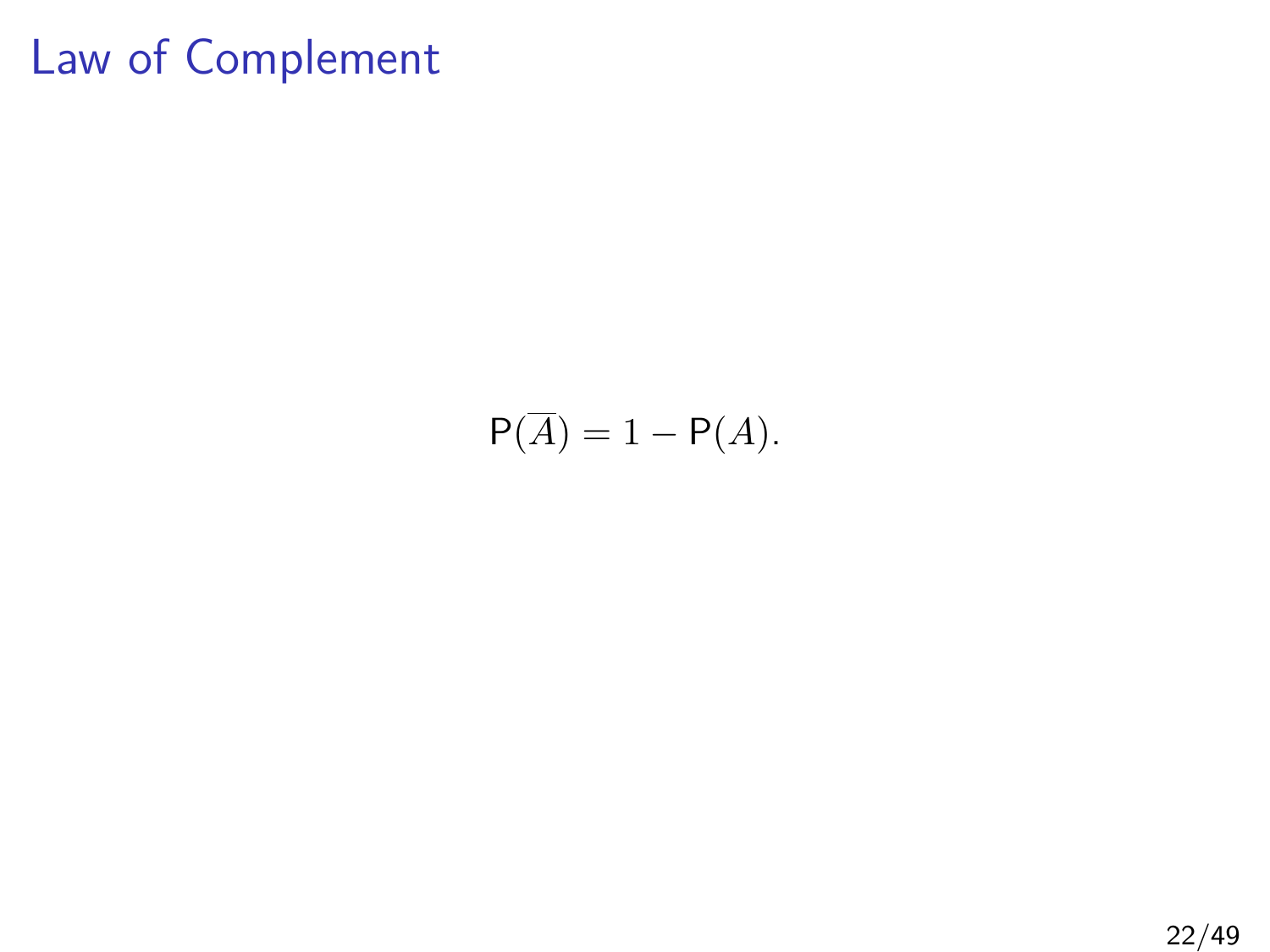### What about Product?

Does the equality  $P(A \cap B) = P(A) \cdot P(B)$  hold?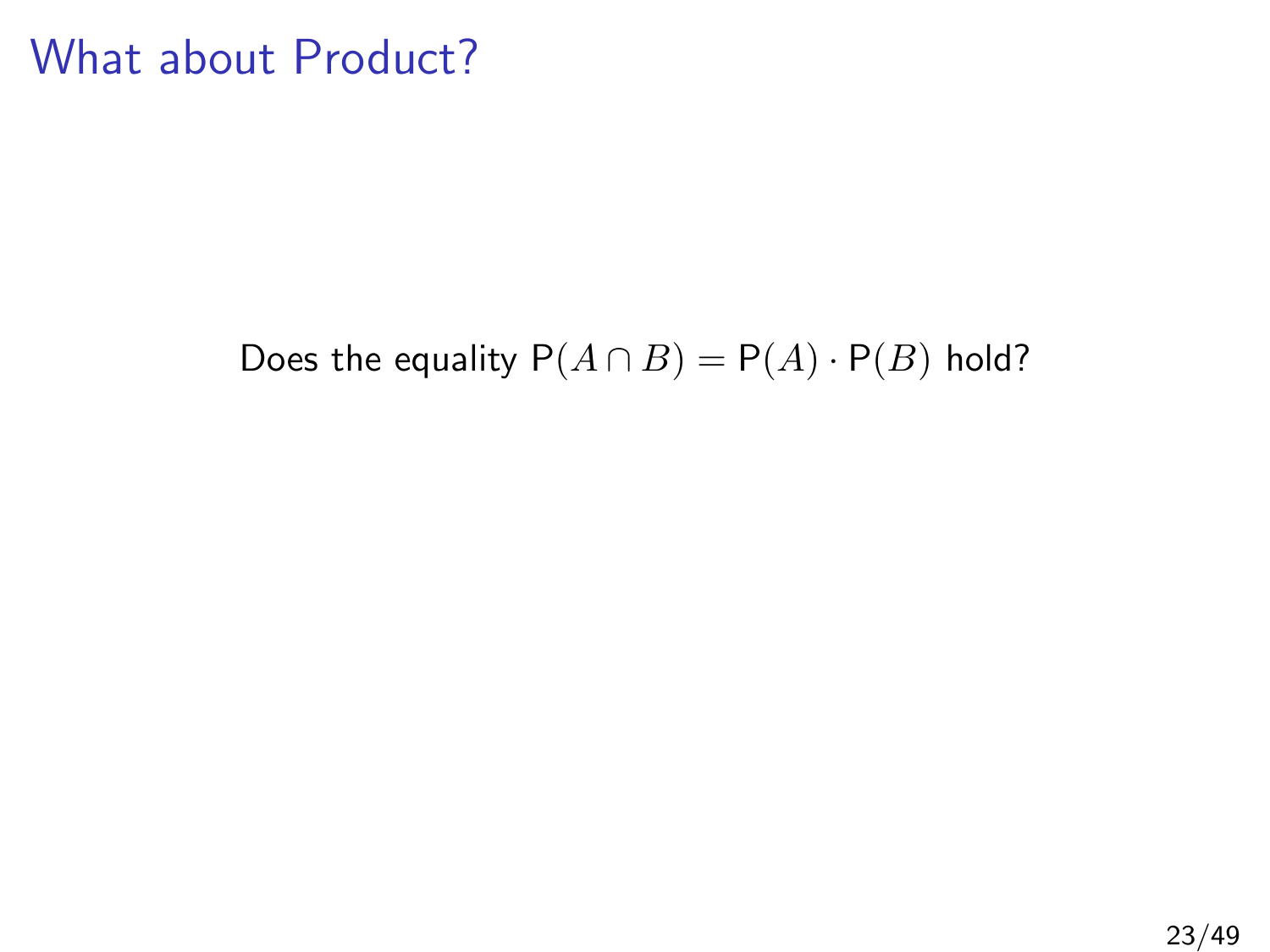### What about Product?

Does the equality  $P(A \cap B) = P(A) \cdot P(B)$  hold?

The answer is NO (in the general case). (Although it does hold in an important special case, to be discussed later.)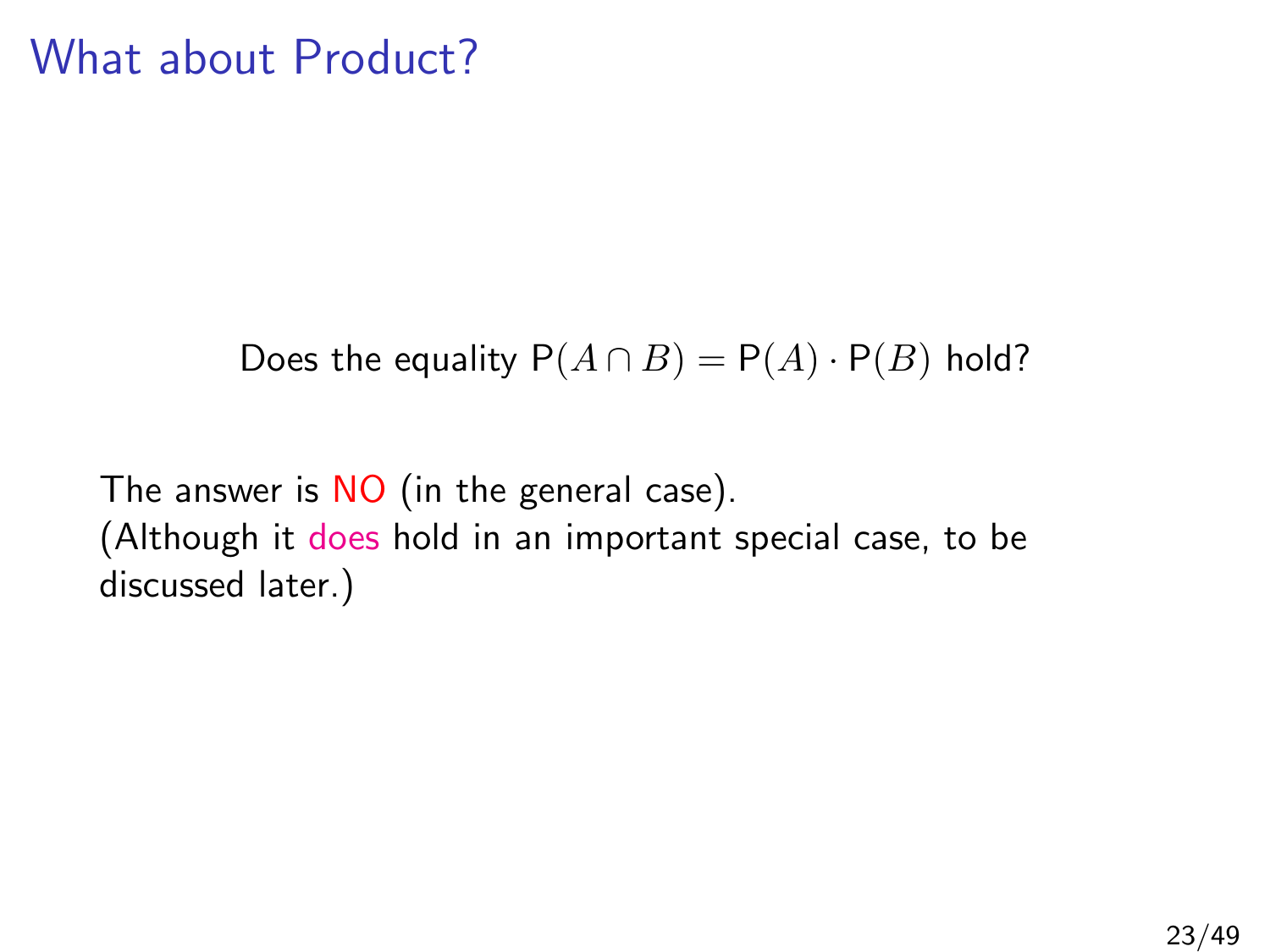Conditional probability of  $A$  given  $B$ (probability that event A occurs given that event B occurs) is defined as

$$
\mathsf{P}(A \mid B) = \frac{\mathsf{P}(A \cap B)}{\mathsf{P}(B)}
$$

if  $P(B) > 0$  (and undefined otherwise).

#### Example

A fair die gives each  $k \in \{1, 2, 3, 4, 5, 6\}$  with probability  $1/6$ . P[ outcome  $\leq 5$  | outcome even ] = ?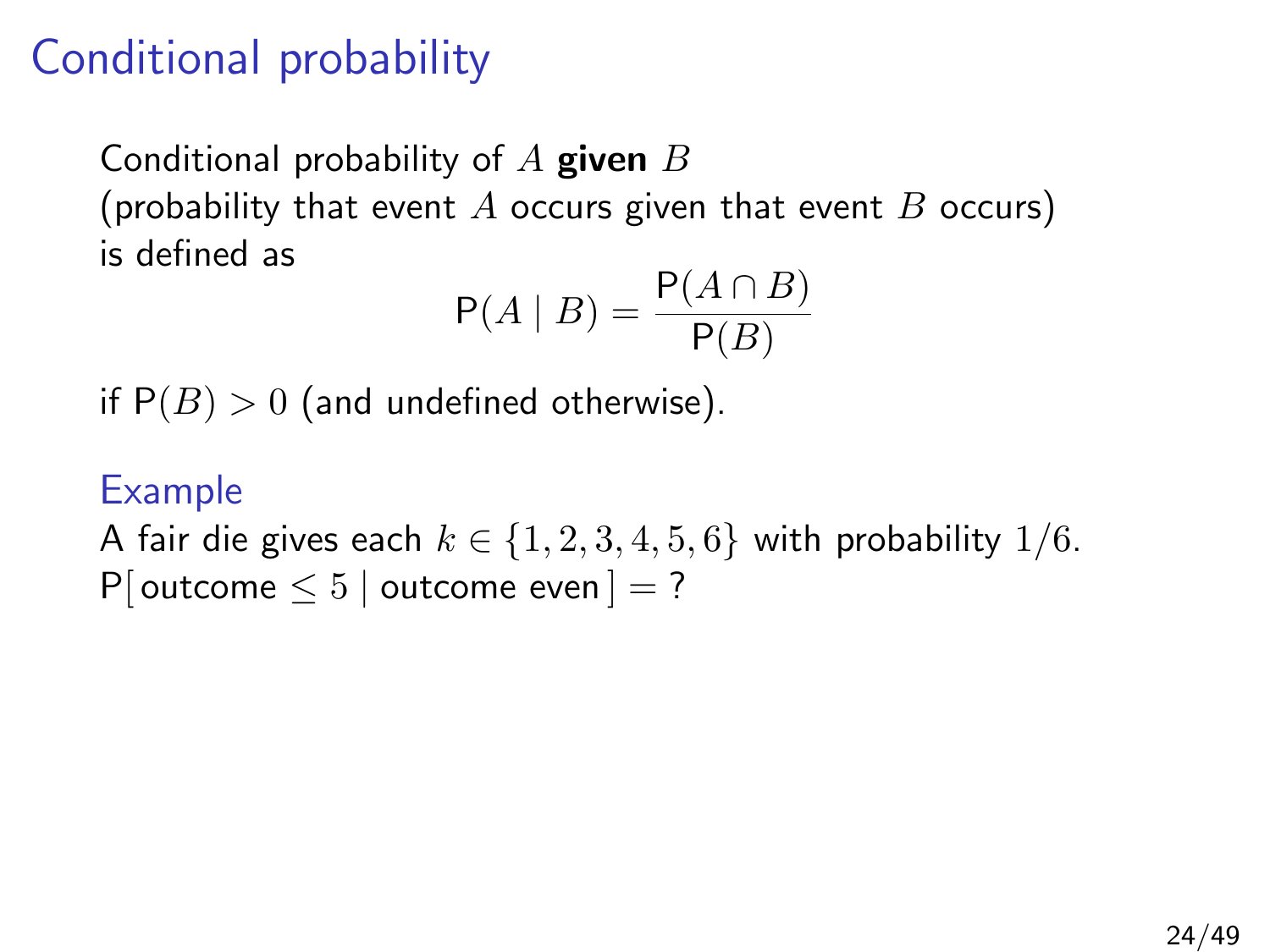Conditional probability of  $A$  given  $B$ (probability that event A occurs given that event B occurs) is defined as

$$
\mathsf{P}(A \mid B) = \frac{\mathsf{P}(A \cap B)}{\mathsf{P}(B)}
$$

if  $P(B) > 0$  (and undefined otherwise).

#### Example

A fair die gives each  $k \in \{1, 2, 3, 4, 5, 6\}$  with probability  $1/6$ . Consider  $A = \{1, 2, 3, 4, 5\}$  and  $B = \{2, 4, 6\}.$ P[ outcome  $\le 5$ ] = P[A] = 5/6. P[ outcome even  $] = P[B] = 1/2$ . P[ outcome  $\leq 5$  | outcome even ] = P[A | B] =  $=\frac{P[$  outcome  $\leq 5$  and even  $]}{P[}$  $\frac{\text{ptcome}\leq 5 \text{ and even}}{\text{P}[\text{outcome even}]} = \frac{\text{P}[\{2,4\}]}{\text{P}[\{2,4,6\}]}$  $\frac{\mathsf{P}[\{2,4\}]}{\mathsf{P}[\{2,4,6\}]} = \frac{2/6}{3/6}$  $\frac{276}{3/6} = 2/3.$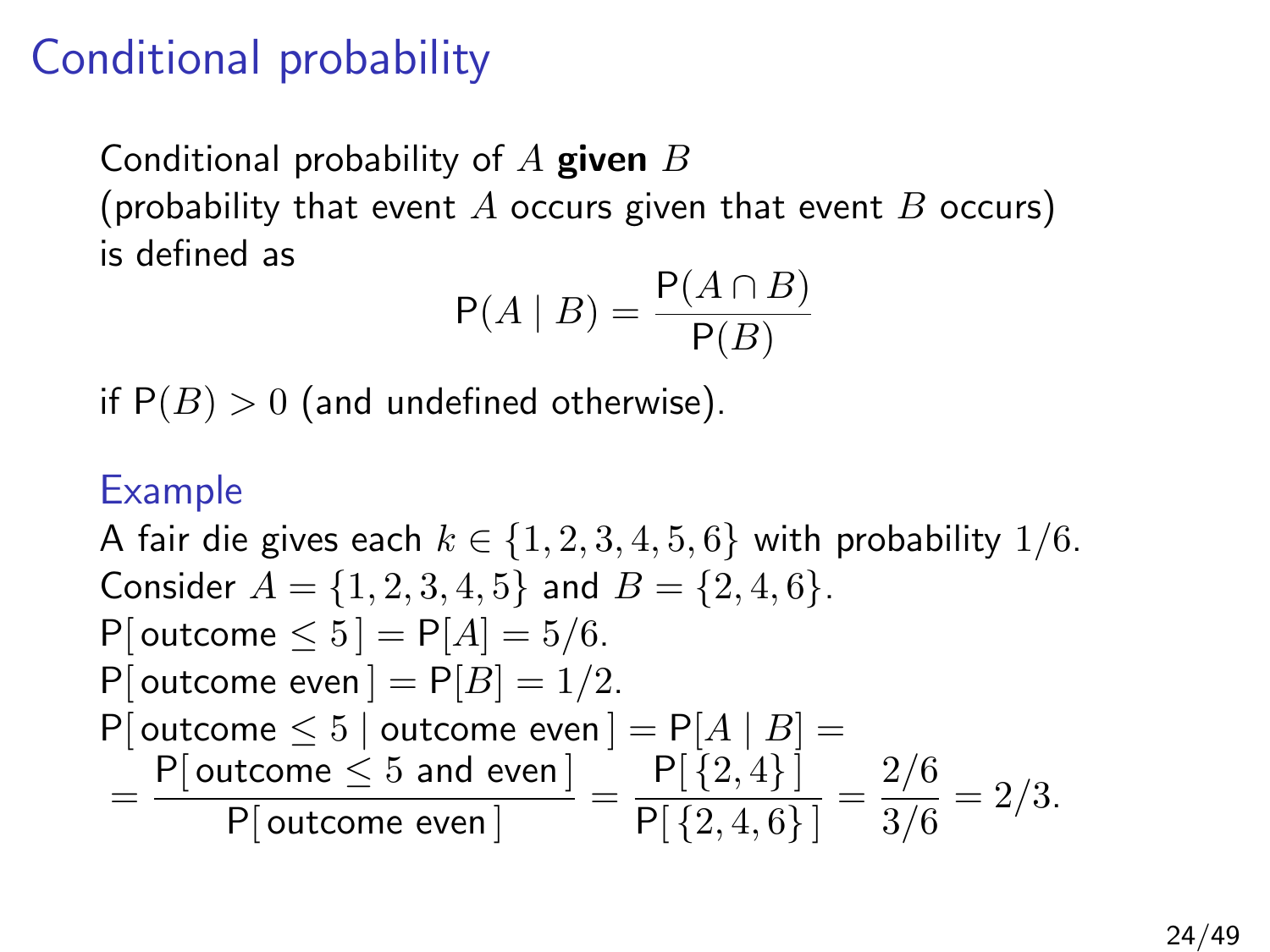Conditional probability of  $A$  given  $B$ (probability that event A occurs given that event B occurs) is defined as

$$
\mathsf{P}(A \mid B) = \frac{\mathsf{P}(A \cap B)}{\mathsf{P}(B)}
$$

if  $P(B) > 0$  (and undefined otherwise).

#### Example

A fair die gives each  $k \in \{1, 2, 3, 4, 5, 6\}$  with probability  $1/6$ . P[ outcome  $\leq 5$  | outcome even  $] = 2/3$ P[ outcome even | outcome  $\leq 3$  ] = ?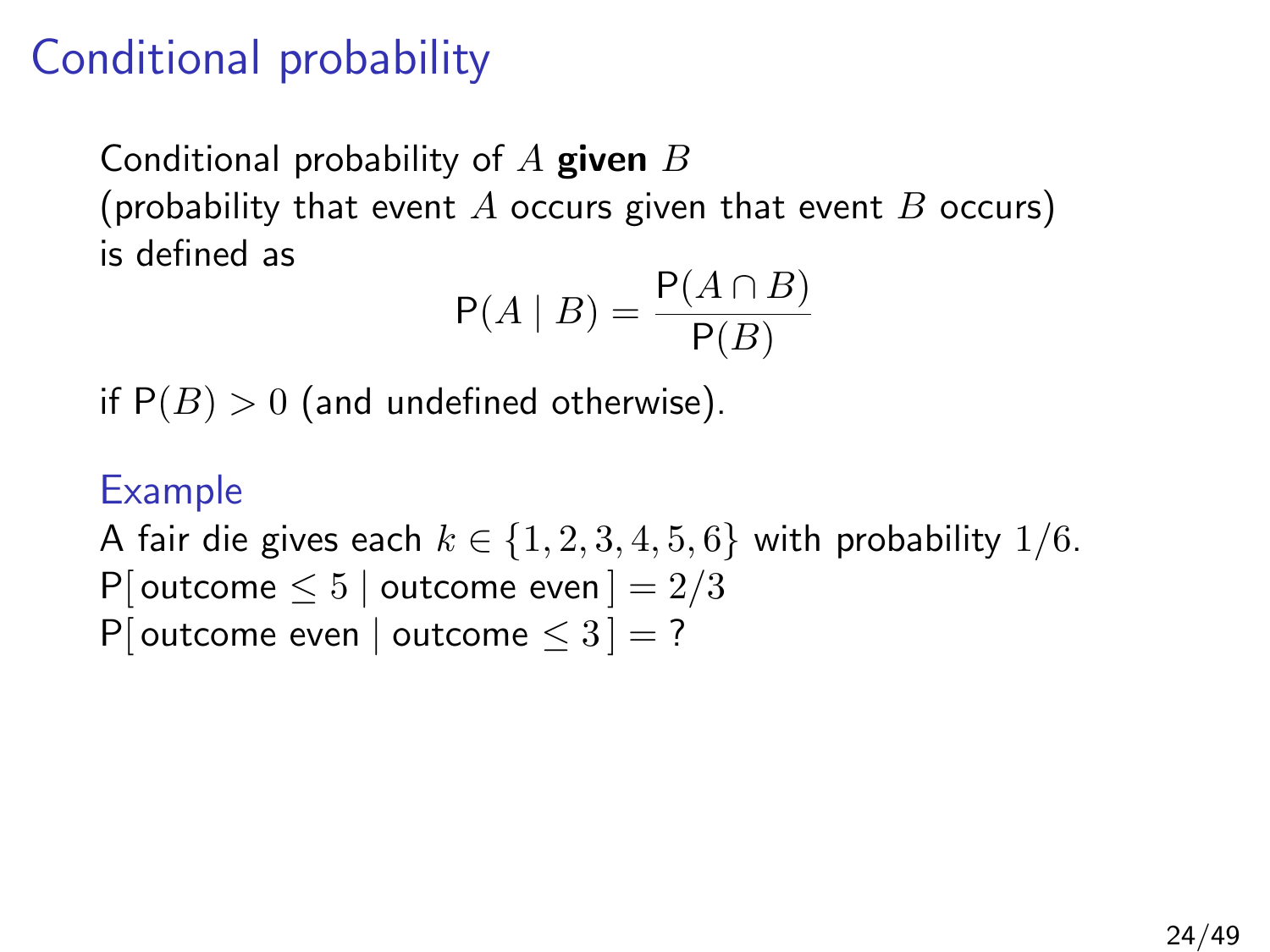Conditional probability of  $A$  given  $B$ (probability that event A occurs given that event B occurs) is defined as

$$
\mathsf{P}(A \mid B) = \frac{\mathsf{P}(A \cap B)}{\mathsf{P}(B)}
$$

if  $P(B) > 0$  (and undefined otherwise).

#### Example

A fair die gives each  $k \in \{1, 2, 3, 4, 5, 6\}$  with probability  $1/6$ . Consider  $A = \{1, 2, 3, 4, 5\}$  and  $B = \{2, 4, 6\}.$ P[ outcome  $\le 5$ ] = P[A] = 5/6. P[ outcome even  $] = P[B] = 1/2$ . P[ outcome even | outcome  $\leq 5$  ] = P[B | A] =  $= \frac{P[\text{outcome even and } \leq 5]}{P[\text{outcome } \leq 5]} = \frac{P[\{2,4\}]}{P[\{1,2,3,4,4,4,5,5\}]}$  $\frac{P[\{2,4\}]}{P[\{1,2,3,4,5\}]} = \frac{2/6}{5/6}$  $\frac{276}{5/6} = 2/5.$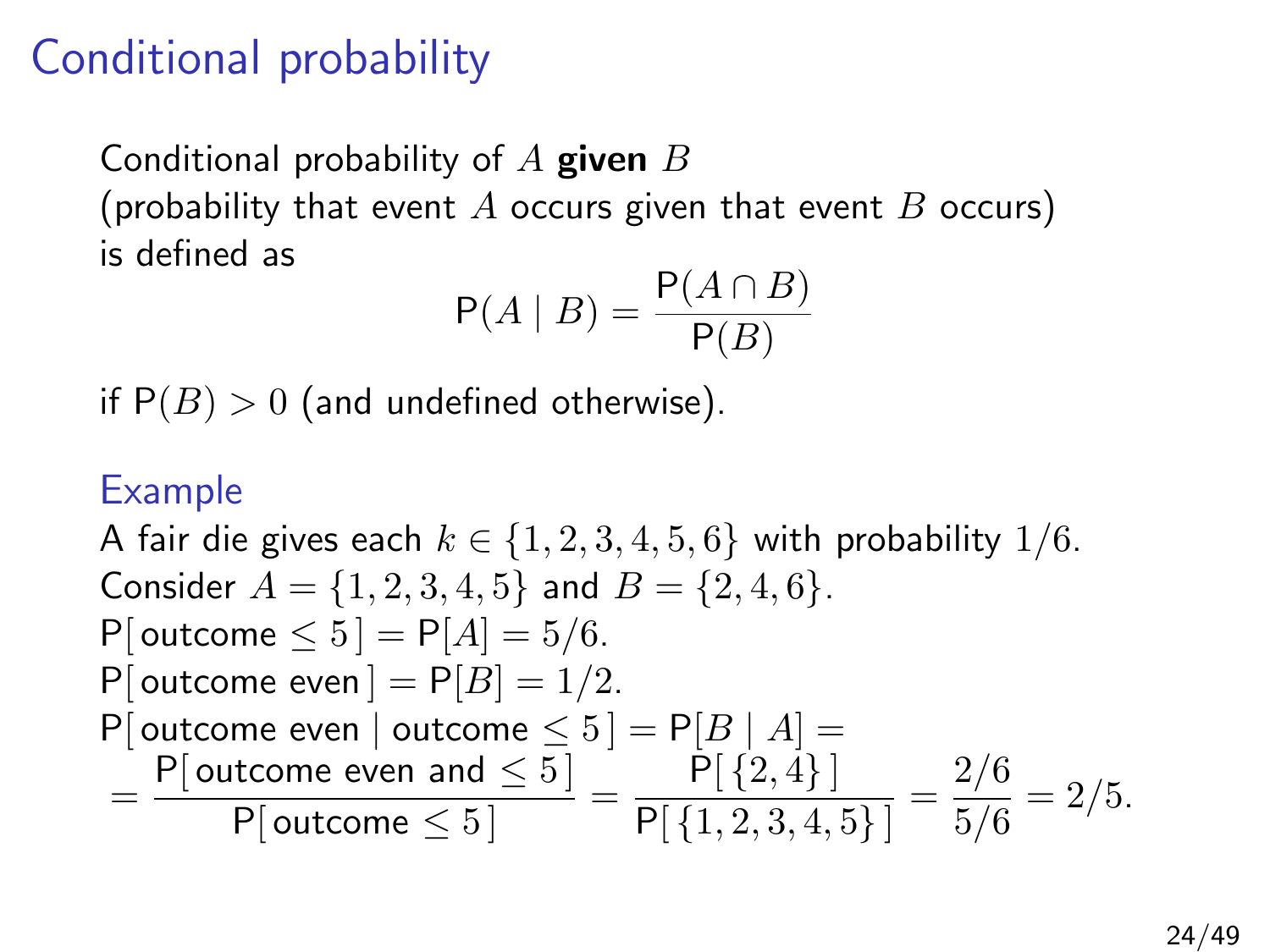Conditional probability of  $A$  given  $B$ (probability that event A occurs given that event B occurs) is defined as

$$
\mathsf{P}(A \mid B) = \frac{\mathsf{P}(A \cap B)}{\mathsf{P}(B)}
$$

if  $P(B) > 0$  (and undefined otherwise).

#### Example

A fair die gives each  $k \in \{1, 2, 3, 4, 5, 6\}$  with probability  $1/6$ . P[ outcome  $\leq 5$  | outcome even  $] = 2/3$ P[ outcome even | outcome  $\leq 3$  ] = 2/5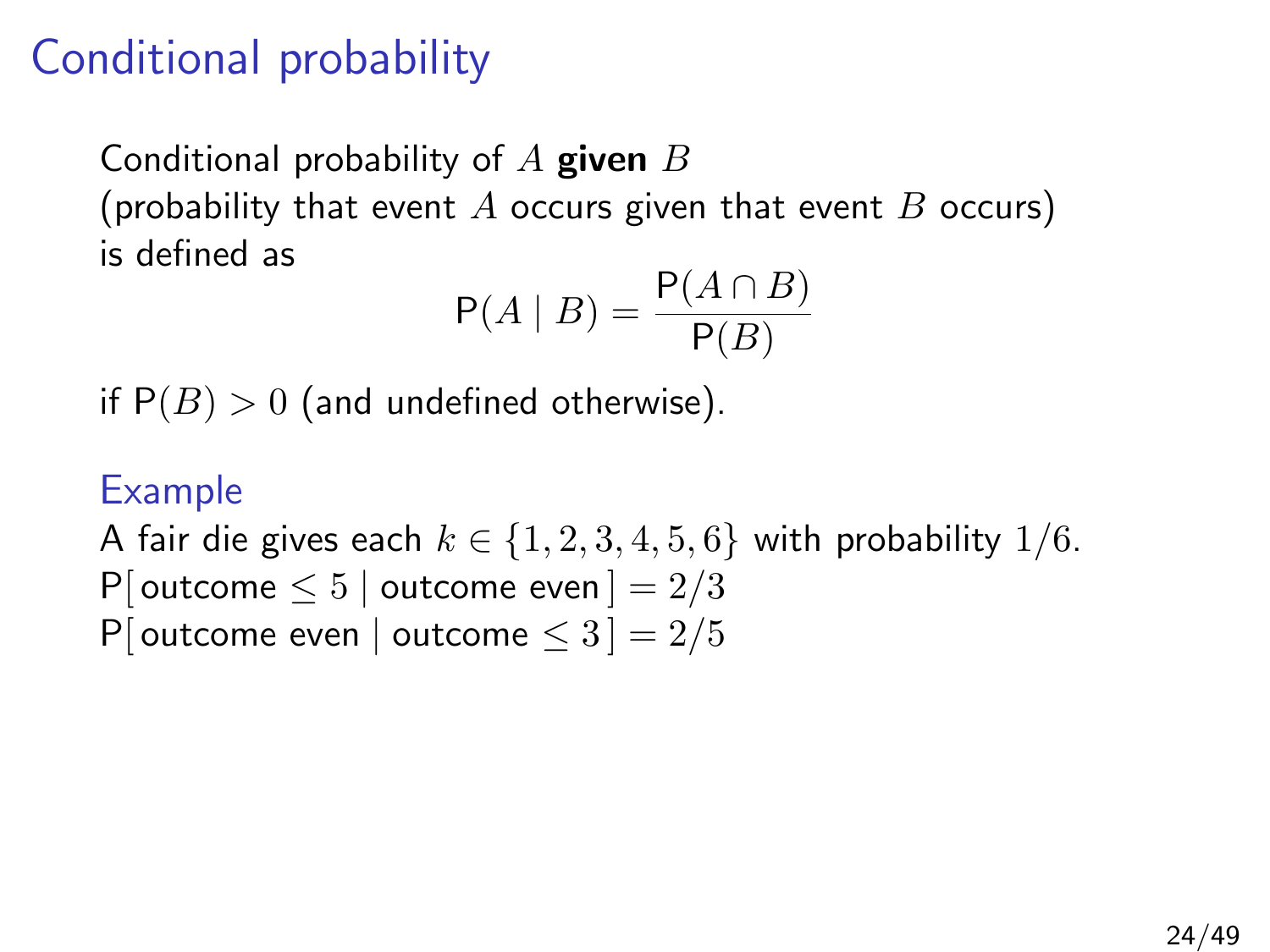# Conditional probability is probability!

If  $P(B) > 0$ , then the function  $Q: 2^{\Omega} \rightarrow [0, 1]$  defined by

$$
\mathsf{Q}(A) = \mathsf{P}(A \mid B)
$$

- is a probability measure.
	- $\triangleright$  What does this mean?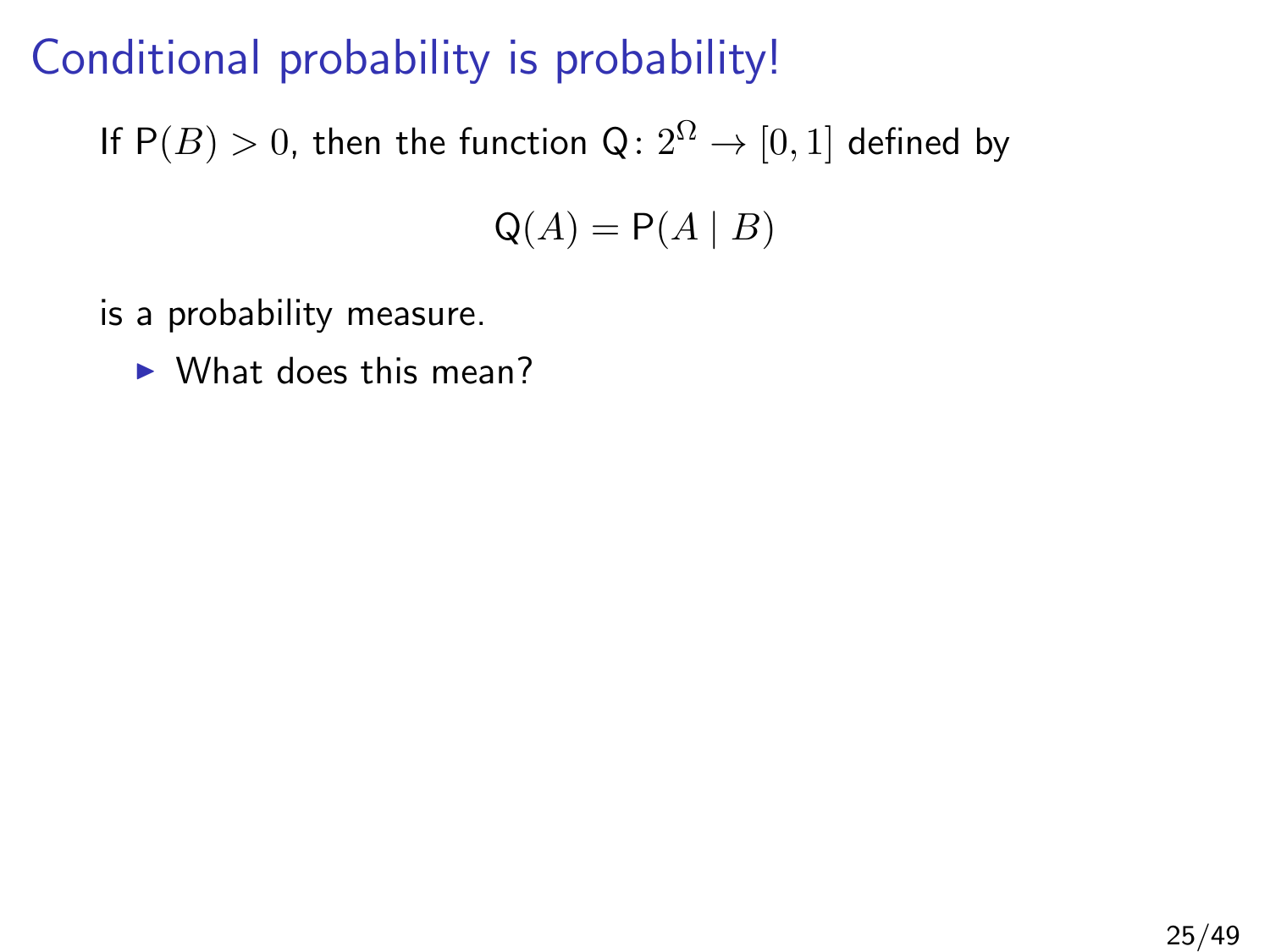# Conditional probability is probability!

If  $P(B) > 0$ , then the function  $Q: 2^{\Omega} \rightarrow [0, 1]$  defined by

$$
\mathsf{Q}(A) = \mathsf{P}(A \mid B)
$$

- is a probability measure.
	- $\blacktriangleright$  What does this mean?
	- $\blacktriangleright$  Why? (homework)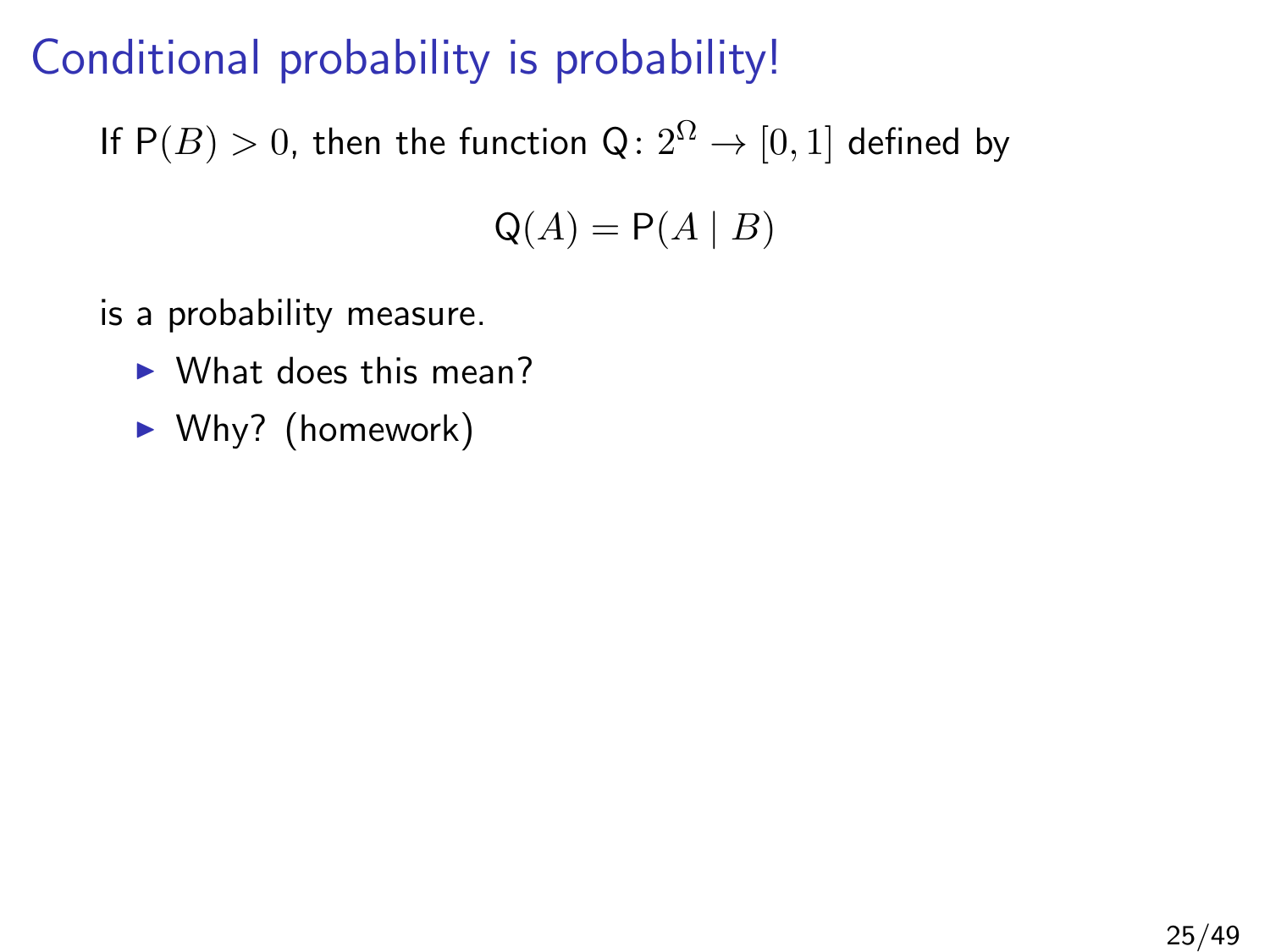# Conditional probability is probability!

If  $P(B) > 0$ , then the function  $Q: 2^{\Omega} \rightarrow [0, 1]$  defined by

$$
\mathsf{Q}(A) = \mathsf{P}(A \mid B)
$$

- is a probability measure.
	- $\blacktriangleright$  What does this mean?
	- $\blacktriangleright$  Why? (homework)
	- $\blacktriangleright$  So what?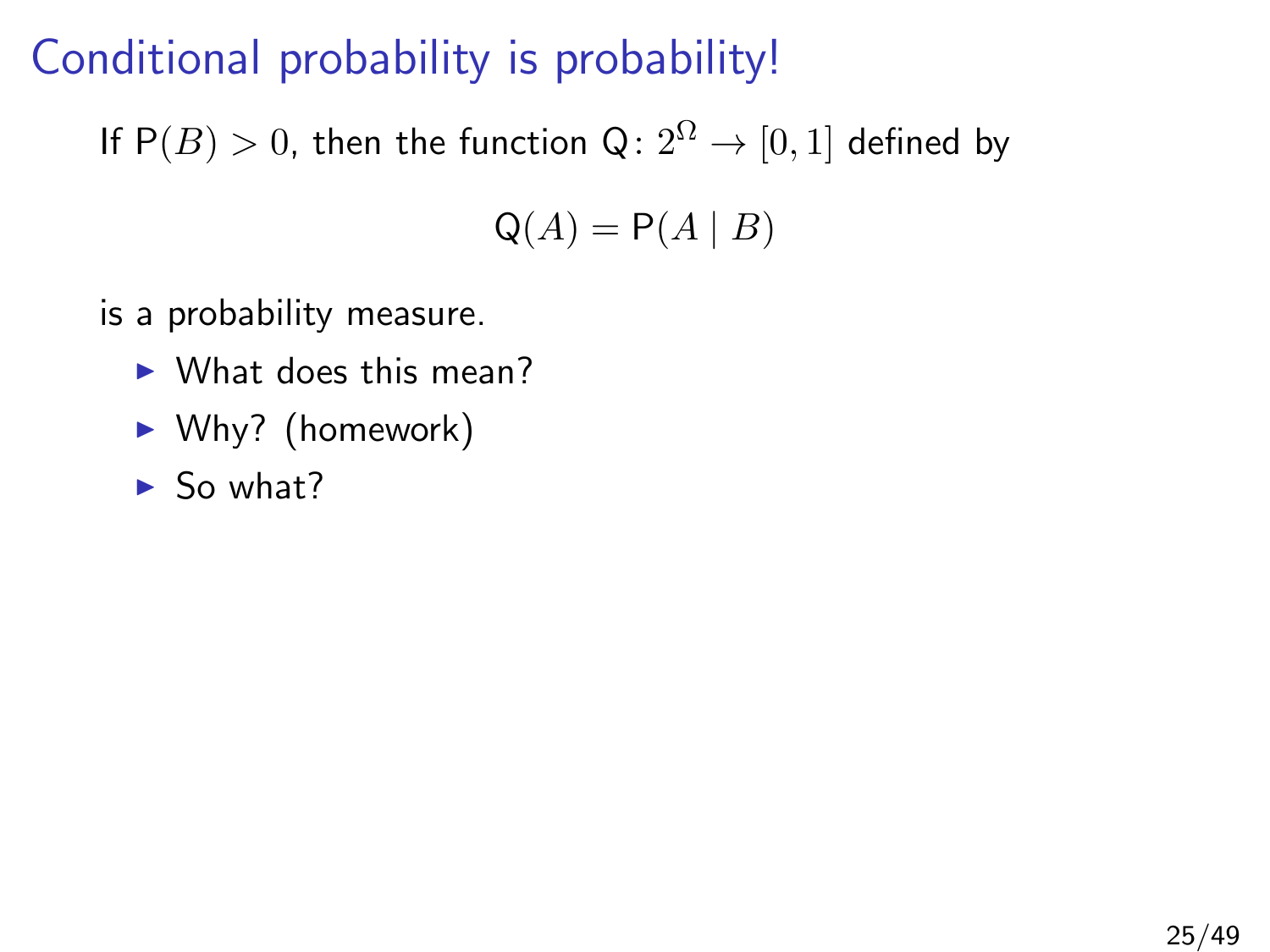# Conditional probability is probability!

If  $P(B) > 0$ , then the function  $Q: 2^{\Omega} \to [0, 1]$  defined by

$$
\mathsf{Q}(A) = \mathsf{P}(A \mid B)
$$

- is a probability measure.
	- $\blacktriangleright$  What does this mean?
	- $\blacktriangleright$  Why? (homework)
	- $\blacktriangleright$  So what?

$$
P(A \cup C \mid B) = P(A \mid B) + P(C \mid B) - P(A \cap C \mid B)
$$
  
 
$$
P(\bigcup_{i=1}^{n} A_i \mid B) \le \sum_{i=1}^{n} P(A_i \mid B)
$$

. . .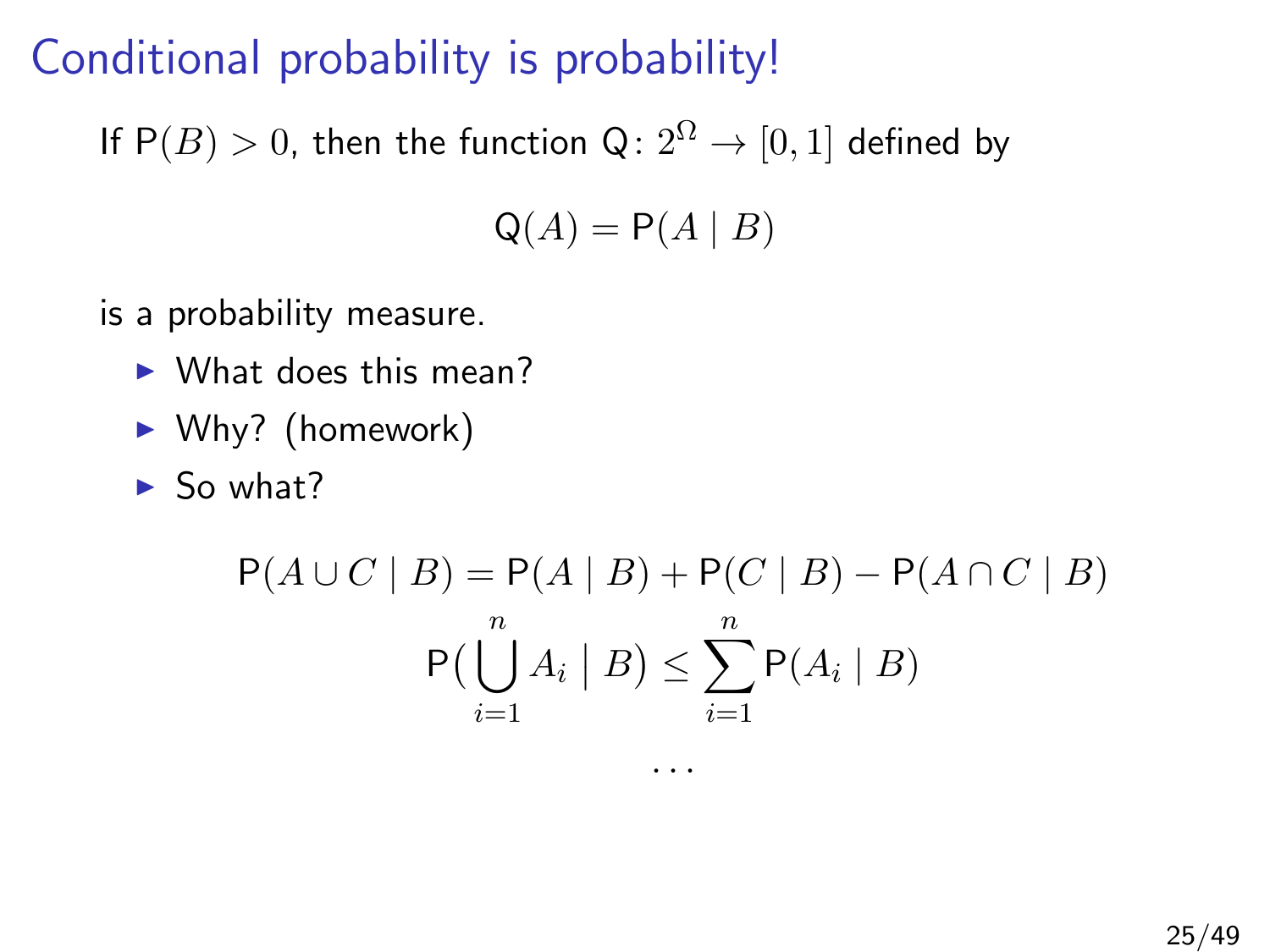## Law of Total Probability

Let  $B_1, \ldots, B_m$  be a **partition**:  $P(B_i \cap B_j) = 0$  for  $i \neq j$  and  $P(B_1 \cup \ldots \cup B_m) = 1$ .

Suppose  $P(B_i) > 0$  for all *i*.

Then for any event A

$$
\mathsf{P}(A) = \sum_{i=1}^{m} \mathsf{P}(A \mid B_i) \cdot \mathsf{P}(B_i).
$$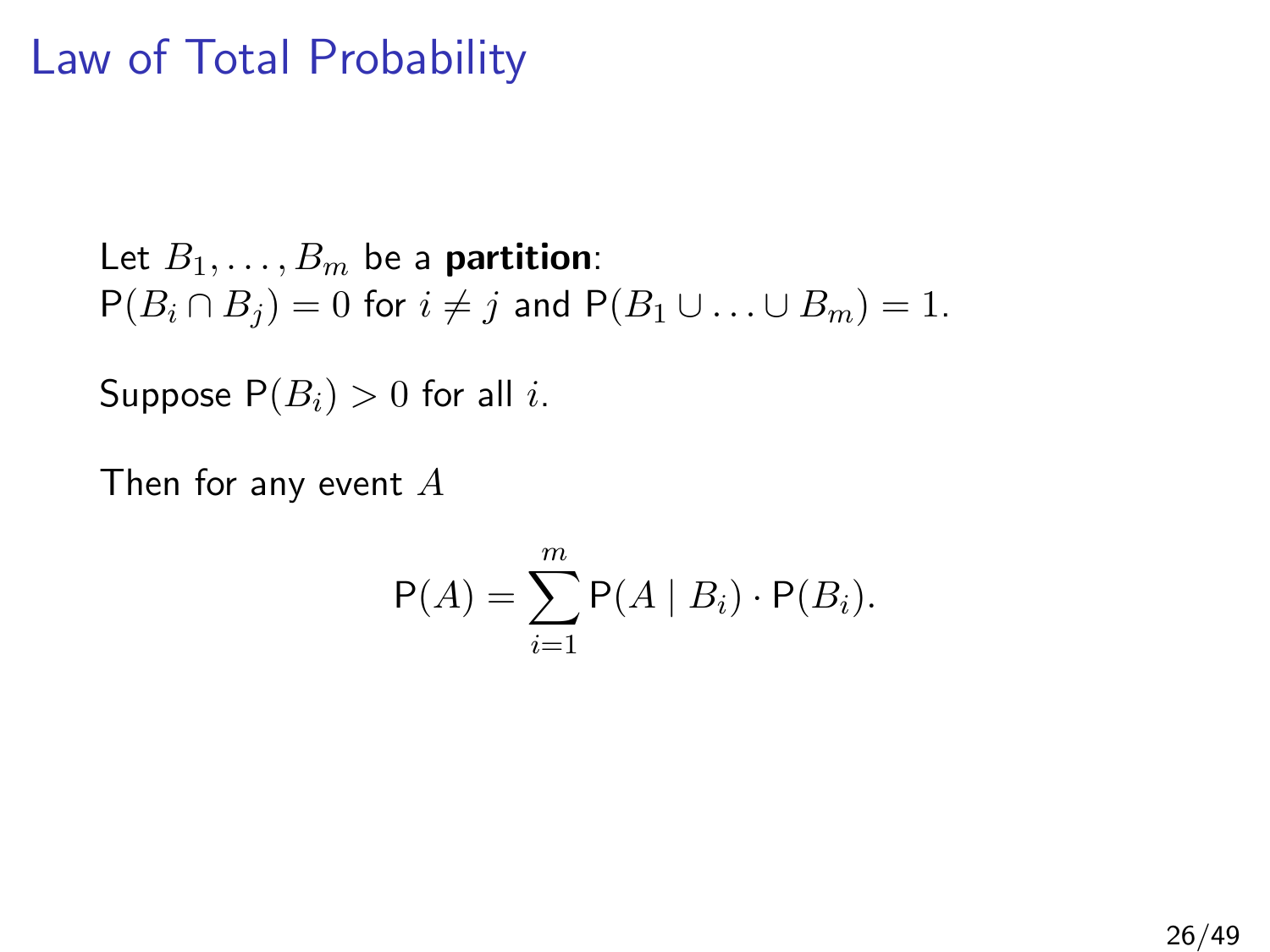Independent events: Example

### Example

A fair die gives each  $k \in \{1, 2, 3, 4, 5, 6\}$  with probability  $1/6$ . P[ outcome  $\leq 4$  | outcome even ] = ?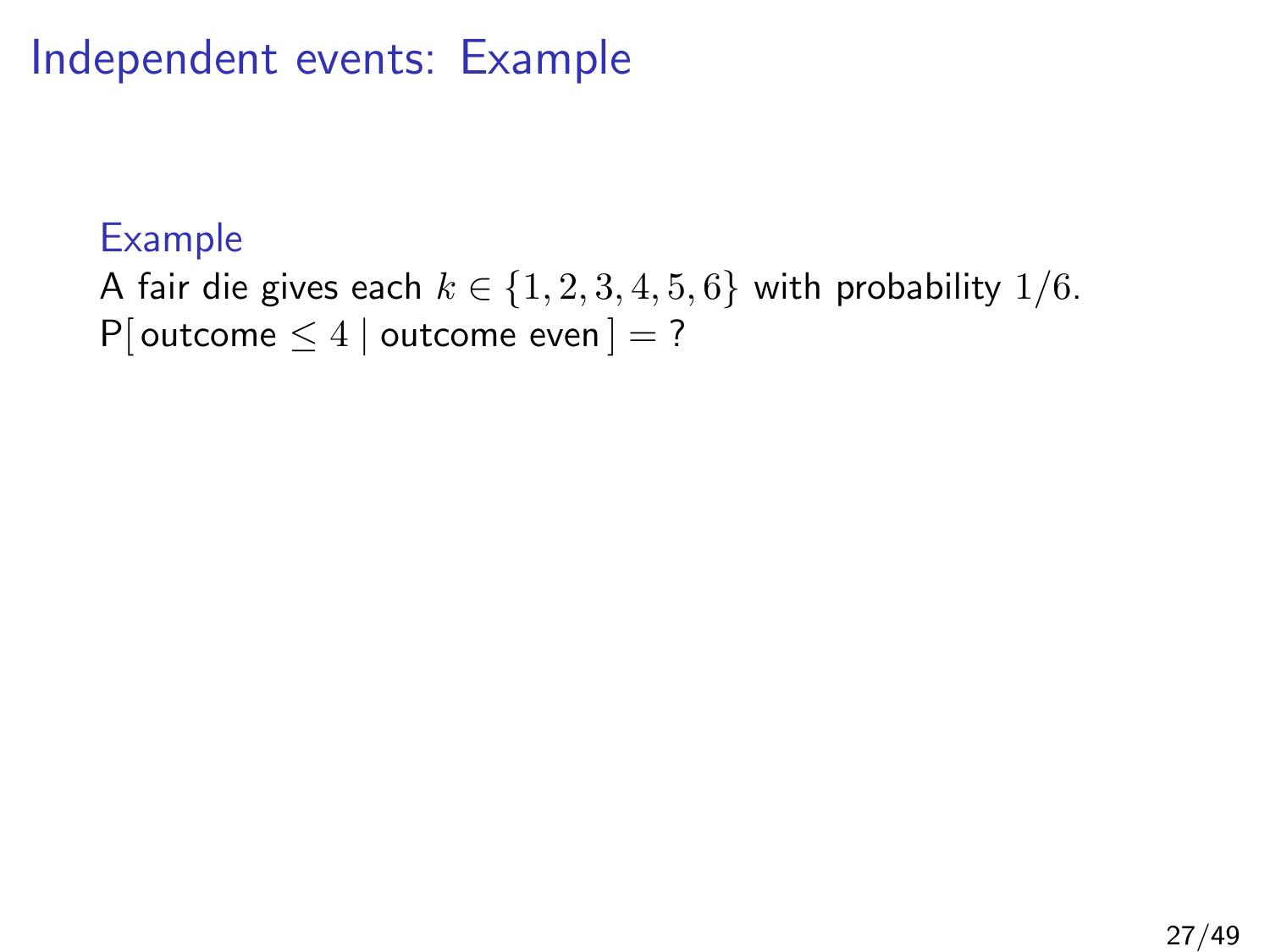## Independent events: Example

### Example

A fair die gives each  $k \in \{1, 2, 3, 4, 5, 6\}$  with probability  $1/6$ . P[ outcome  $\leq 4$  | outcome even ] = ? Consider  $A = \{1, 2, 3, 4\}$  and  $B = \{2, 4, 6\}.$ P[ outcome  $\leq 4$ ] = P[ $A$ ] = 2/3. P[ outcome even  $] = P[B] = 1/2$ . P[ outcome  $\leq 4$  | outcome even  $] = P[A | B] =$  $=\frac{P[$  outcome  $\leq 4$  and even  $]}{P[$  $\frac{\text{utoome}\leq 4 \text{ and even}}{\text{P}[\text{outcome even}]} = \frac{\text{P}[\{2,4\}]}{\text{P}[\{2,4,6\}]}$  $\frac{\mathsf{P}[\{2,4\}\,]}{\mathsf{P}[\{2,4,6\}\,]} = \frac{2/6}{3/6}$  $\frac{278}{3/6} = 2/3.$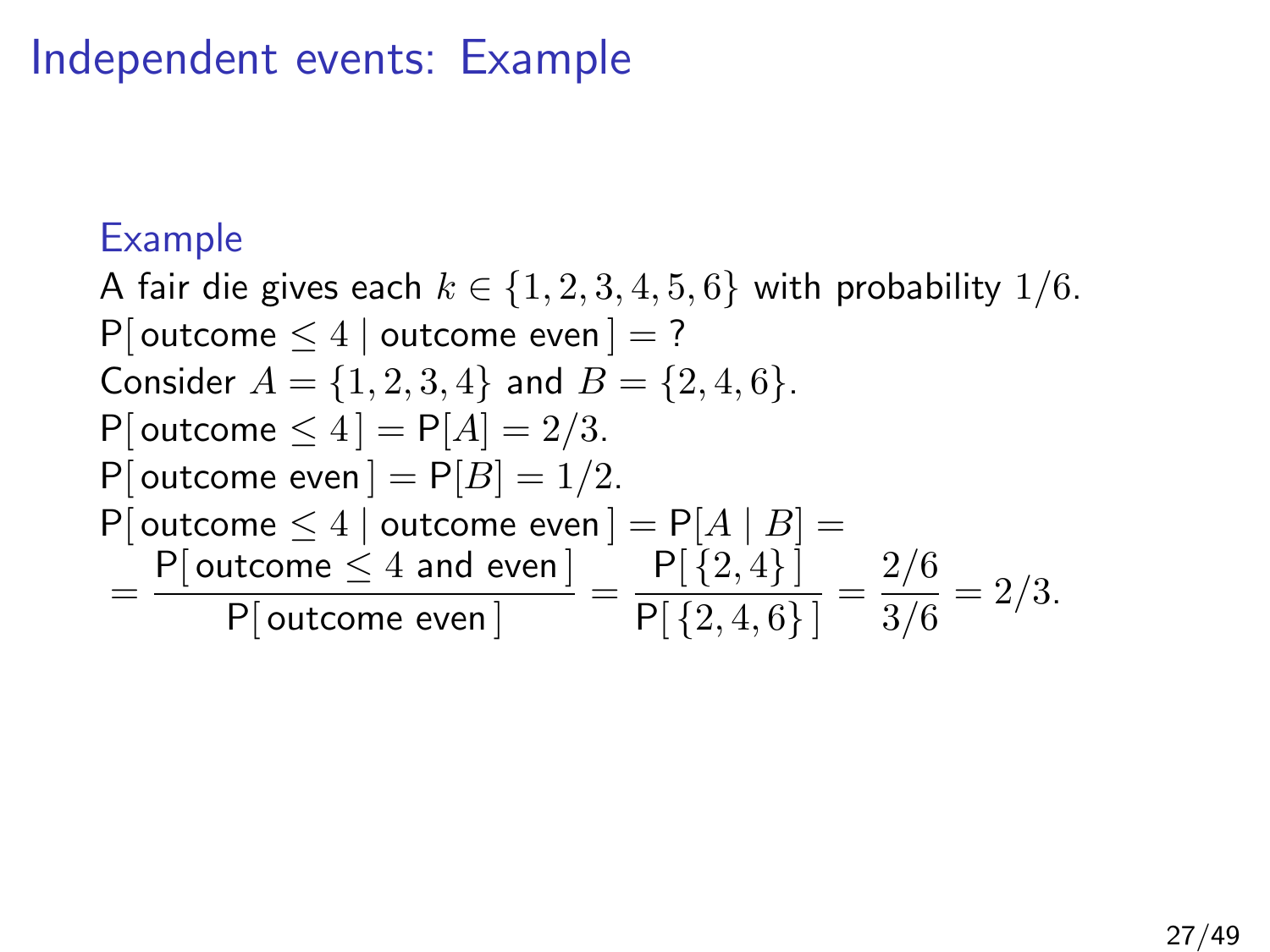## Independent events: Example

### Example

A fair die gives each  $k \in \{1, 2, 3, 4, 5, 6\}$  with probability  $1/6$ . P[ outcome  $\leq 4$  | outcome even ] = ? Consider  $A = \{1, 2, 3, 4\}$  and  $B = \{2, 4, 6\}.$ P[ outcome  $\leq 4$ ] = P[ $A$ ] = 2/3. P[ outcome even  $] = P[B] = 1/2$ . P[ outcome  $\leq 4$  | outcome even  $] = P[A | B] =$  $=\frac{P[$  outcome  $\leq 4$  and even  $]}{P[$  $\frac{\text{utoome}\leq 4 \text{ and even}}{\text{P}[\text{outcome even}]} = \frac{\text{P}[\{2,4\}]}{\text{P}[\{2,4,6\}]}$  $\frac{\mathsf{P}[\{2,4\}\,]}{\mathsf{P}[\{2,4,6\}\,]} = \frac{2/6}{3/6}$  $\frac{278}{3/6} = 2/3.$ 

In this example  $P[A \mid B] = P[A]$ .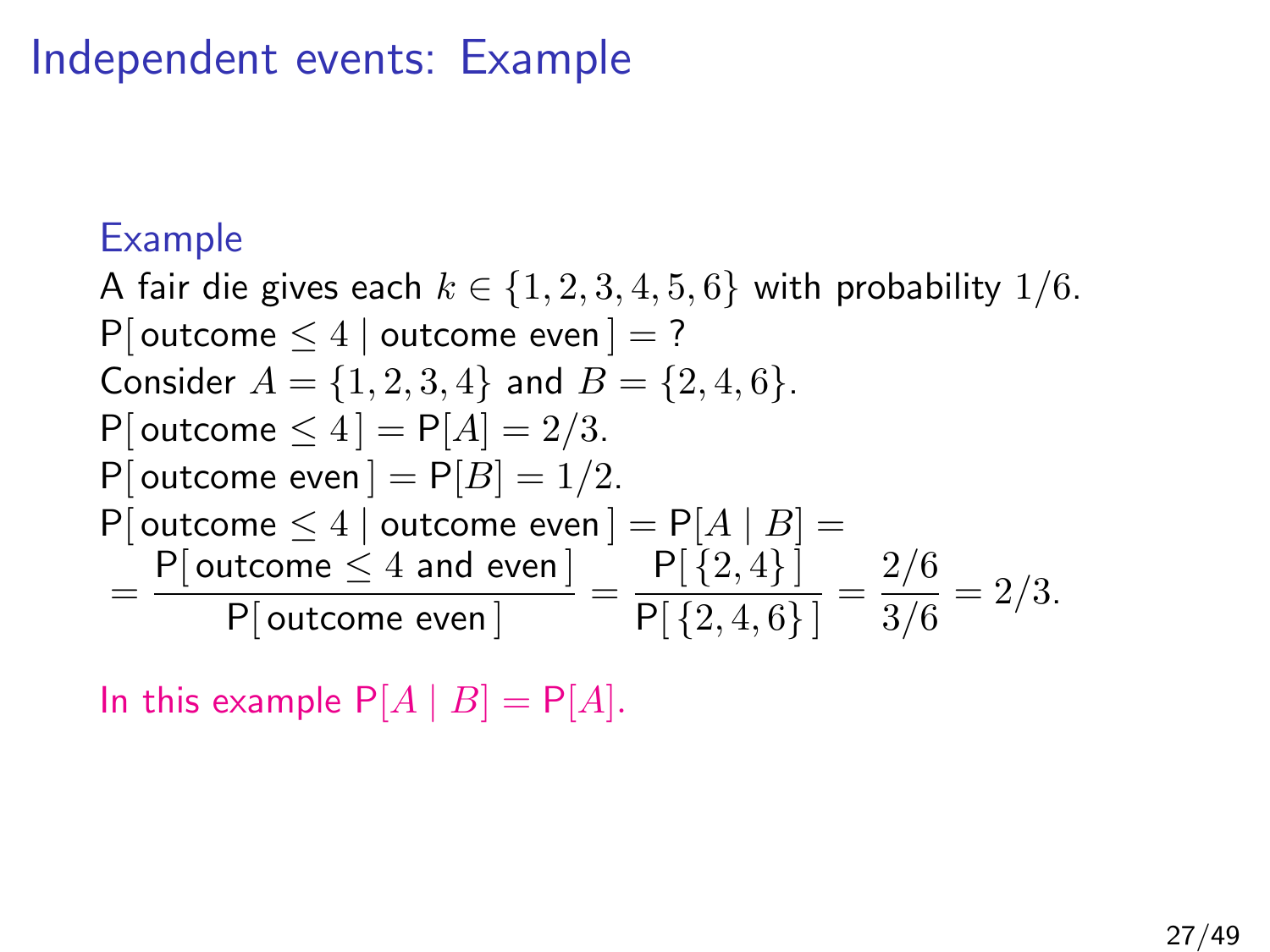### Independent events

When  $P(A | B) = P(A)$ ? This equality asserts that  $\frac{\mathsf{P}(AB)}{\mathsf{P}(B)} = \mathsf{P}(A).$ Assuming  $P(B) > 0$ , rewrite this as  $P(AB) = P(A) P(B)$ .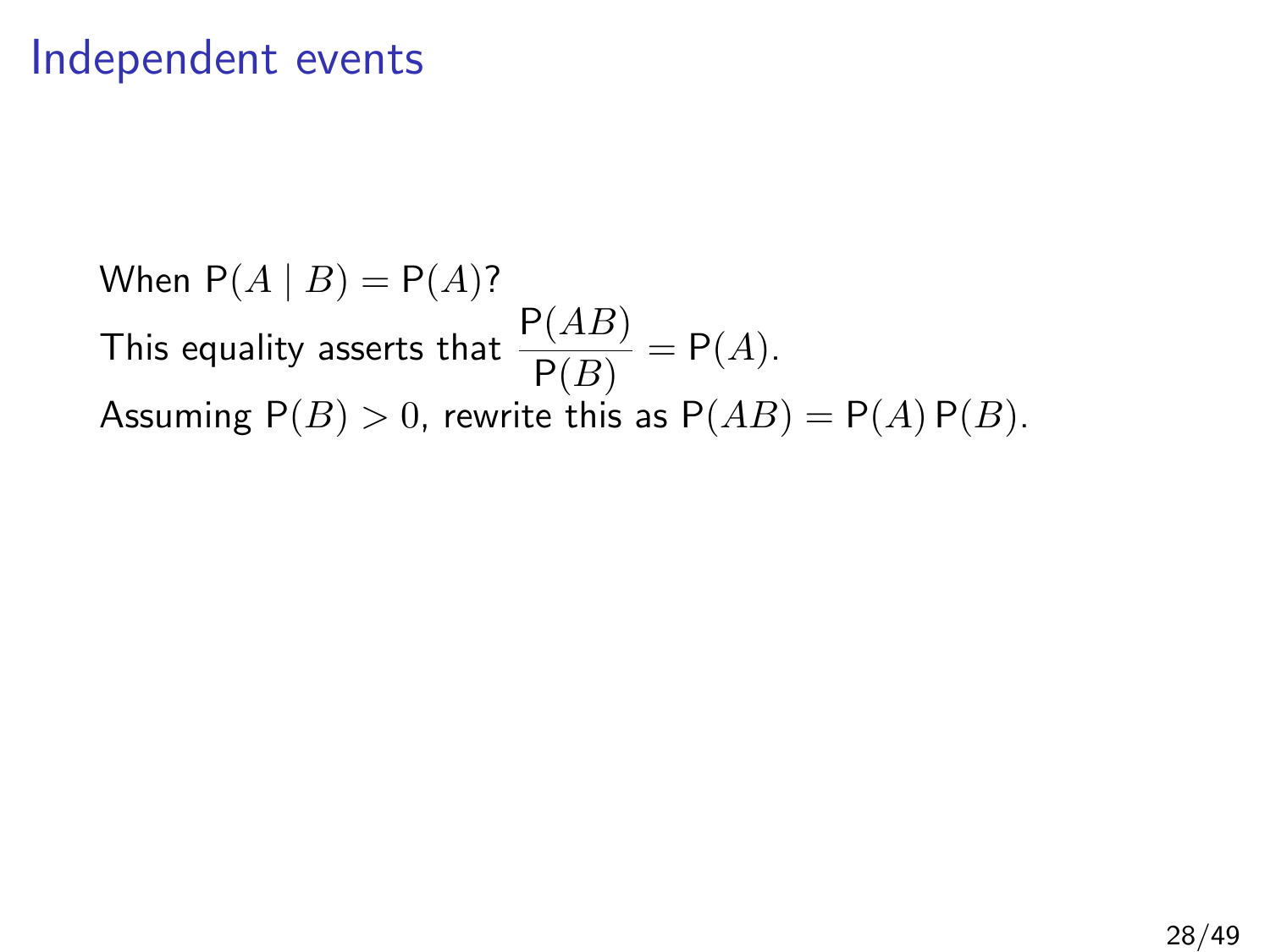## Independent events

When  $P(A | B) = P(A)$ ? This equality asserts that  $\frac{\mathsf{P}(AB)}{\mathsf{P}(B)} = \mathsf{P}(A).$ Assuming  $P(B) > 0$ , rewrite this as  $P(AB) = P(A) P(B)$ .

### **Definition**

Events A and B are called **independent** if  $P(AB) = P(A) P(B)$ .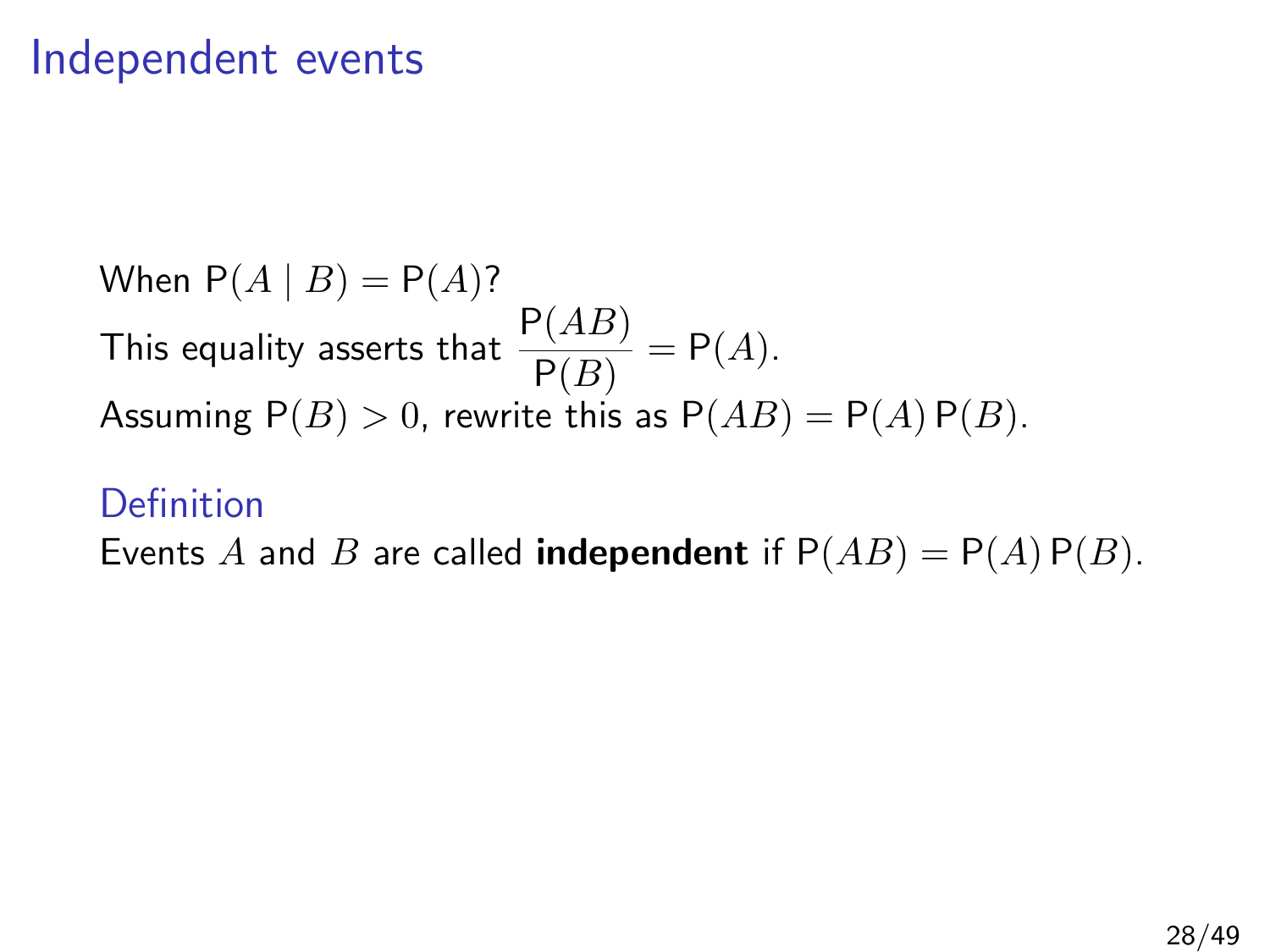## Independent events

When  $P(A | B) = P(A)$ ? This equality asserts that  $\frac{\mathsf{P}(AB)}{\mathsf{P}(B)} = \mathsf{P}(A).$ Assuming  $P(B) > 0$ , rewrite this as  $P(AB) = P(A) P(B)$ .

#### Definition

Events A and B are called **independent** if  $P(AB) = P(A) P(B)$ .

This definition usually helps to define P.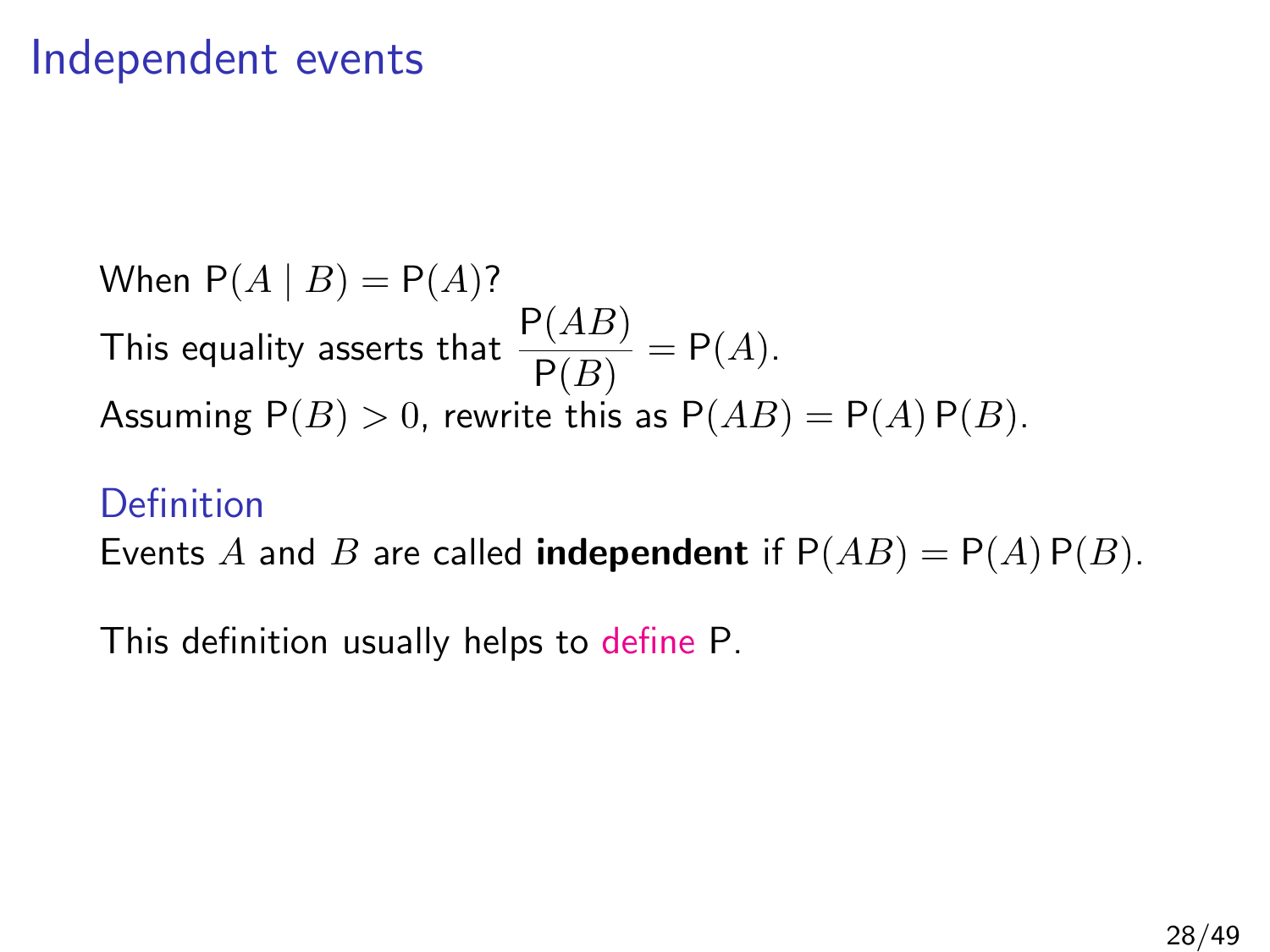## Definition

Events A and B are called **independent** if  $P(AB) = P(A) P(B)$ . Example

A fair coin is tossed twice so that the second toss does not depend on the outcome of the first.

```
P[ tails, tails ] = ?
```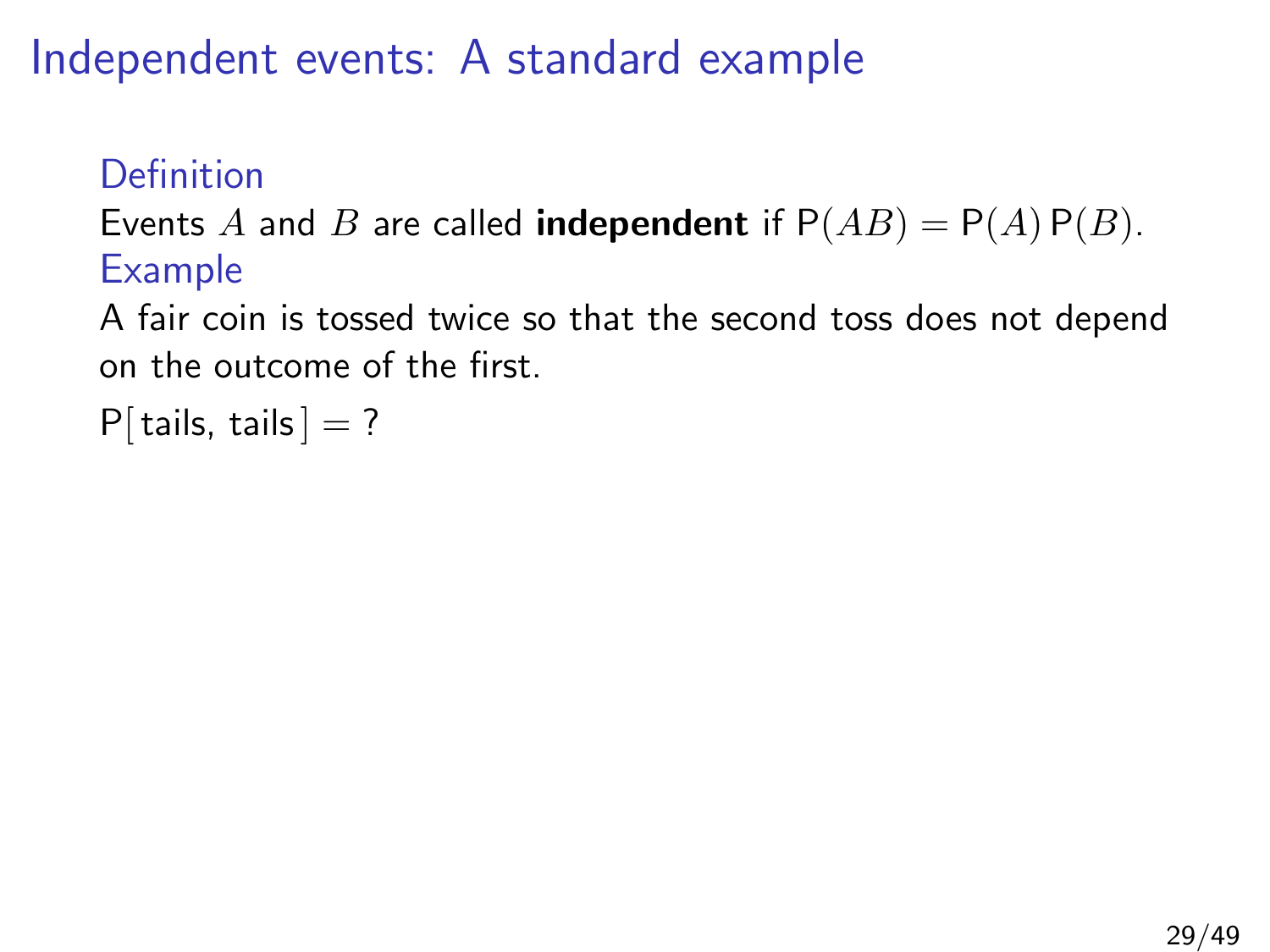## Definition

Events A and B are called **independent** if  $P(AB) = P(A) P(B)$ . Example

A fair coin is tossed twice so that the second toss does not depend on the outcome of the first.

```
P[tails, tails] = ?
```
Model the outcome of each toss as  $0$  (heads) or  $1$  (tails). Four possible scenarios:  $\Omega = \{00, 01, 10, 11\}$ . How to define P?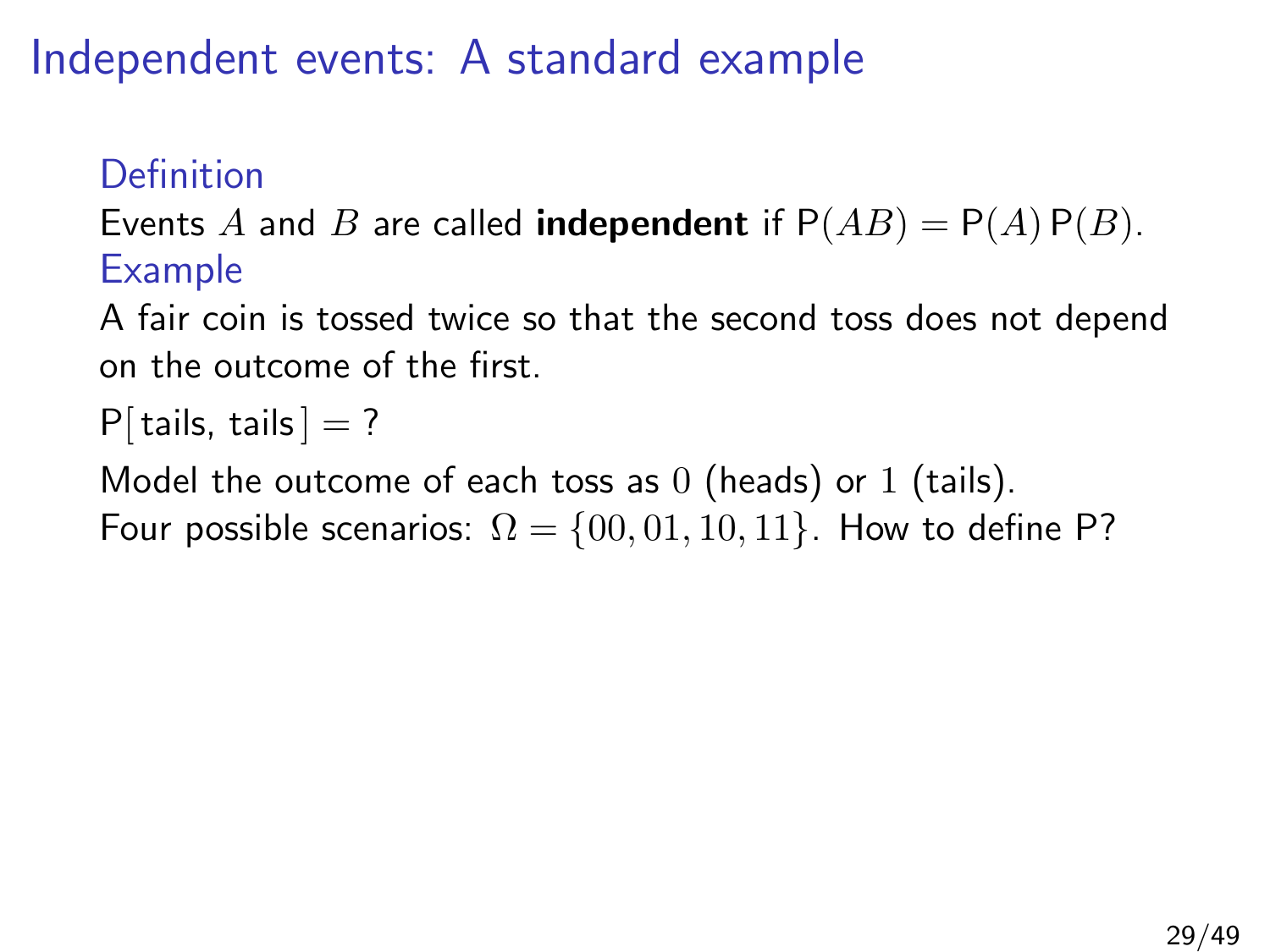## Definition

Events A and B are called **independent** if  $P(AB) = P(A) P(B)$ . Example

A fair coin is tossed twice so that the second toss does not depend on the outcome of the first.

```
P[ tails, tails ] = ?
```
Model the outcome of each toss as  $0$  (heads) or  $1$  (tails). Four possible scenarios:  $\Omega = \{00, 01, 10, 11\}$ . How to define P?

Consider events  $A = \{10, 11\}$  and  $B = \{01, 11\}$ :

"first coin lands tails" and "second coin lands tails" respectively.

We want these events to have probability  $1/2$  each and to be independent.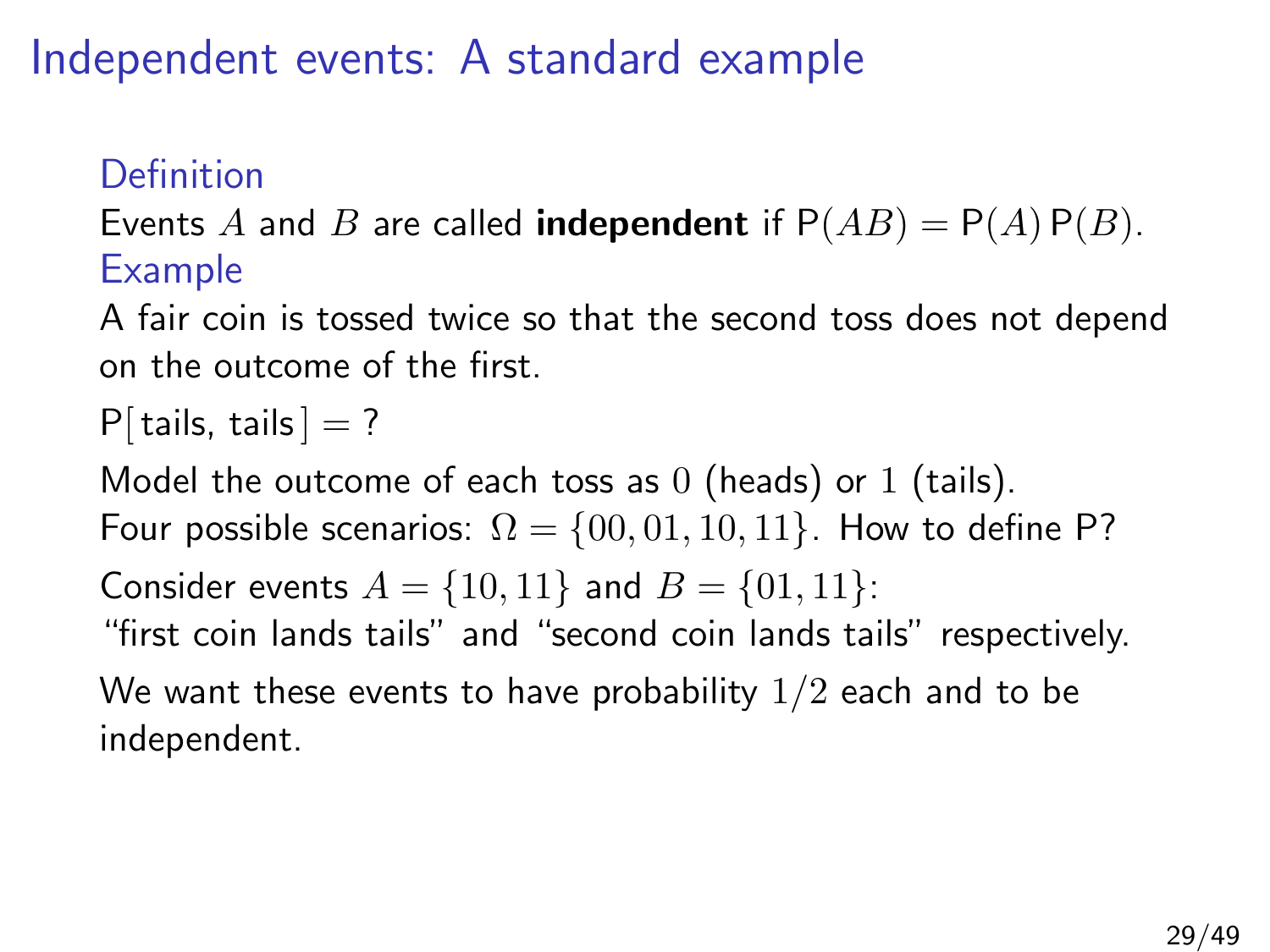## Definition

Events A and B are called **independent** if  $P(AB) = P(A) P(B)$ . Example

A fair coin is tossed twice so that the second toss does not depend on the outcome of the first.

$$
P[ tails, tails] = ?
$$

Model the outcome of each toss as  $0$  (heads) or  $1$  (tails). Four possible scenarios:  $\Omega = \{00, 01, 10, 11\}$ . How to define P?

Consider events  $A = \{10, 11\}$  and  $B = \{01, 11\}$ :

"first coin lands tails" and "second coin lands tails" respectively.

We want these events to have probability  $1/2$  each and to be independent.

Then P[tails, tails] =  $P[{11}] = P[A \cap B] = P[A] P[B] = 1/4$ .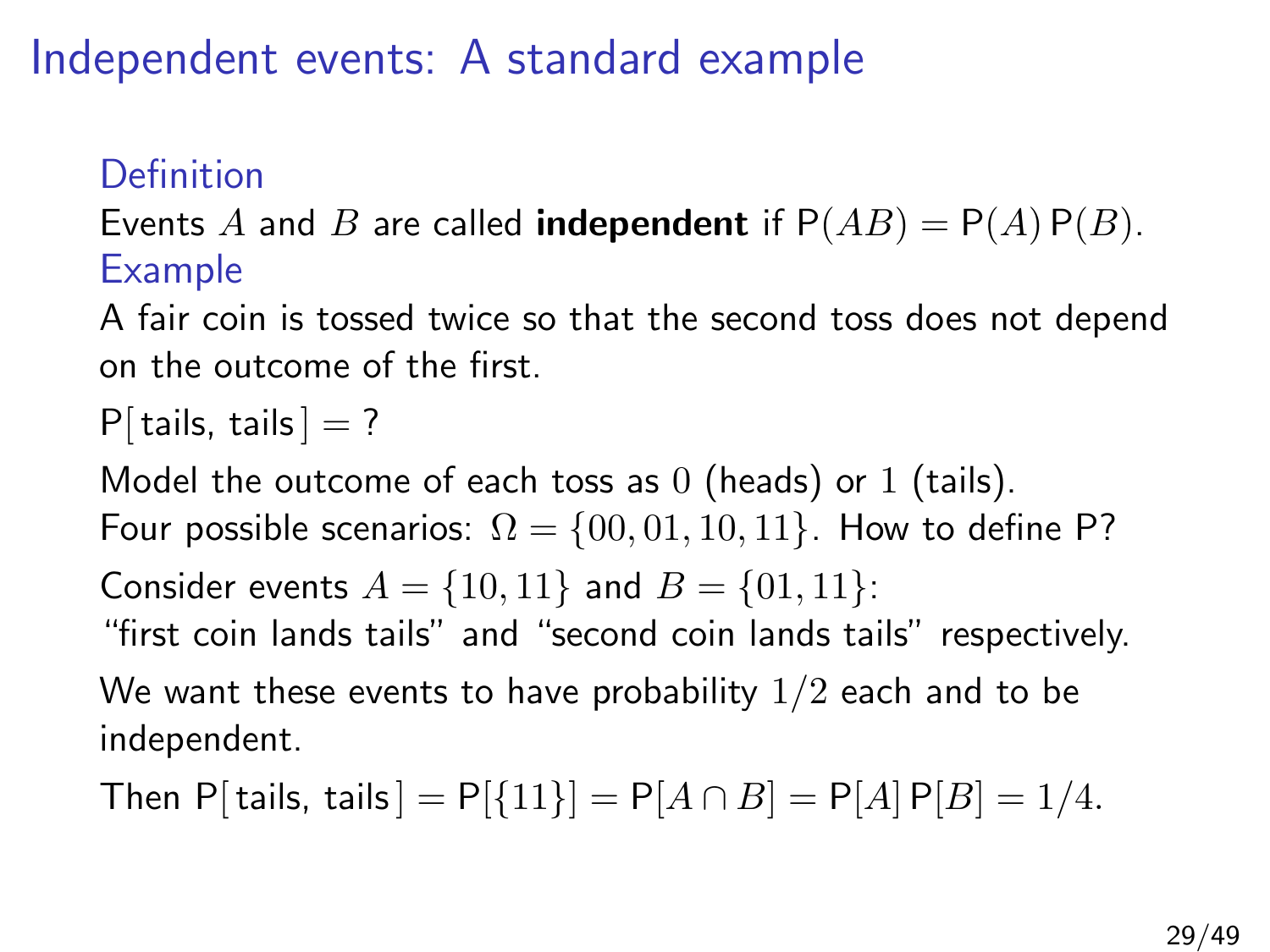## Three or more independent events

Events  $A_1, \ldots, A_n$  are called **independent** if for any subset  $\{i_1, \ldots, i_k\} \subseteq \{1, \ldots, n\}$  $P(A_{i_1} \ldots A_{i_k}) = P(A_1) \ldots P(A_k).$ 

#### Example

From the set of strings  $\{000, 001, 002, \ldots, 999\}$ a string  $X_1X_2X_3$  is picked uniformly at random. Are the events  $X_1 = 5$ ,  $X_2 = 5$ , and  $X_3 = 5$  independent?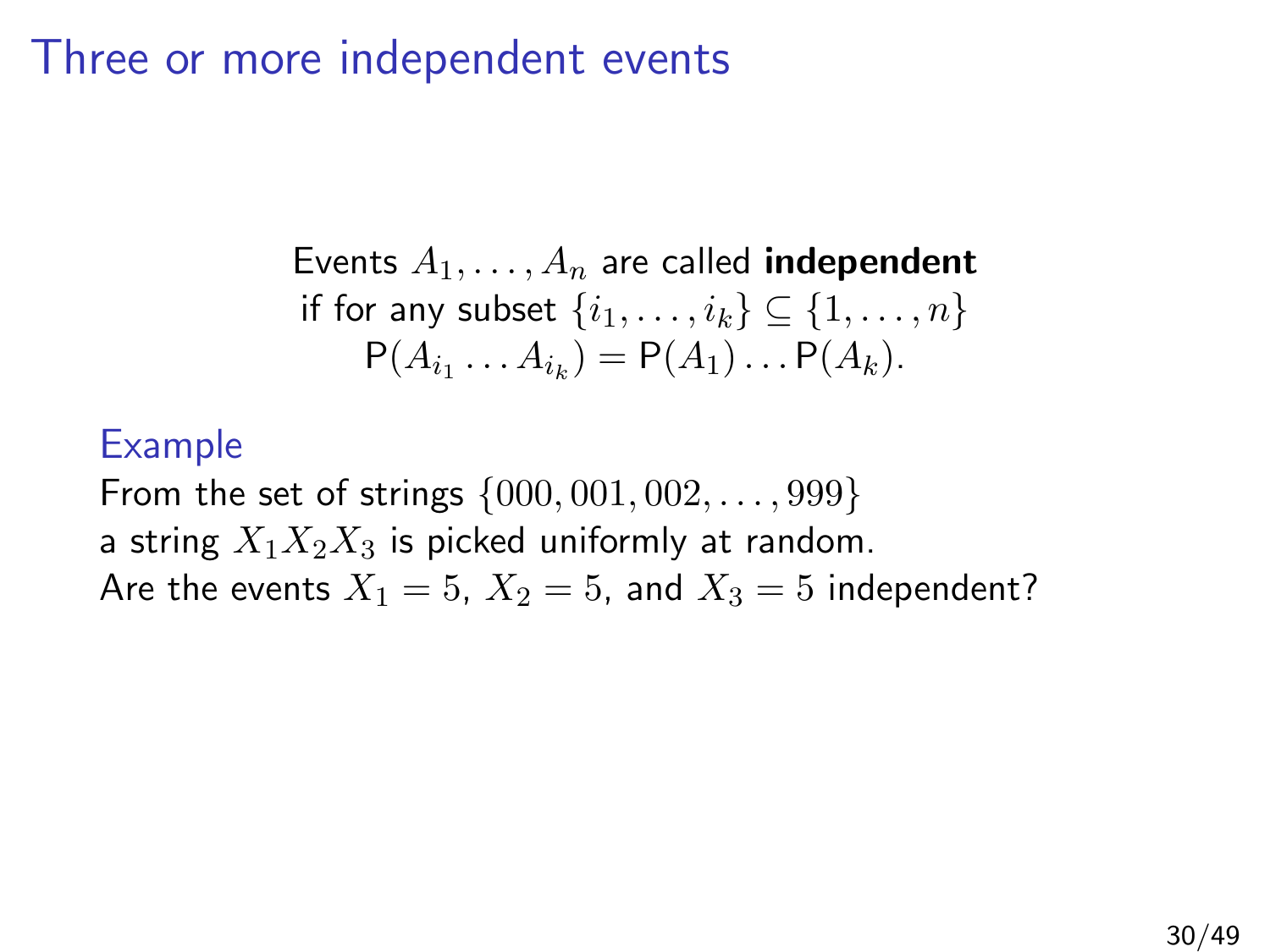### Three or more independent events

Events  $A_1, \ldots, A_n$  are called **independent** if for any subset  $\{i_1, \ldots, i_k\} \subseteq \{1, \ldots, n\}$  $P(A_{i_1} \ldots A_{i_k}) = P(A_1) \ldots P(A_k).$ 

#### Example

From the set of strings  $\{000, 001, 002, \ldots, 999\}$ a string  $X_1X_2X_3$  is picked uniformly at random. Are the events  $X_1 = 5$ ,  $X_2 = 5$ , and  $X_3 = 5$  independent? Yes:  $P[X_i = 5] = 1/10$ ,  $P[X_i = 5, X_j = 5] = 1/100$  if  $i \neq j$ , and  $P[X_1 = X_2 = X_3 = 5] = 1/1000.$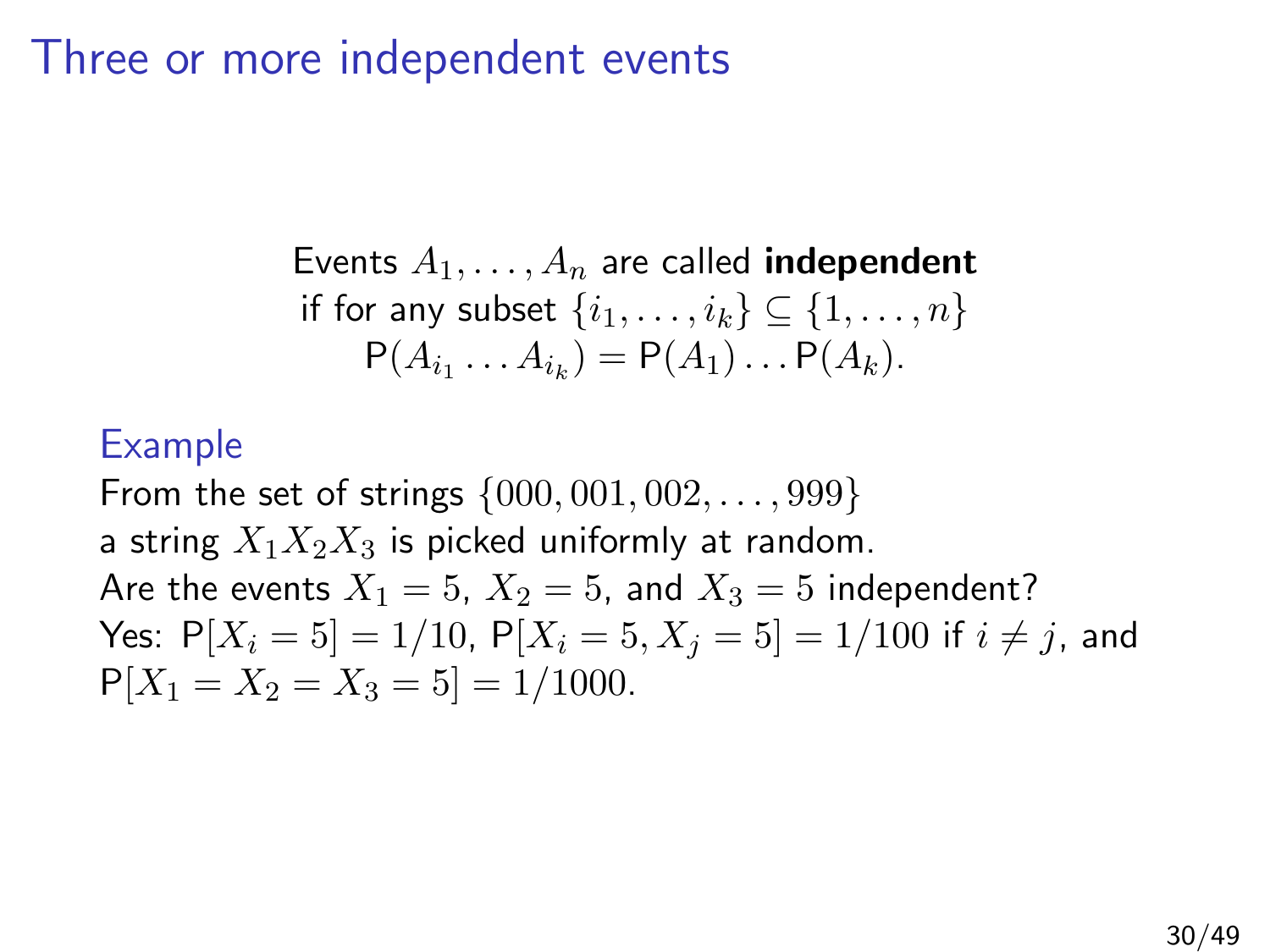## Three or more independent events

Events  $A_1, \ldots, A_n$  are called **independent** if for any subset  $\{i_1, \ldots, i_k\} \subseteq \{1, \ldots, n\}$  $P(A_{i_1} \ldots A_{i_k}) = P(A_1) \ldots P(A_k).$ 

#### Example

From the set of strings  $\{000, 001, 002, \ldots, 999\}$ a string  $X_1X_2X_3$  is picked uniformly at random. Are the events  $X_1 = 5$ ,  $X_2 = 5$ , and  $X_3 = 5$  independent? Yes:  $P[X_i = 5] = 1/10$ ,  $P[X_i = 5, X_i = 5] = 1/100$  if  $i \neq j$ , and  $P[X_1 = X_2 = X_3 = 5] = 1/1000.$ 

What if the string 999 is excluded from the set? (homework)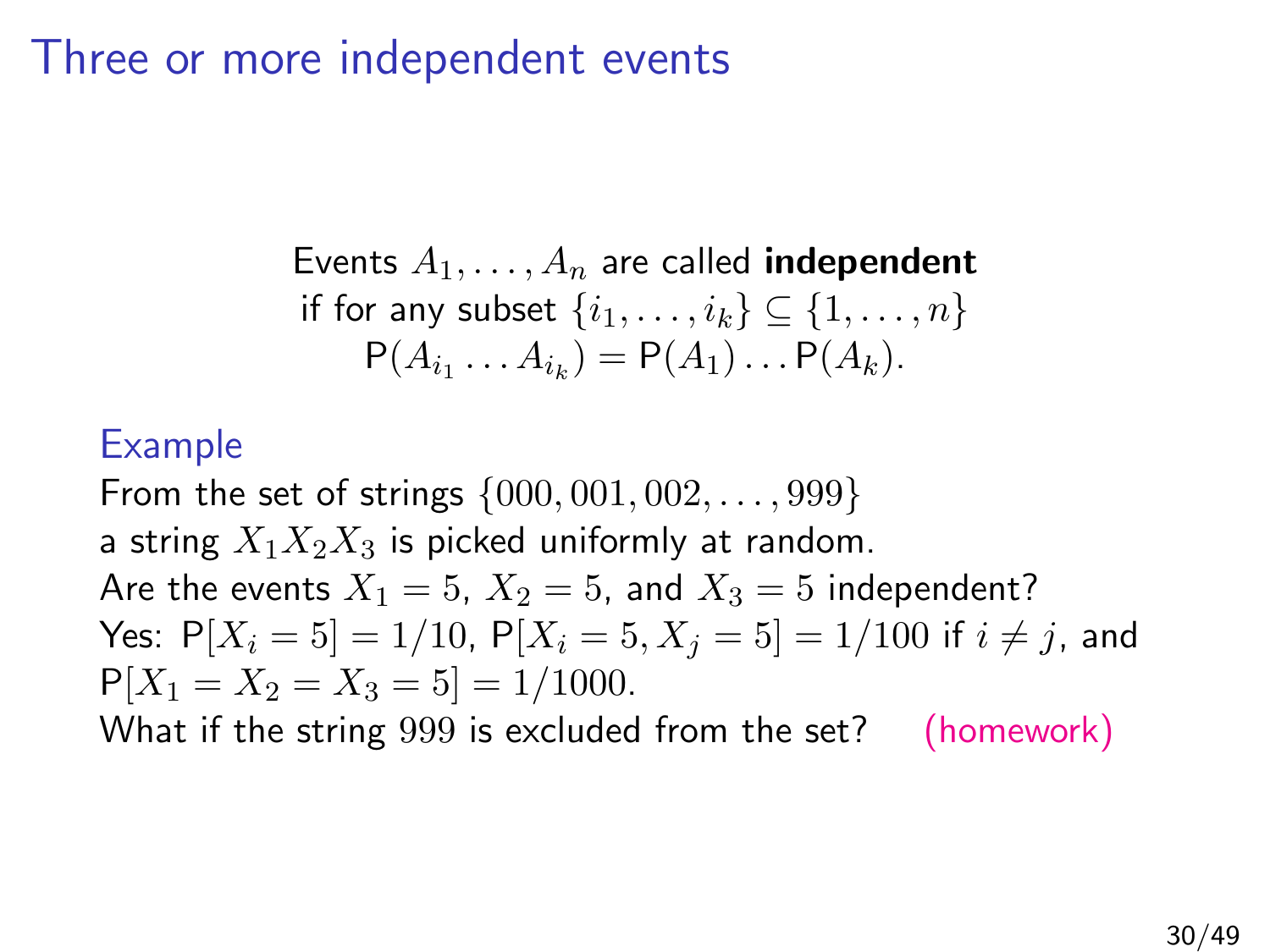Example

Consider a pyramid (a tetrahedron) with facets colored

red, blue, green, red-blue-green.

Suppose the pyramid lands on each facet with probability 1/4. Consider events  $R$ ,  $B$ ,  $G$  asserting that the facet the pyramid lands on has color red, blue, green on it, respectively.

Are these events independent?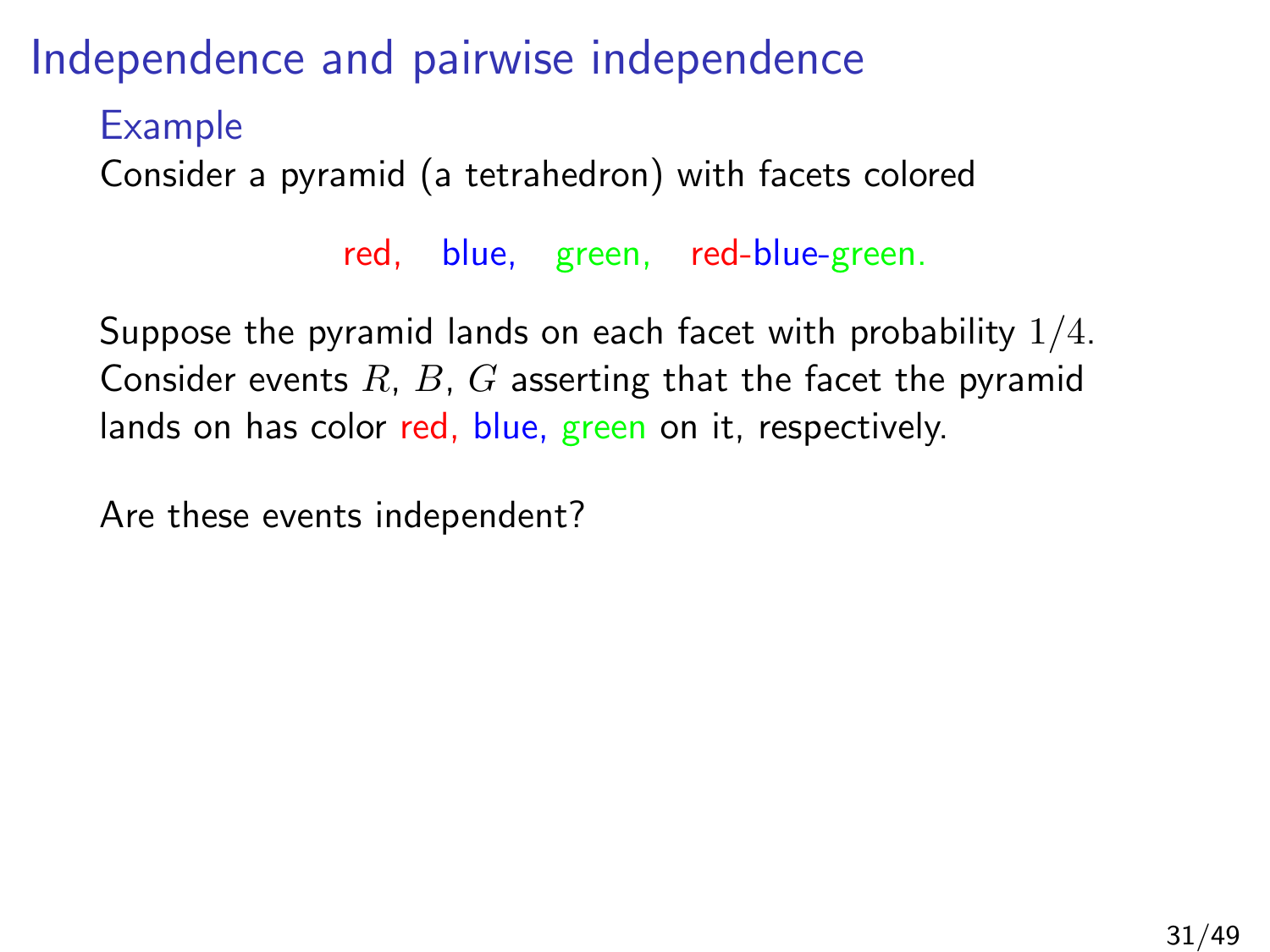Example

Consider a pyramid (a tetrahedron) with facets colored

red, blue, green, red-blue-green.

Suppose the pyramid lands on each facet with probability 1/4. Consider events  $R$ ,  $B$ ,  $G$  asserting that the facet the pyramid lands on has color red, blue, green on it, respectively.

Are these events independent?

$$
P(R) = P(B) = P(G) = 1/2.
$$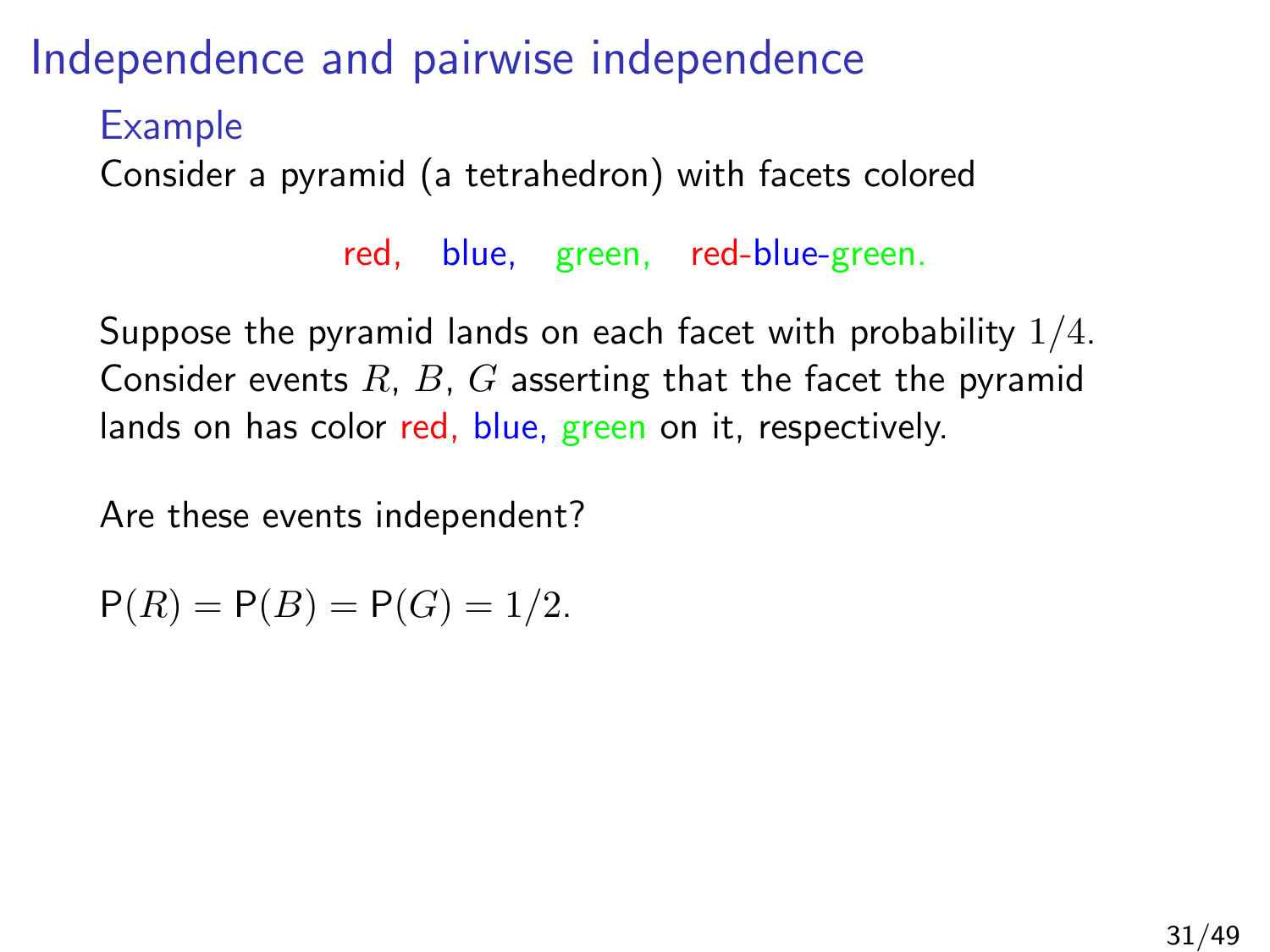Example

Consider a pyramid (a tetrahedron) with facets colored

red, blue, green, red-blue-green.

Suppose the pyramid lands on each facet with probability 1/4. Consider events  $R$ ,  $B$ ,  $G$  asserting that the facet the pyramid lands on has color red, blue, green on it, respectively.

Are these events independent?

 $P(R) = P(B) = P(G) = 1/2.$ 

 $P(RB) = P(RG) = P(BG) = 1/4 = (1/2)^2$ .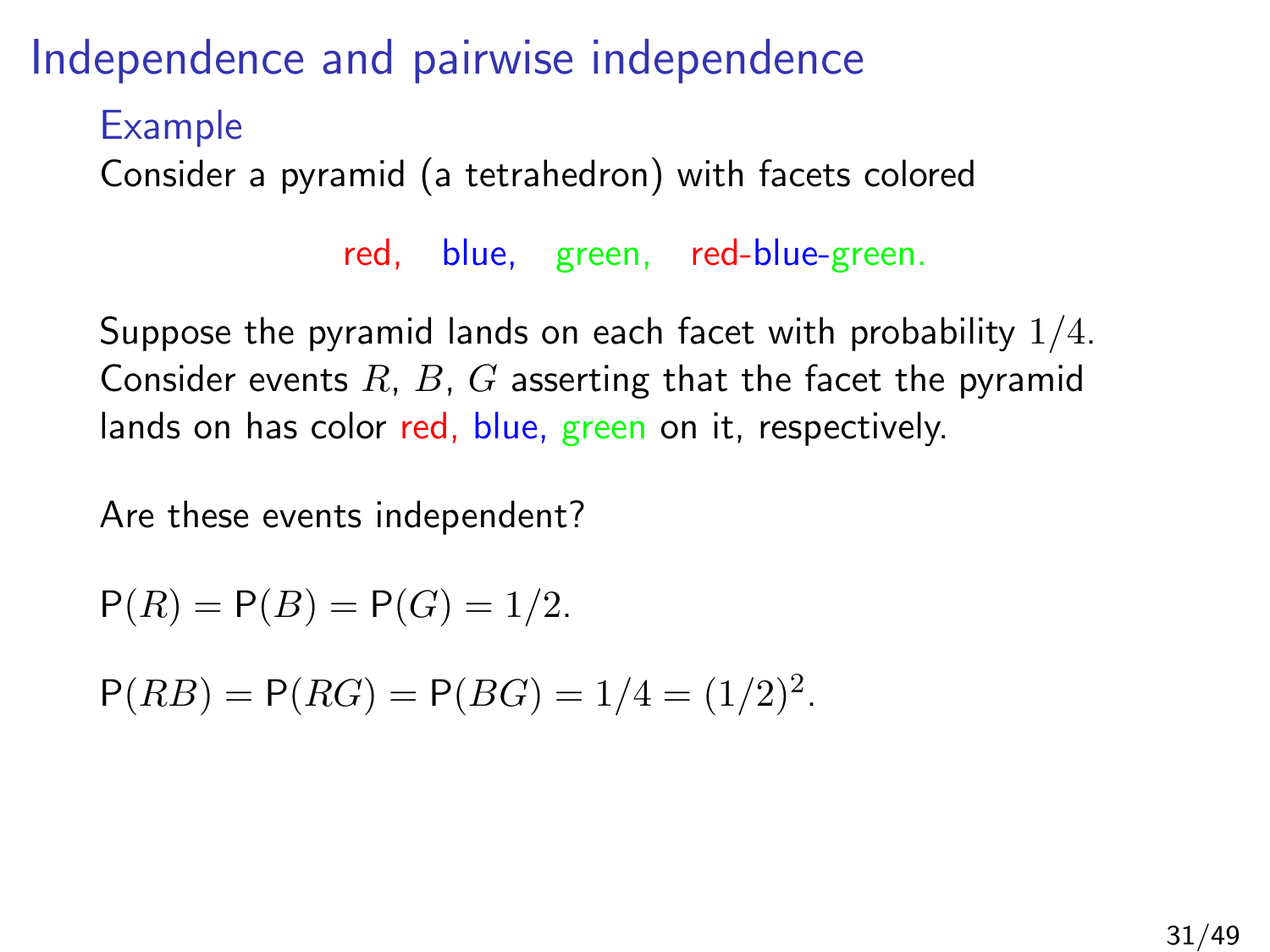Example

Consider a pyramid (a tetrahedron) with facets colored

red, blue, green, red-blue-green.

Suppose the pyramid lands on each facet with probability 1/4. Consider events  $R$ ,  $B$ ,  $G$  asserting that the facet the pyramid lands on has color red, blue, green on it, respectively.

Are these events independent?

$$
P(R) = P(B) = P(G) = 1/2.
$$

 $P(RB) = P(RG) = P(BG) = 1/4 = (1/2)^2$ .

 $P(RBG) = 1/4 \neq (1/2)^3$ .

These events are NOT independent, but only pairwise independent.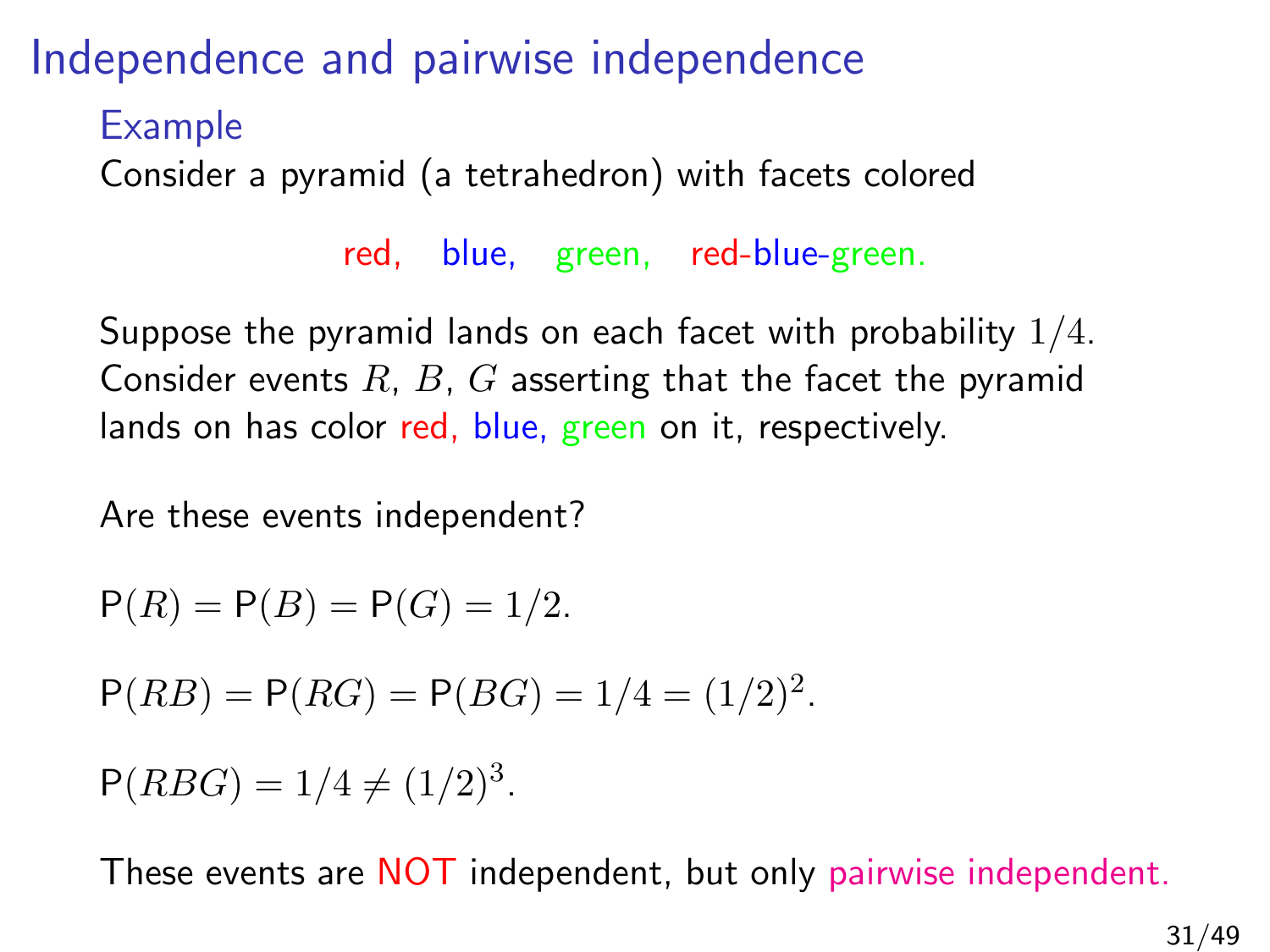Probability theory: Random variables, distributions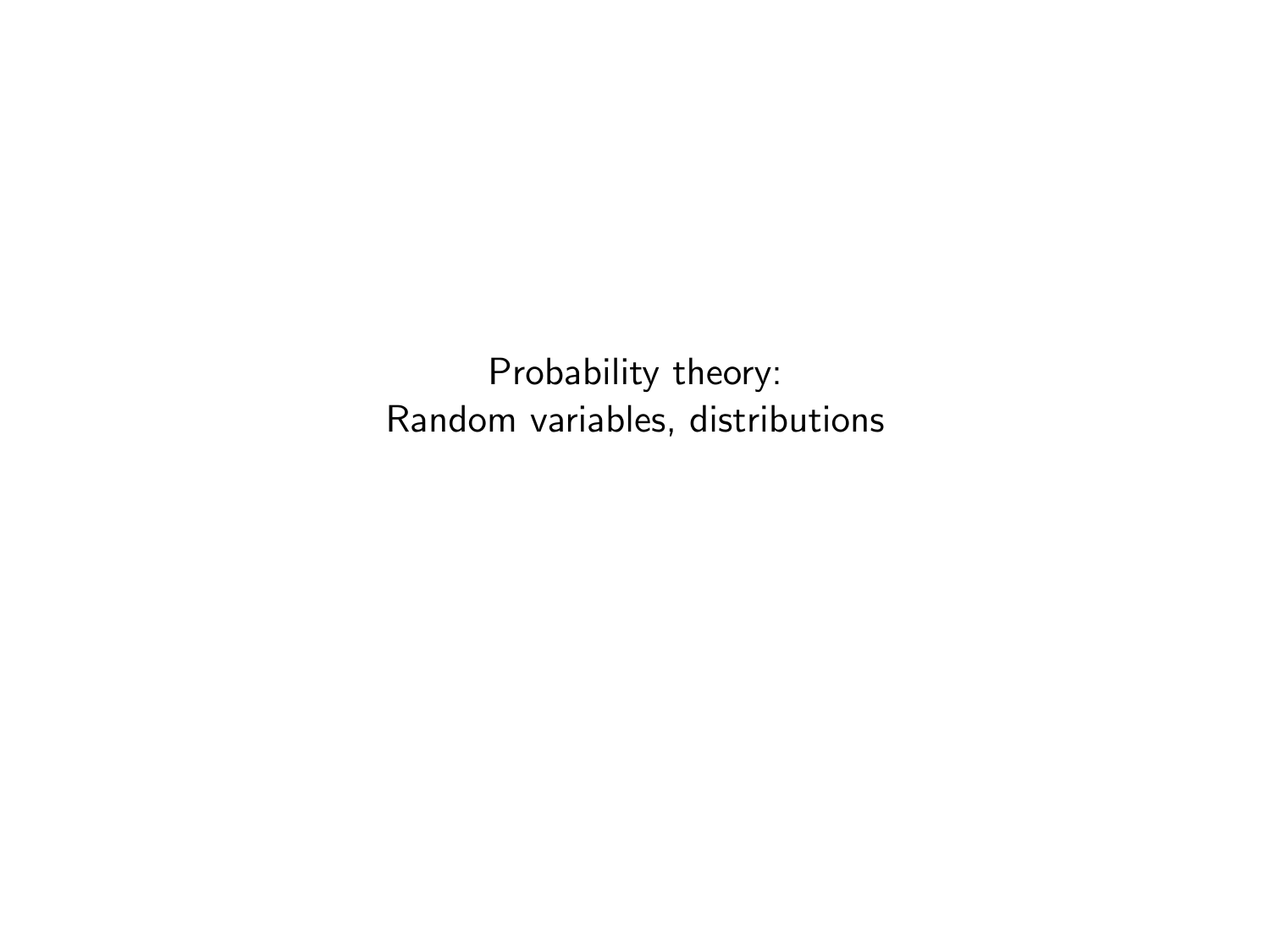## From events to random variables

Given a probability space  $(\Omega, 2^{\Omega}, \mathsf{P})$ , we can talk about events  $A\in 2^{\Omega}$  and their probability  $\mathsf{P}(A).$ However, it is often more convenient to talk about functions of the form  $X: \Omega \to \mathbb{R}$ , which are called **random variables**.

### Example:

#### Bernoulli trial:

 $\Omega = \{\text{heads}, \text{tails}\}, P(\{\text{tails}\}) = p \in [0, 1], P(\{\text{heads}\}) = 1 - p$ Define

$$
X(\omega) = \begin{cases} 1 & \text{if } \omega = \text{tails}, \\ 0 & \text{if } \omega = \text{heads}. \end{cases}
$$

We say that the random variable X has **Bernoulli distribution** with parameter p.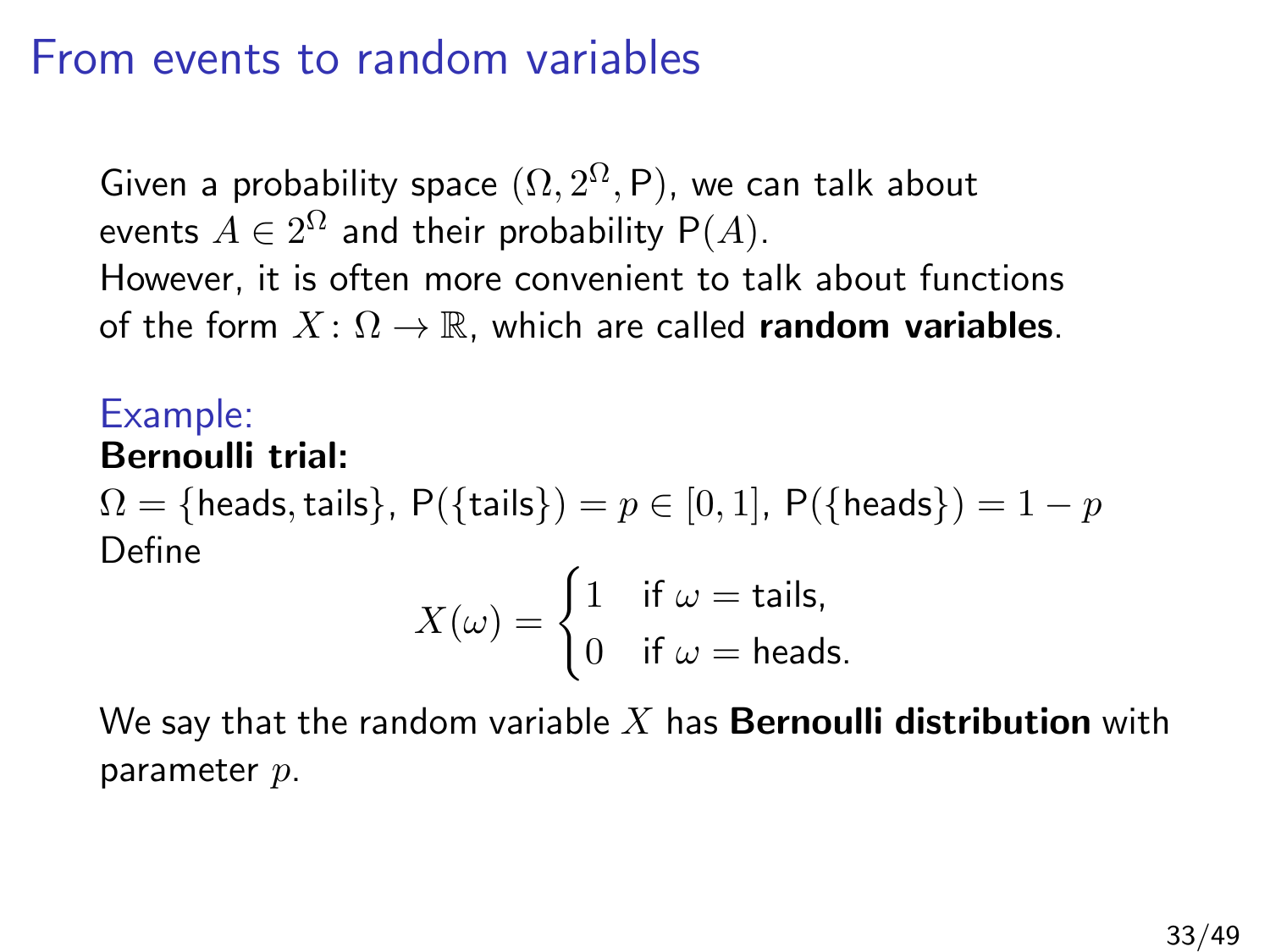## From events to random variables

Given a probability space  $(\Omega, 2^{\Omega}, \mathsf{P})$ , we can talk about events  $A\in 2^{\Omega}$  and their probability  $\mathsf{P}(A).$ However, it is often more convenient to talk about functions of the form  $X: \Omega \to \mathbb{R}$ , which are called **random variables**.

Example: Let  $A \in 2^{\Omega}$  be an event. The **indicator function** of  $A$  is defined as

$$
\mathbf{1}_A(\omega) = \begin{cases} 1 & \text{if } \omega \in A, \\ 0 & \text{if } \omega \notin A. \end{cases}
$$

 $1_A(\omega)$  is a random variable that has Bernoulli distribution with parameter  $P(A)$ . (Why?)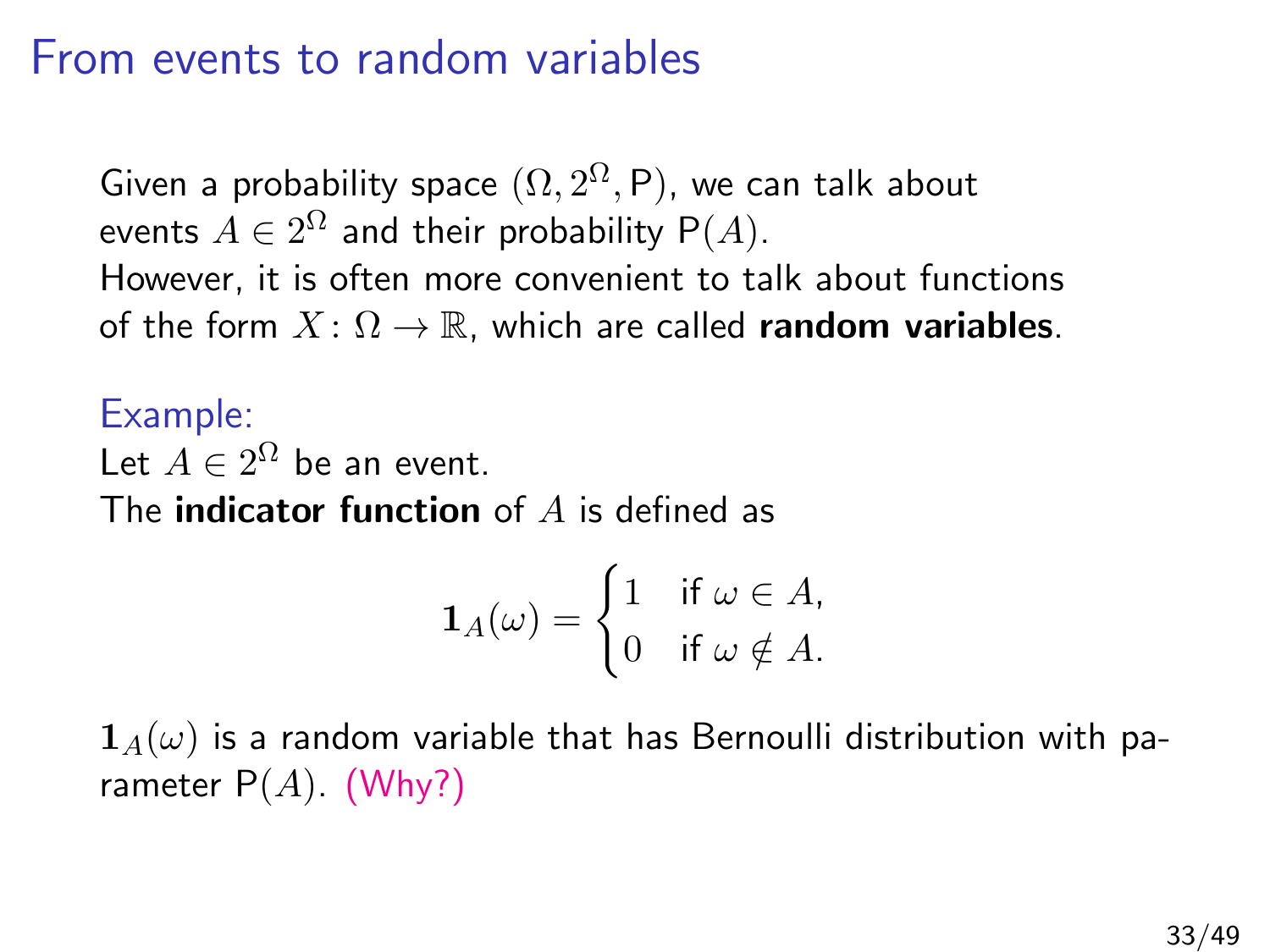## From events to random variables

Given a probability space  $(\Omega, 2^{\Omega}, \mathsf{P})$ , we can talk about events  $A\in 2^{\Omega}$  and their probability  $\mathsf{P}(A).$ However, it is often more convenient to talk about functions of the form  $X: \Omega \to \mathbb{R}$ , which are called **random variables**.

Example: Let  $A \in 2^{\Omega}$  be an event. The **indicator function** of  $A$  is defined as

$$
\mathbf{1}_A(\omega) = \begin{cases} 1 & \text{if } \omega \in A, \\ 0 & \text{if } \omega \notin A. \end{cases}
$$

Sometimes the indicator function of A is denoted by "[A]", e.g., "[the coin gives heads]".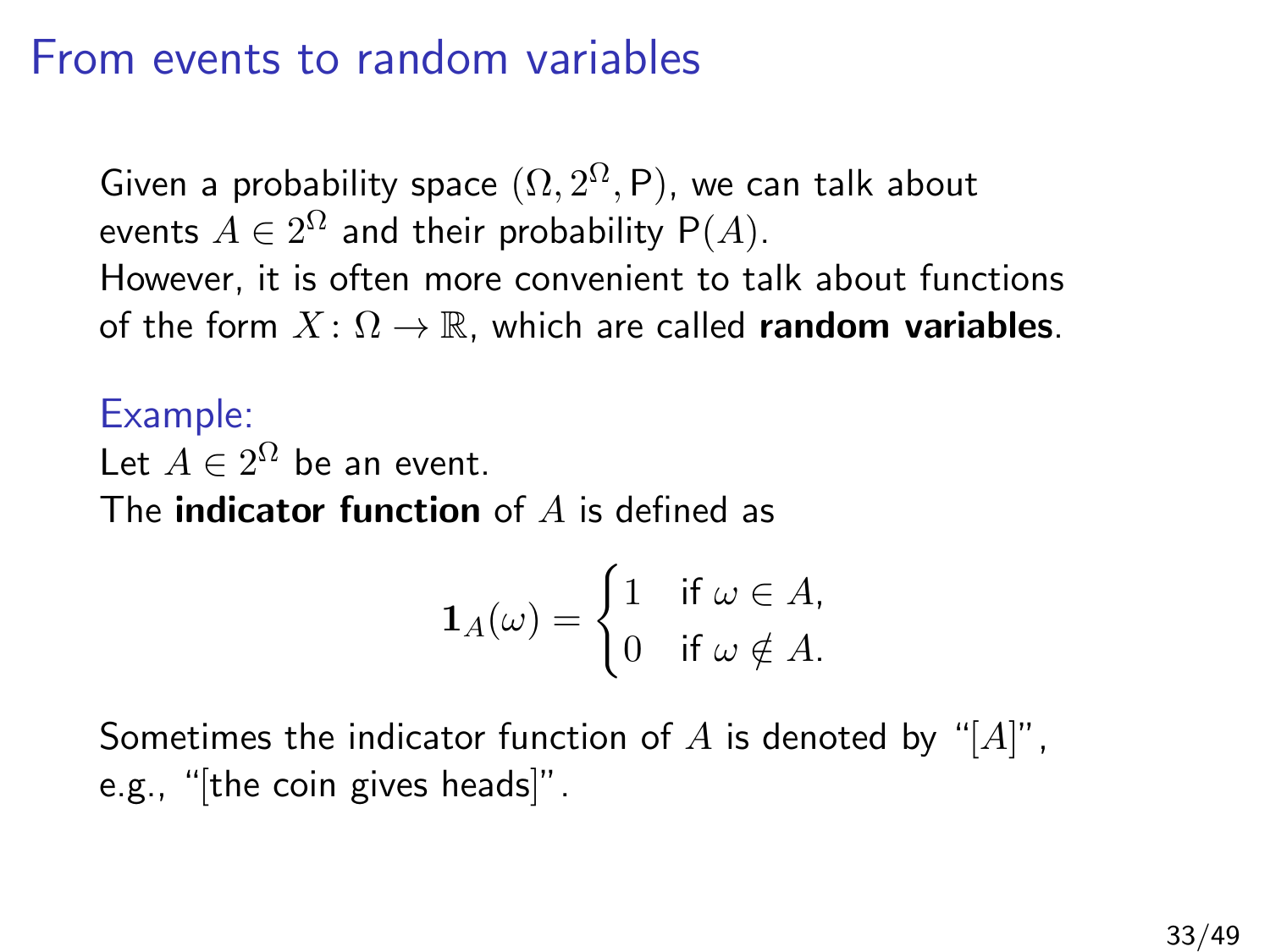## Binomial distribution

Suppose a coin is tossed  $n$  times, the outcome of all tosses are independent, and each gives tails with probability  $p$ .

Define

$$
X_i = \begin{cases} 1 & \text{if the } i\text{th toss gives tails,} \\ 0 & \text{otherwise.} \end{cases}
$$

 $(X_i)$  has **Bernoulli distribution** with parameter  $p.$ )

Define

$$
X = X_1 + \ldots + X_n.
$$

We say that the random variable X has **binomial distribution** with parameters  $n, p$ .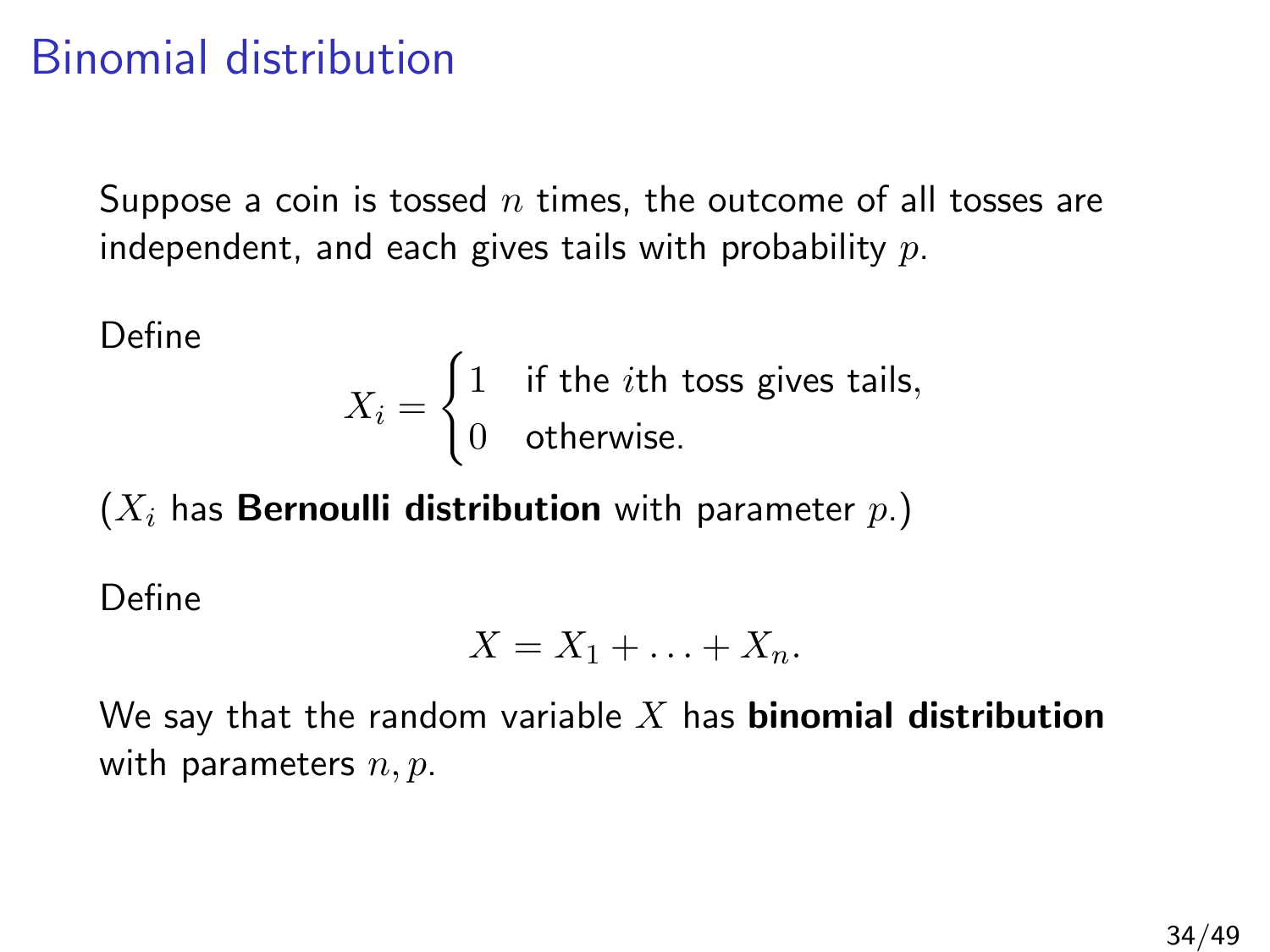# Distributions of random variables

X has **Bernoulli distribution** with parameter  $p$ :

$$
\begin{array}{|c|c|c|c|}\n\hline\nx & 0 & 1 \\
\hline\nP(X = x) & 1-p & p \\
\hline\n\end{array}
$$

X has **binomial distribution** with parameters  $3, p$ :

| $-r$<br>u | $- n$ | $\boldsymbol{\nu}$<br>ັ | ິ |  |
|-----------|-------|-------------------------|---|--|

X has uniform distribution on the set  $\{0, 1, 2, 3\}$ :

|  | $+$ $-$ |  |
|--|---------|--|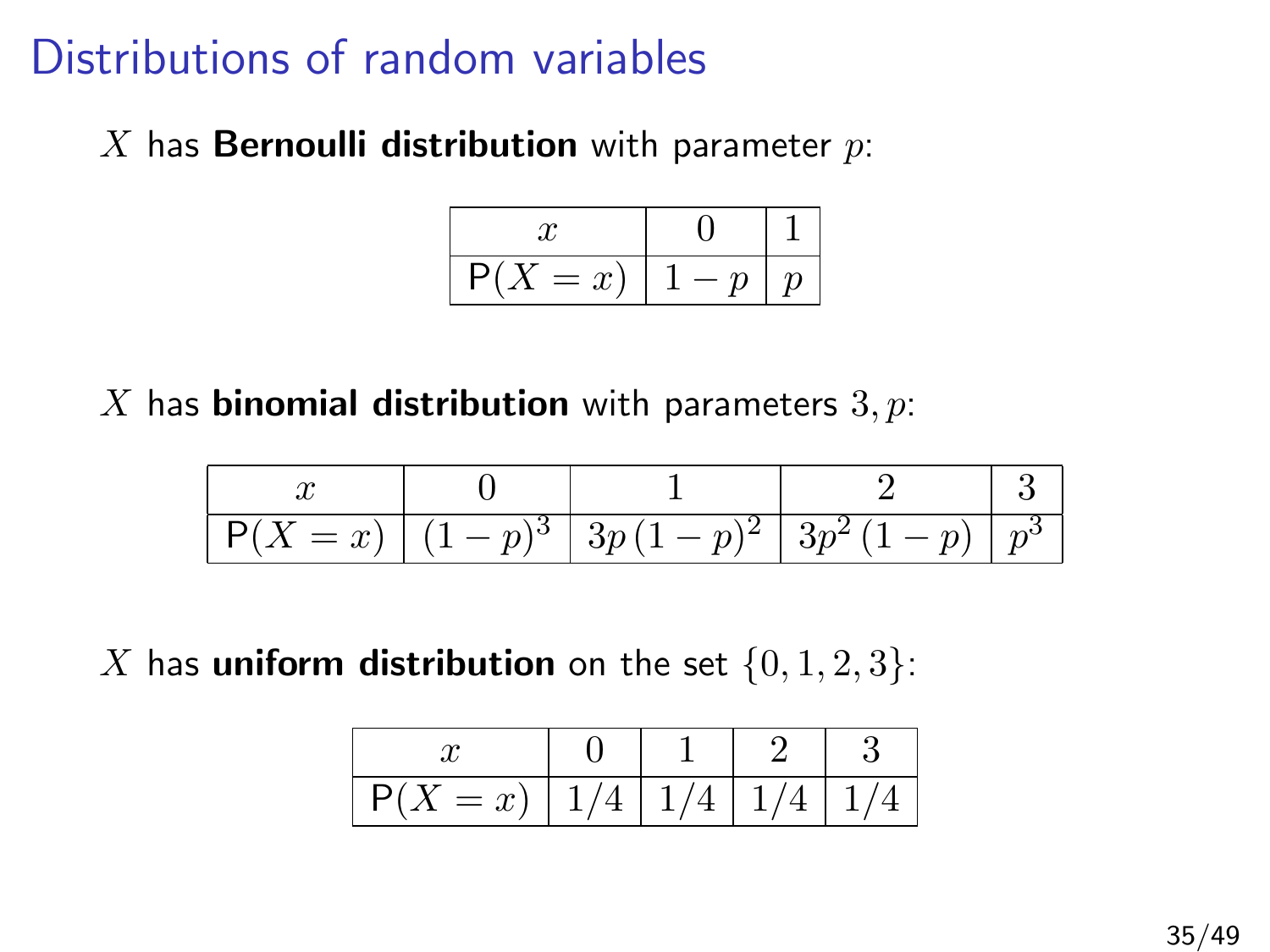## **Expectation**

$$
\mathsf{E}\,X = \sum_k\,k\cdot\mathsf{P}(X = k)
$$

#### **Examples**

X has **uniform distribution** on the set  $\{1, 2, 3, \ldots, n\}$ :

| $P(X = x)   1/n   1/n   1/n      1/n$<br>$\mathbf{L}$ |  |  |  |
|-------------------------------------------------------|--|--|--|

 $E X = 1/n \cdot 1 + 1/n \cdot 2 + 1/n \cdot 3 + \ldots + 1/n \cdot n = (n+1)/2.$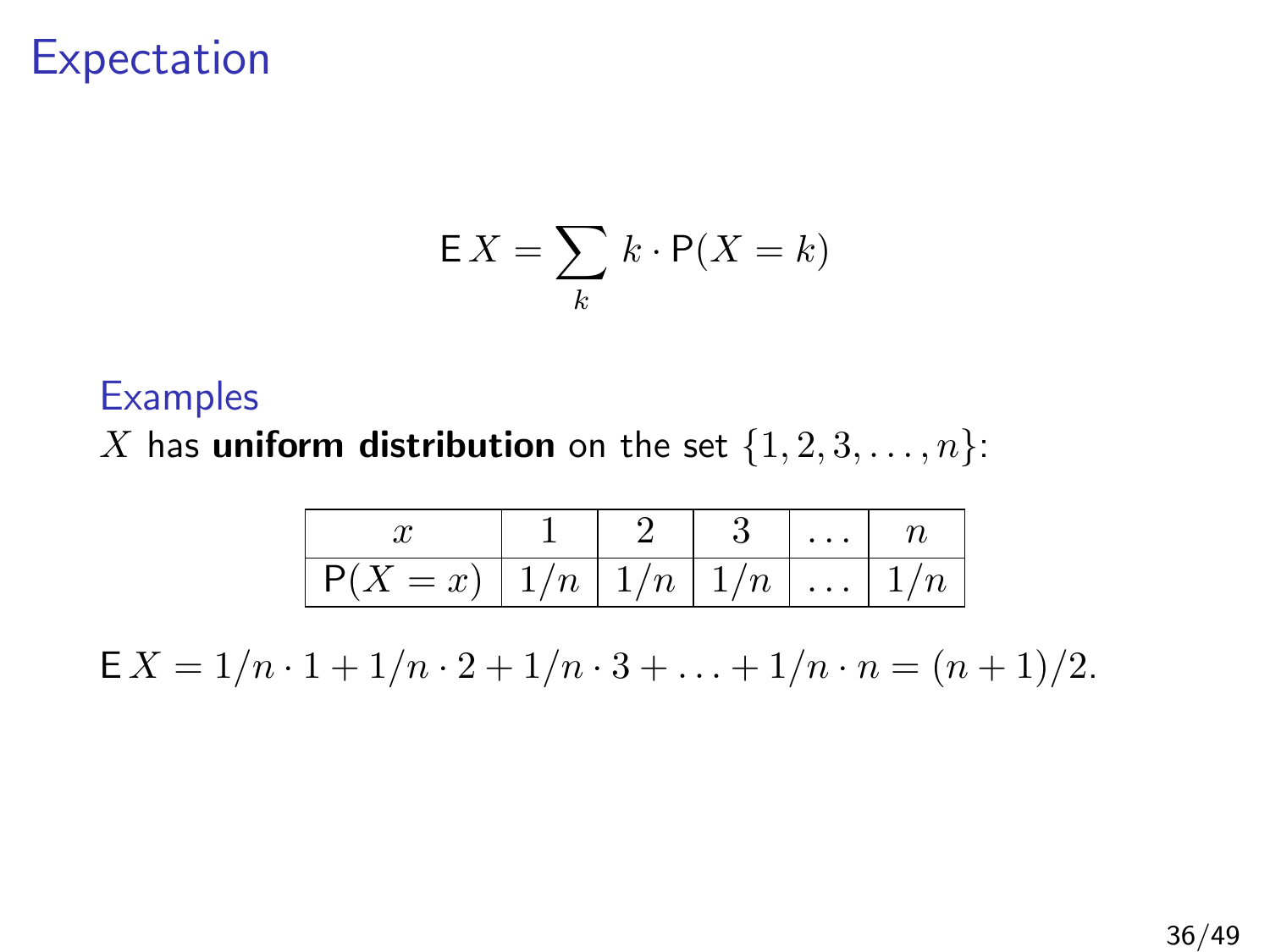## **Expectation**

$$
\mathsf{E}\,X = \sum_k\,k\cdot\mathsf{P}(X = k)
$$

#### **Examples**

 $X$  has Bernoulli distribution with parameter  $p$ :

$$
\begin{array}{|c|c|c|c|}\n\hline\nx & 0 & 1 \\
\hline\nP(X=x) & 1-p & p\n\end{array}
$$

 $E X = 0 \cdot (1 - p) + 1 \cdot p = p.$  $E X = 1/2$  if and only if the coin is unbiased. So  $EX$  is the expected number of tails in one flip.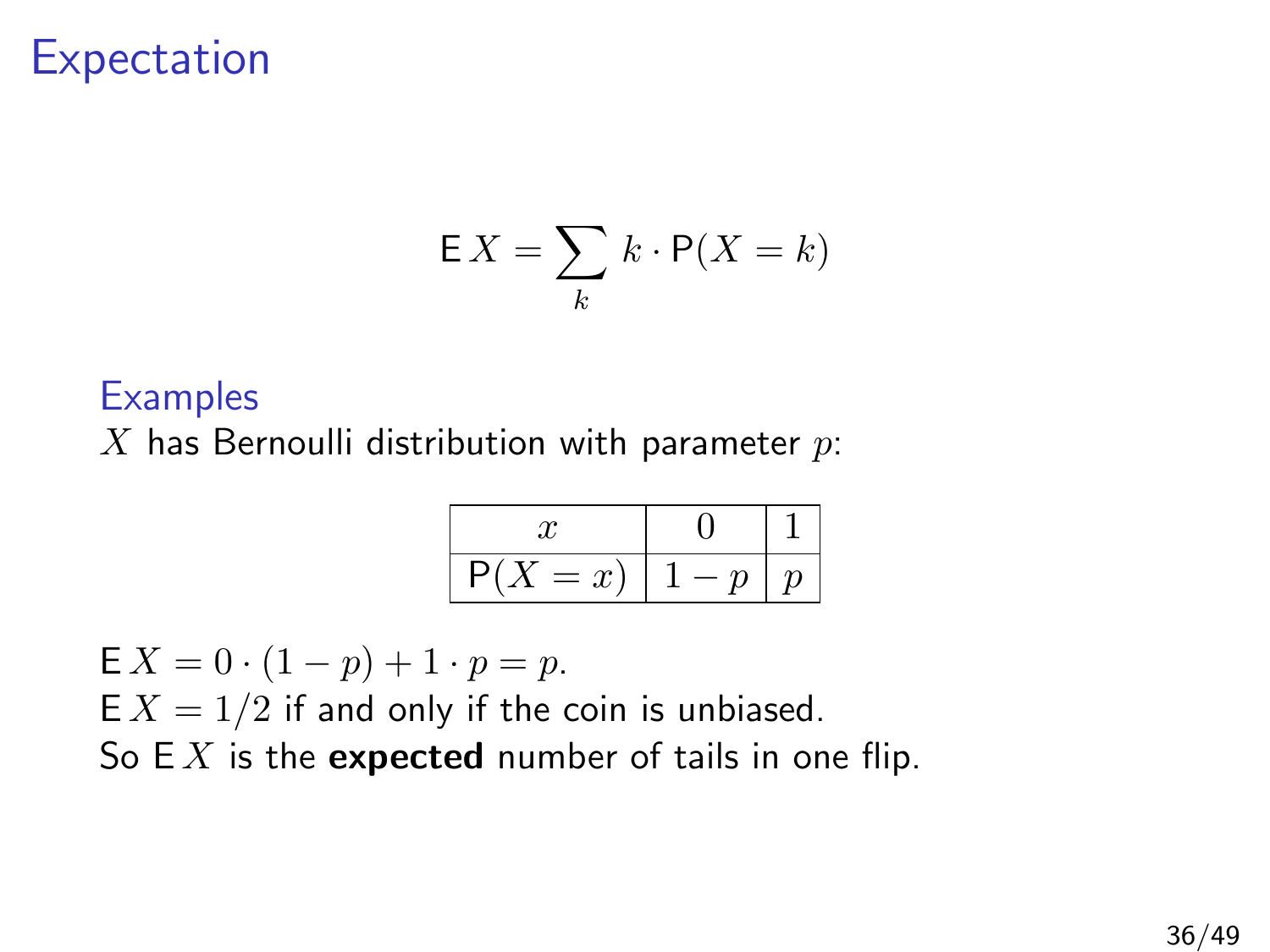## Expectation

$$
\mathsf{E}\,X = \sum_k\,k\cdot\mathsf{P}(X = k)
$$

#### **Examples**

X has **binomial distribution** with parameters  $n, p$ :

|  | $ P(X = x)   (1-p)^n   np(1-p)^{n-1}   \frac{n(n-1)}{2} p^2 (1-p)^{n-2}      p^n$ |  |
|--|-----------------------------------------------------------------------------------|--|

 $E X = ?$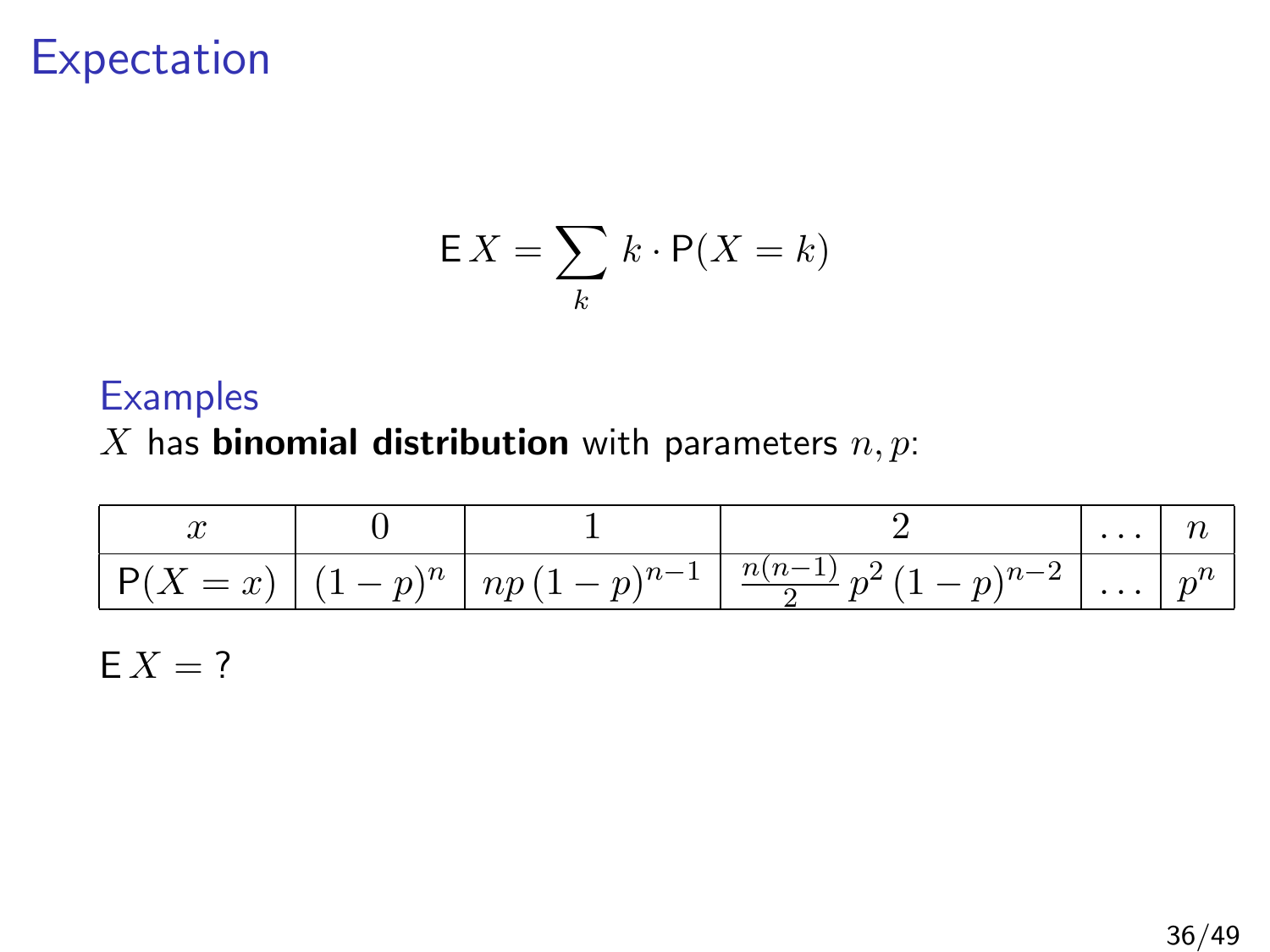## Linearity of expectation

$$
\mathsf{E}\,X = \sum_k\,k\cdot\mathsf{P}(X = k)
$$

$$
E(X_1 + \dots + X_n) = E X_1 + \dots + E X_n
$$
  
\n
$$
E(c_1 X_1 + \dots + c_n X_n) = c_1 E X_1 + \dots + c_n E X_n
$$
  
\n(if *c<sub>i</sub>* are fixed, i.e., non-random)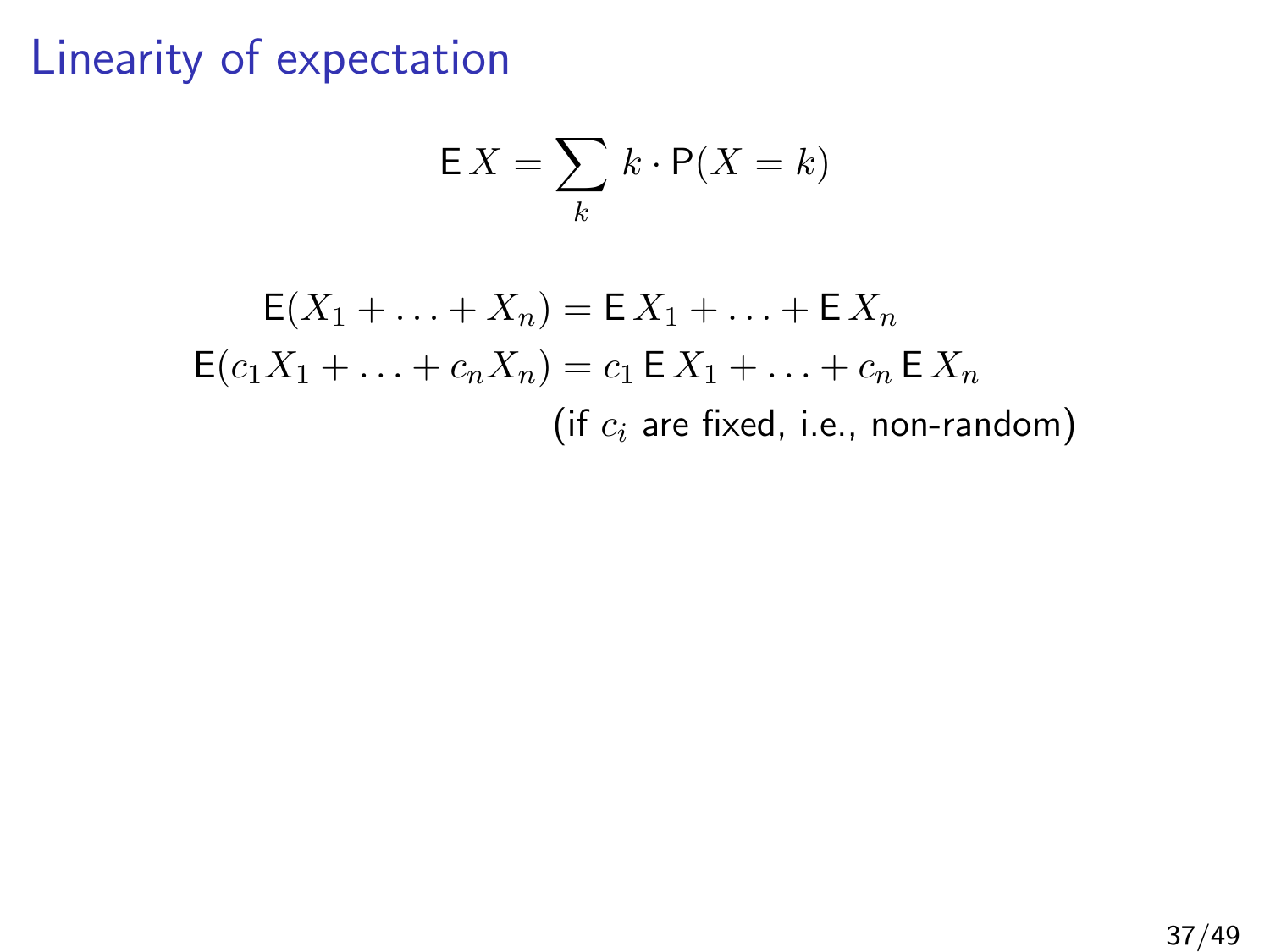# Linearity of expectation

$$
\mathsf{E}\,X = \sum_k \, k \cdot \mathsf{P}(X = k)
$$

$$
E(X_1 + \dots + X_n) = E X_1 + \dots + E X_n
$$
  
\n
$$
E(c_1 X_1 + \dots + c_n X_n) = c_1 E X_1 + \dots + c_n E X_n
$$
  
\n(if *c<sub>i</sub>* are fixed, i.e., non-random)

#### Example

If X has **binomial distribution** with parameters  $n, p$ :

| $\sim$<br>w                                    |             |                                  |                                                             | $\cdot$ $\cdot$ |        |
|------------------------------------------------|-------------|----------------------------------|-------------------------------------------------------------|-----------------|--------|
| $\sim$<br>$\overline{\phantom{0}}$<br>u<br>. . | $\bigcap n$ | $\overline{1}$<br><b>T</b><br>ιv | $\sim$<br>$\sim$<br>$\frac{1}{2}$<br>$\cdot$<br>$\sim$<br>- | . .             | $\sim$ |

... then X has the same distribution as  $Y_1 + \ldots + Y_n$ where each  $Y_i$  has Bernoulli distribution with parameter  $p$ .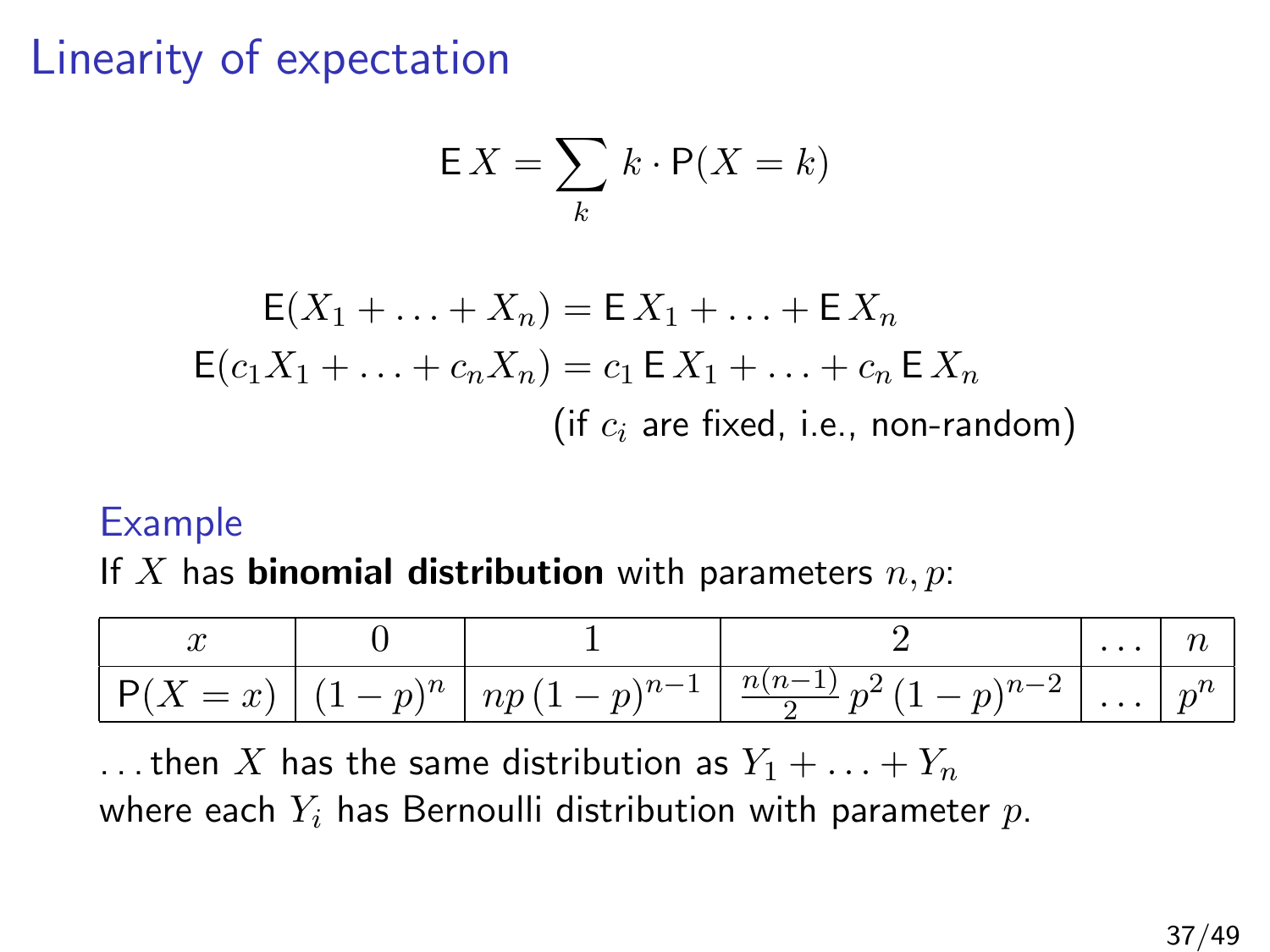# Linearity of expectation

$$
\mathsf{E}\,X = \sum_k\,k\cdot\mathsf{P}(X = k)
$$

$$
E(X_1 + \dots + X_n) = E X_1 + \dots + E X_n
$$
  
\n
$$
E(c_1 X_1 + \dots + c_n X_n) = c_1 E X_1 + \dots + c_n E X_n
$$
  
\n(if *c<sub>i</sub>* are fixed, i.e., non-random)

#### Example

If X has **binomial distribution** with parameters  $n, p$ :

| w         |             |                        |                                                                 |        |
|-----------|-------------|------------------------|-----------------------------------------------------------------|--------|
| $-r$<br>w | $n = n^{n}$ | $m110-1$<br>np<br>$-p$ | $\sim$<br>$\overline{\boldsymbol{u}}$<br>$\sim$<br>$\sim$<br>__ | $\sim$ |

... then X has the same distribution as  $Y_1 + \ldots + Y_n$ where each  $Y_i$  has Bernoulli distribution with parameter  $p$ .

But 
$$
E(Y_1 + \ldots + Y_n) = E Y_1 + \ldots + E Y_n = n \cdot p
$$
, so  $E X = n \cdot p$ .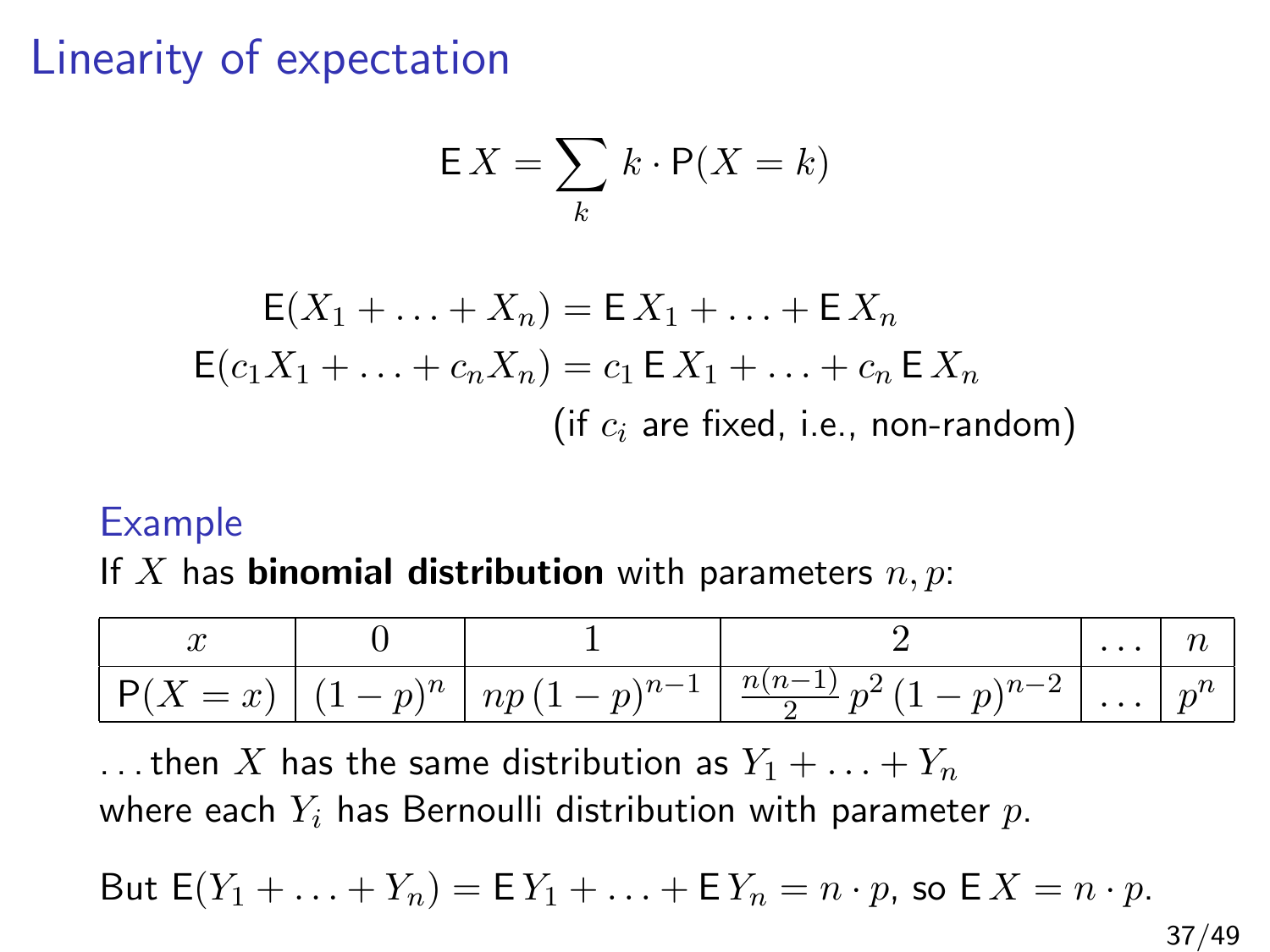Properties of expectation: Summary

$$
E(1_A) = P(A)
$$
 for any event A  
\n
$$
E(X + Y) = E X + E Y
$$
  
\n
$$
E(cX) = c \cdot EX
$$
 for any constant c  
\n
$$
E c = c
$$
 for any constant c  
\nfor any constant c  
\nfor any constant c  
\nfor any constant c  
\nfor any constant c  
\n
$$
E X \ge E Y \quad \text{if } X \ge Y
$$
  
\n
$$
E f(X) = \sum_{x} f(x) \cdot P(X = x)
$$
  
\nIf  $E X = 0$  and  $X \ge 0$ , then  $P(X = 0) = 1$ .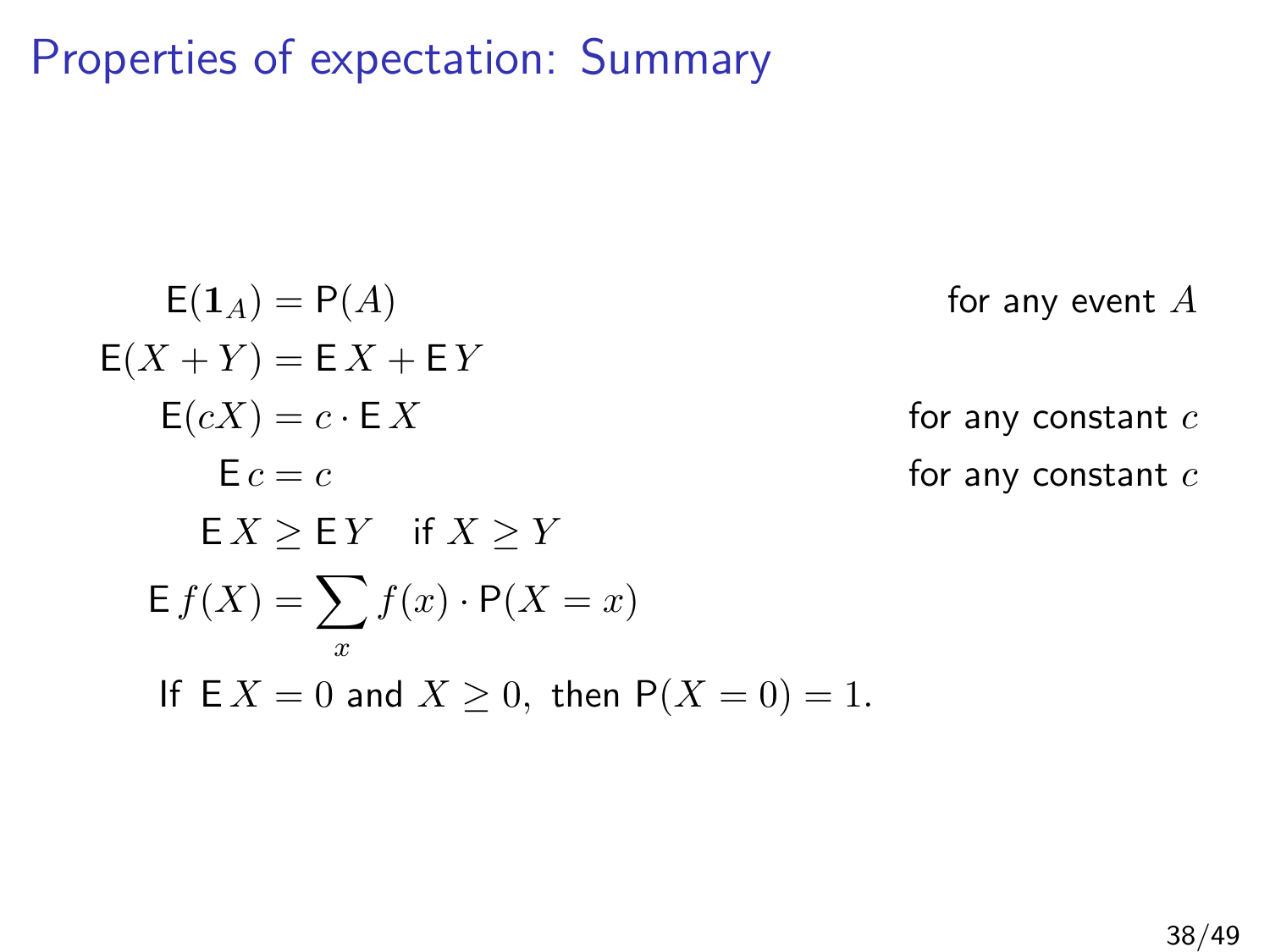Variance

$$
\text{Var}\,X = \mathsf{E}(X - \mathsf{E}\,X)^2 \ge 0
$$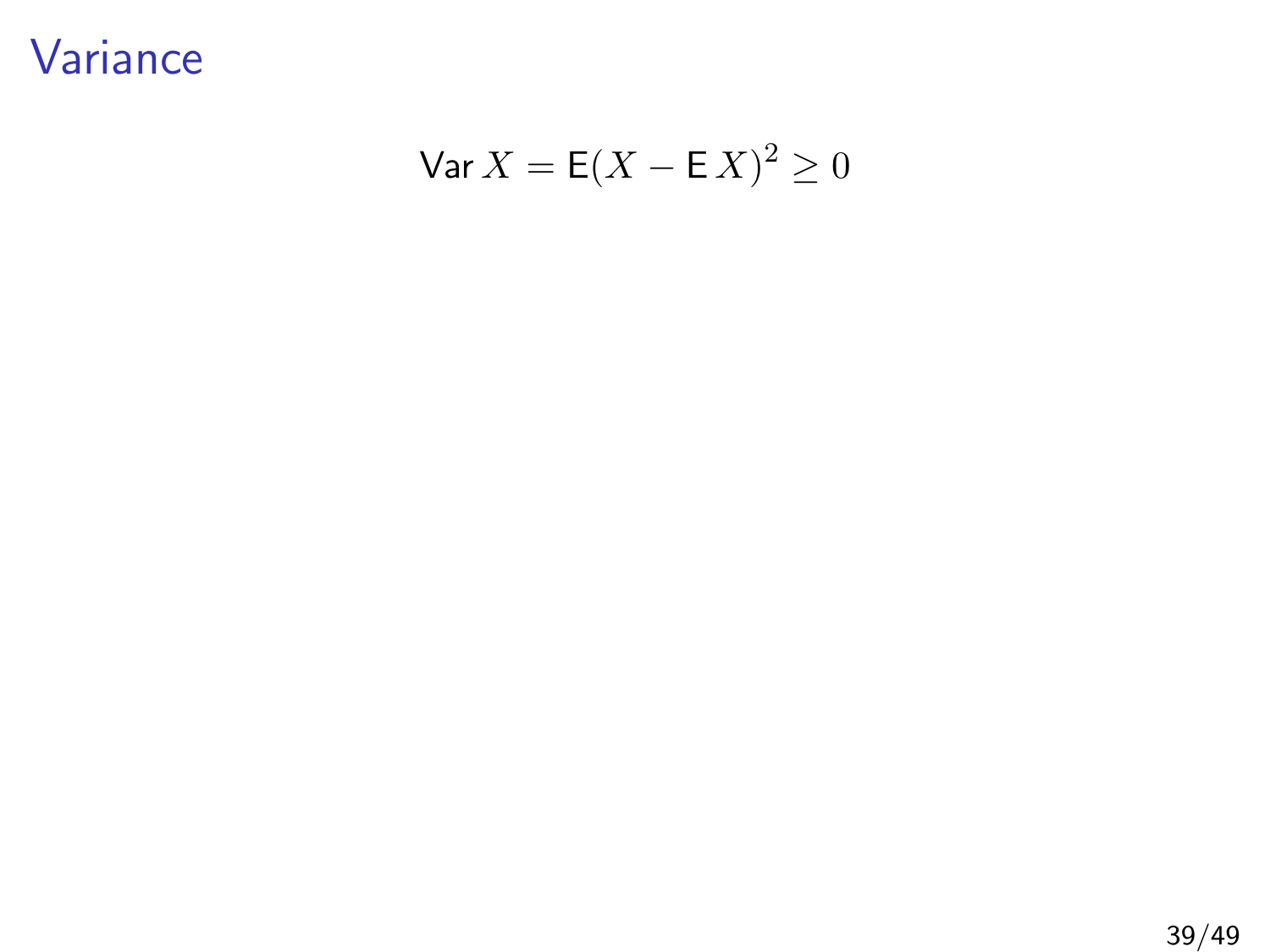Variance

$$
\text{Var}\,X = \mathsf{E}(X - \mathsf{E}\,X)^2 \ge 0
$$

$$
\begin{aligned} \n\text{Var}\,X &= \mathsf{E}(X^2 - 2X \cdot \mathsf{E}\,X + (\mathsf{E}\,X)^2) \\ \n&= \mathsf{E}\,X^2 - 2\,\mathsf{E}\,X \cdot \mathsf{E}\,X + (\mathsf{E}\,X)^2 \\ \n&= \mathsf{E}\,X^2 - (\mathsf{E}\,X)^2 \n\end{aligned}
$$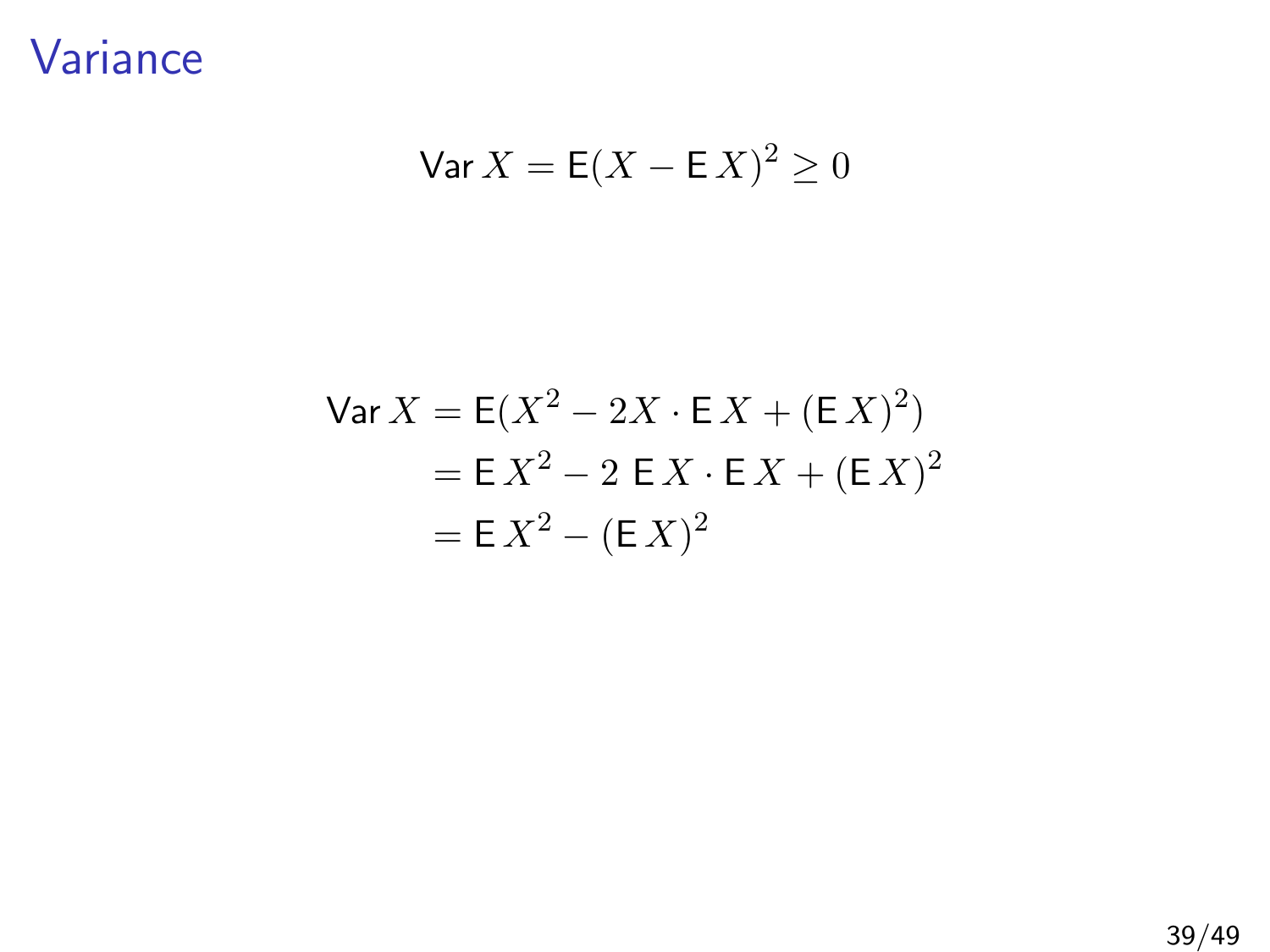Variance

$$
\text{Var}\,X = \mathsf{E}(X - \mathsf{E}\,X)^2 \ge 0
$$

$$
\begin{aligned} \n\text{Var}\,X &= \mathsf{E}(X^2 - 2X \cdot \mathsf{E}\,X + (\mathsf{E}\,X)^2) \\ \n&= \mathsf{E}\,X^2 - 2\,\mathsf{E}\,X \cdot \mathsf{E}\,X + (\mathsf{E}\,X)^2 \\ \n&= \mathsf{E}\,X^2 - (\mathsf{E}\,X)^2 \n\end{aligned}
$$

Var  $X = 0$  iff there exists a constant c such that  $P(X = c) = 1$ .

For all c we have  $\textsf{Var}(cX) = c^2 \cdot \textsf{Var}[X]$  and  $\textsf{Var}(X + c) = \textsf{Var}[X]$ .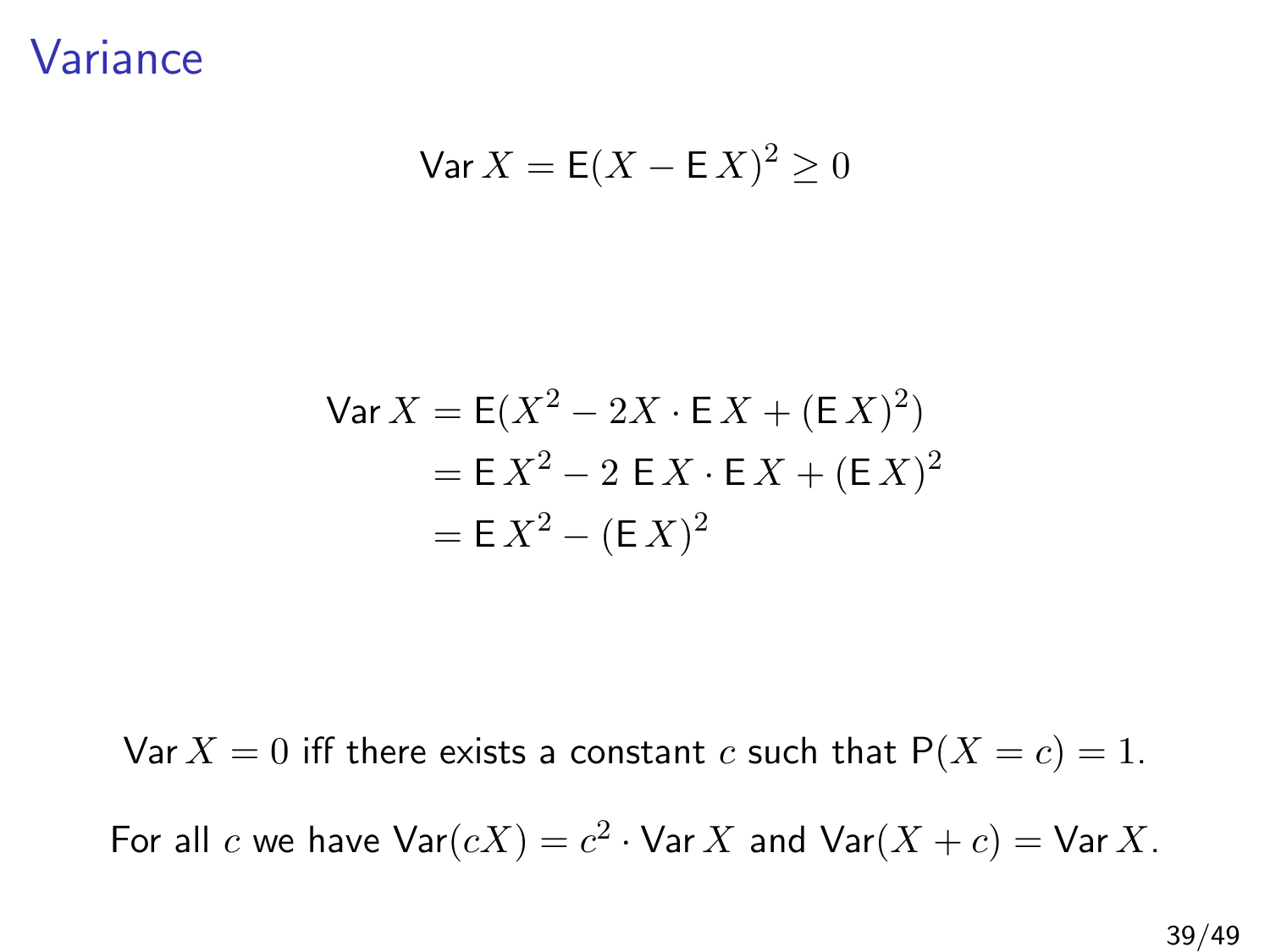## Variance of the sum: Example

Let  $X$  and  $Y$  be Bernoulli random variables associated to independent Bernoulli trials with parameter 1/2. Define  $Z = 1 - X$ .

$$
E(X + Y) = EX + EY = 1
$$
  

$$
E(X + Z) = EX + EZ = 1
$$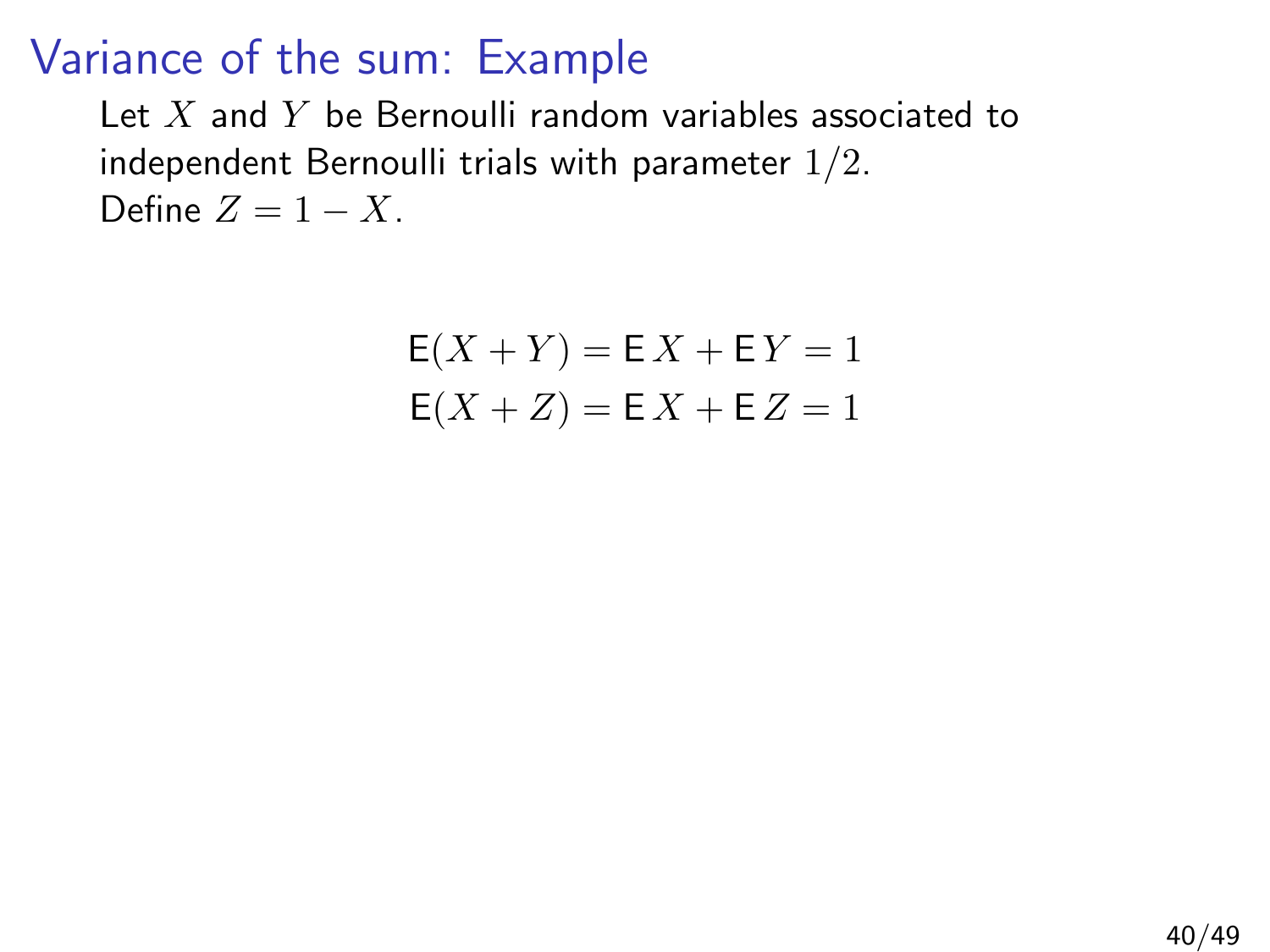## Variance of the sum: Example

Let  $X$  and  $Y$  be Bernoulli random variables associated to independent Bernoulli trials with parameter 1/2. Define  $Z = 1 - X$ .

$$
E(X + Y) = EX + EY = 1
$$
  

$$
E(X + Z) = EX + EZ = 1
$$

In fact,  $X + Z \equiv 1$ .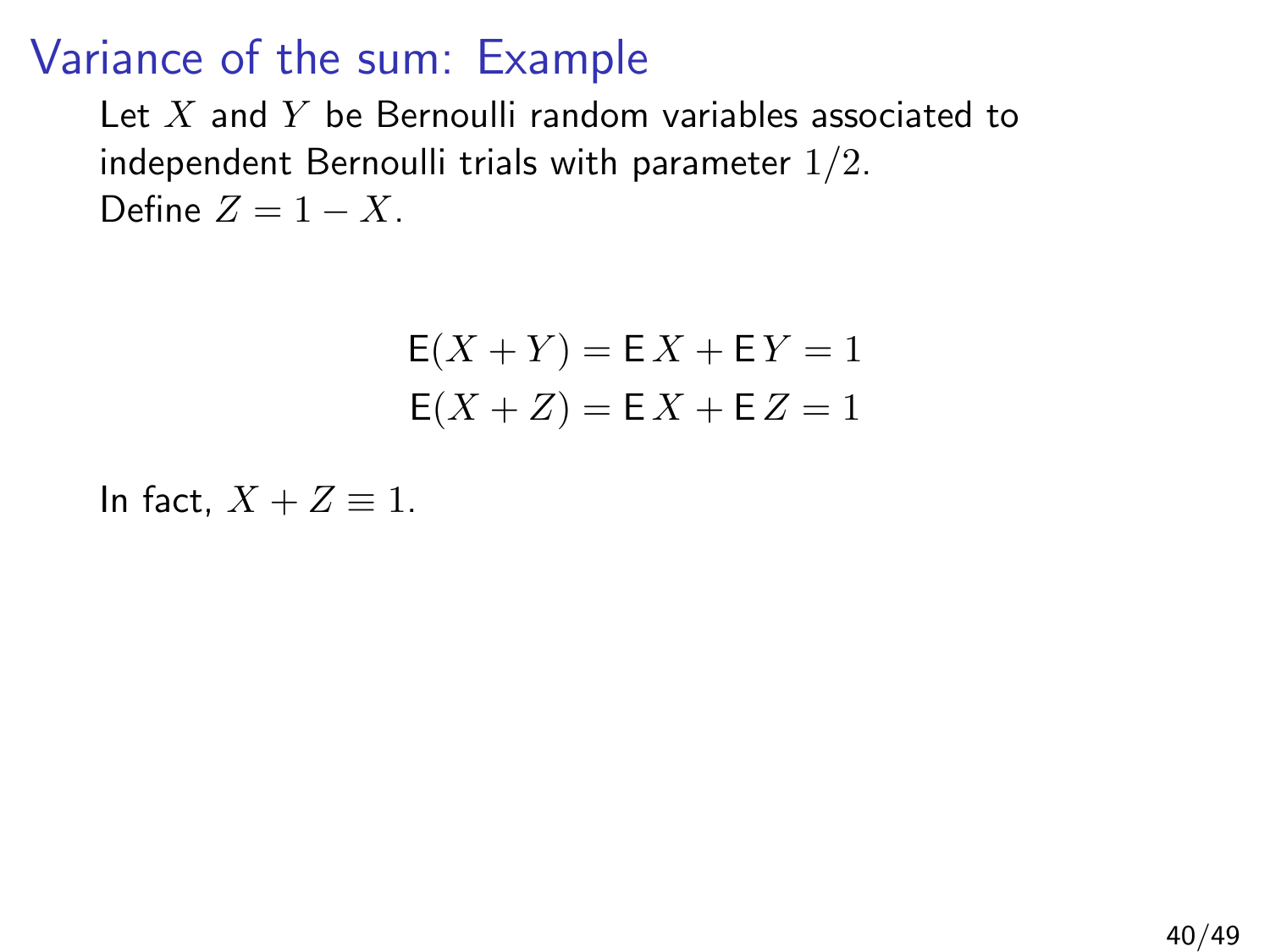### Variance of the sum: Example

Let  $X$  and  $Y$  be Bernoulli random variables associated to independent Bernoulli trials with parameter 1/2. Define  $Z = 1 - X$ .

$$
E(X + Y) = EX + EY = 1
$$
  

$$
E(X + Z) = EX + EZ = 1
$$

In fact,  $X + Z \equiv 1$ .

| $P(X + Y = k)   1/4   1/2   1/4$ |  |  |
|----------------------------------|--|--|
| $P(X+Z=k)$                       |  |  |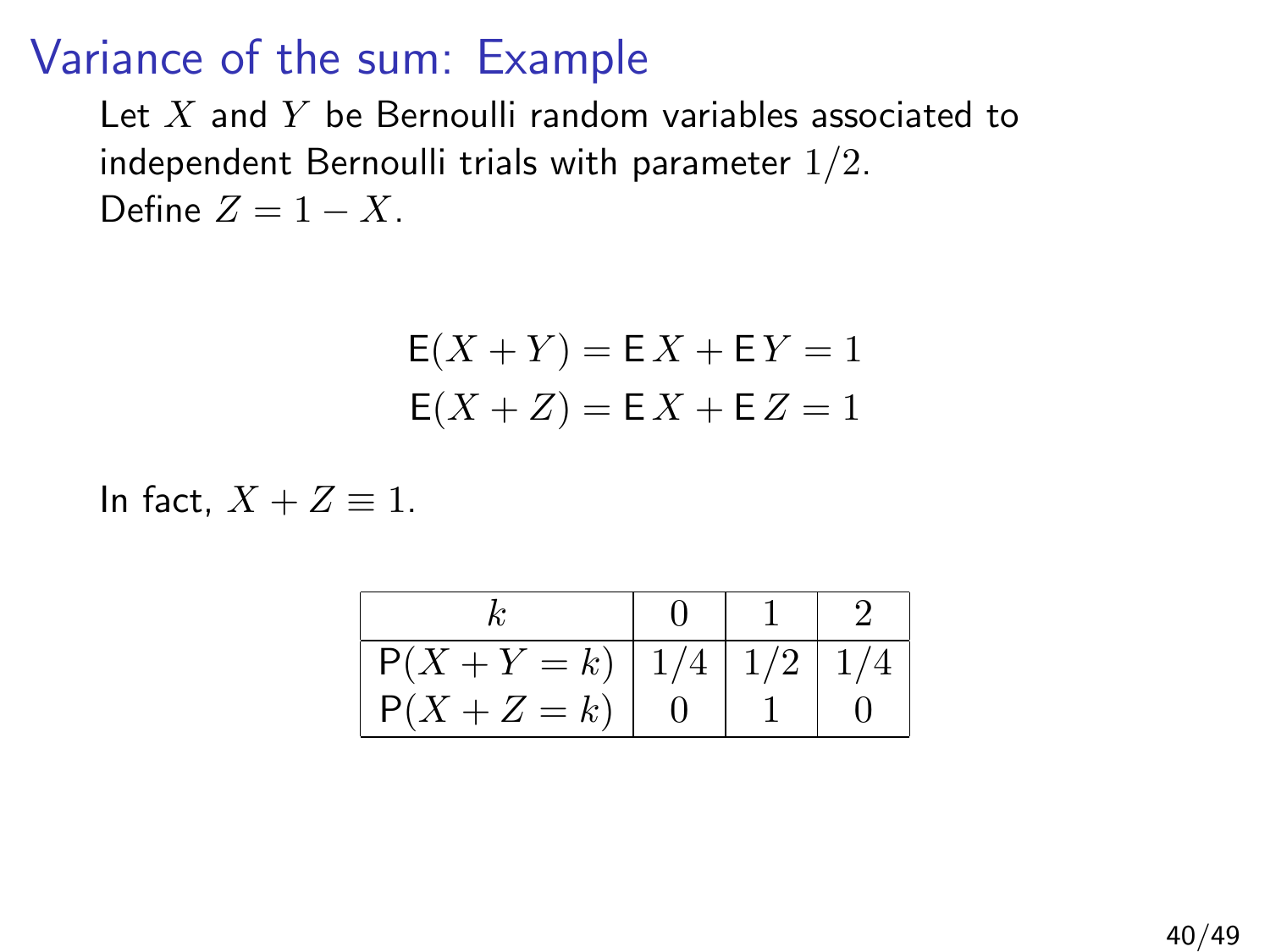#### Variance of the sum: Example

Let  $X$  and  $Y$  be Bernoulli random variables associated to independent Bernoulli trials with parameter 1/2. Define  $Z = 1 - X$ .

$$
E(X + Y) = EX + EY = 1
$$
  

$$
E(X + Z) = EX + EZ = 1
$$

In fact,  $X + Z \equiv 1$ .

| k            | 0     | 1     | 2     |
|--------------|-------|-------|-------|
| P(X + Y = k) | $1/4$ | $1/2$ | $1/4$ |
| P(X + Z = k) | 0     | 1     | 0     |

$$
Var(X + Y) = E(X + Y - 1)2 = 1/2
$$

$$
Var(X + Z) = E(X + Z - 1)2 = 0
$$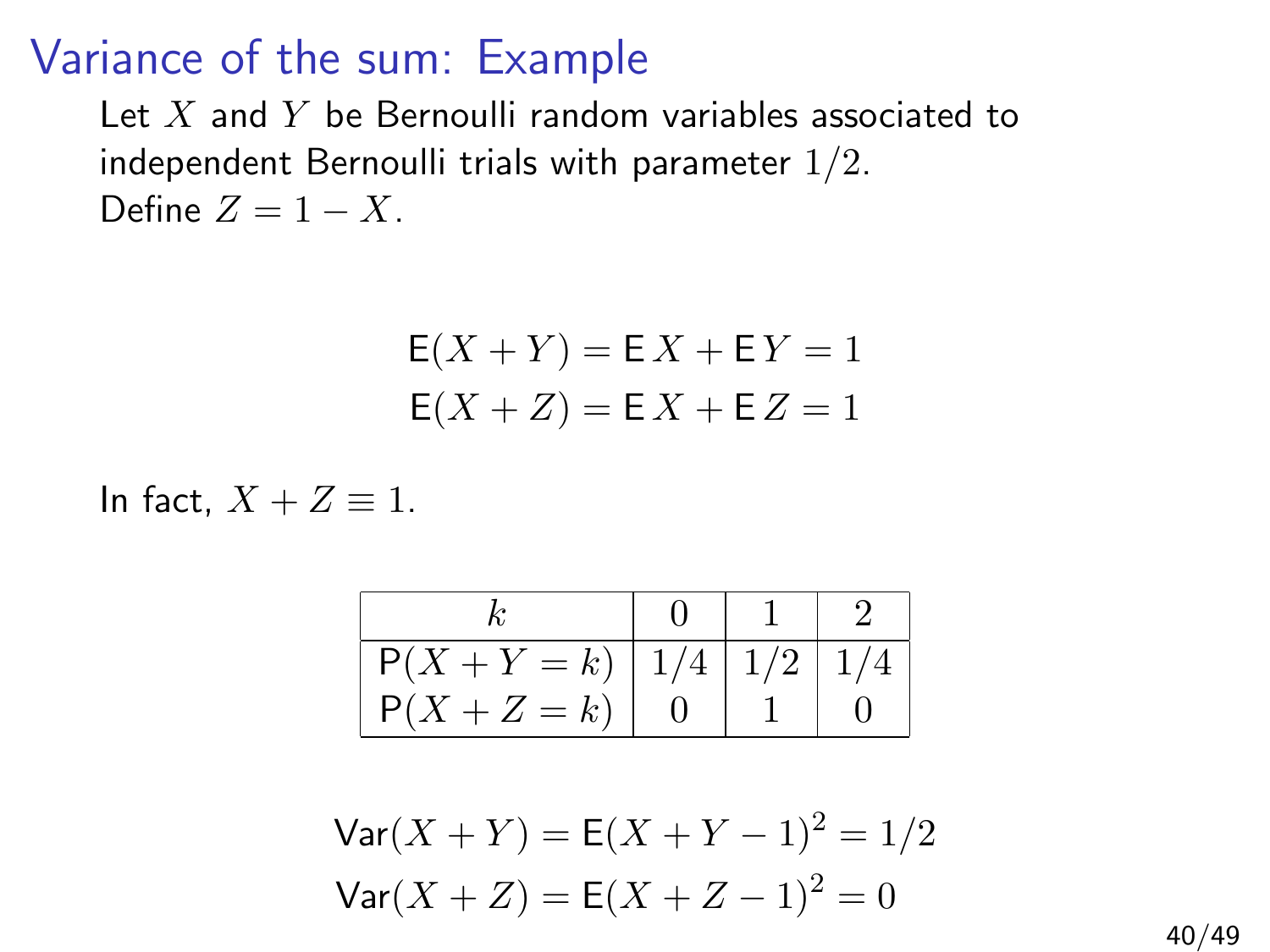# Variance of the sum

$$
\begin{aligned}\n\text{Var}(X+Y) &= \mathsf{E}\left((X+Y) - \mathsf{E}(X+Y)\right)^2 \\
&= \mathsf{E}\left((X-\mathsf{E}\,X) + (Y-\mathsf{E}\,Y)\right)^2 \\
&= \mathsf{E}\left((X-\mathsf{E}\,X)^2 + 2\,(X-\mathsf{E}\,X)(Y-\mathsf{E}\,Y) + (Y-\mathsf{E}\,Y)^2\right) \\
&= \mathsf{E}(X-\mathsf{E}\,X)^2 + \mathsf{E}(Y-\mathsf{E}\,Y)^2 + 2\,\mathsf{E}(X-\mathsf{E}\,X)(Y-\mathsf{E}\,Y) \\
&= \text{Var}\,X + \text{Var}\,Y + 2\,\mathsf{E}(XY - X\,\mathsf{E}\,Y - Y\,\mathsf{E}\,X + \mathsf{E}\,X\cdot\mathsf{E}\,Y) \\
&= \text{Var}\,X + \text{Var}\,Y + 2(\mathsf{E}\,XY - \mathsf{E}\,X\cdot\mathsf{E}\,Y)\n\end{aligned}
$$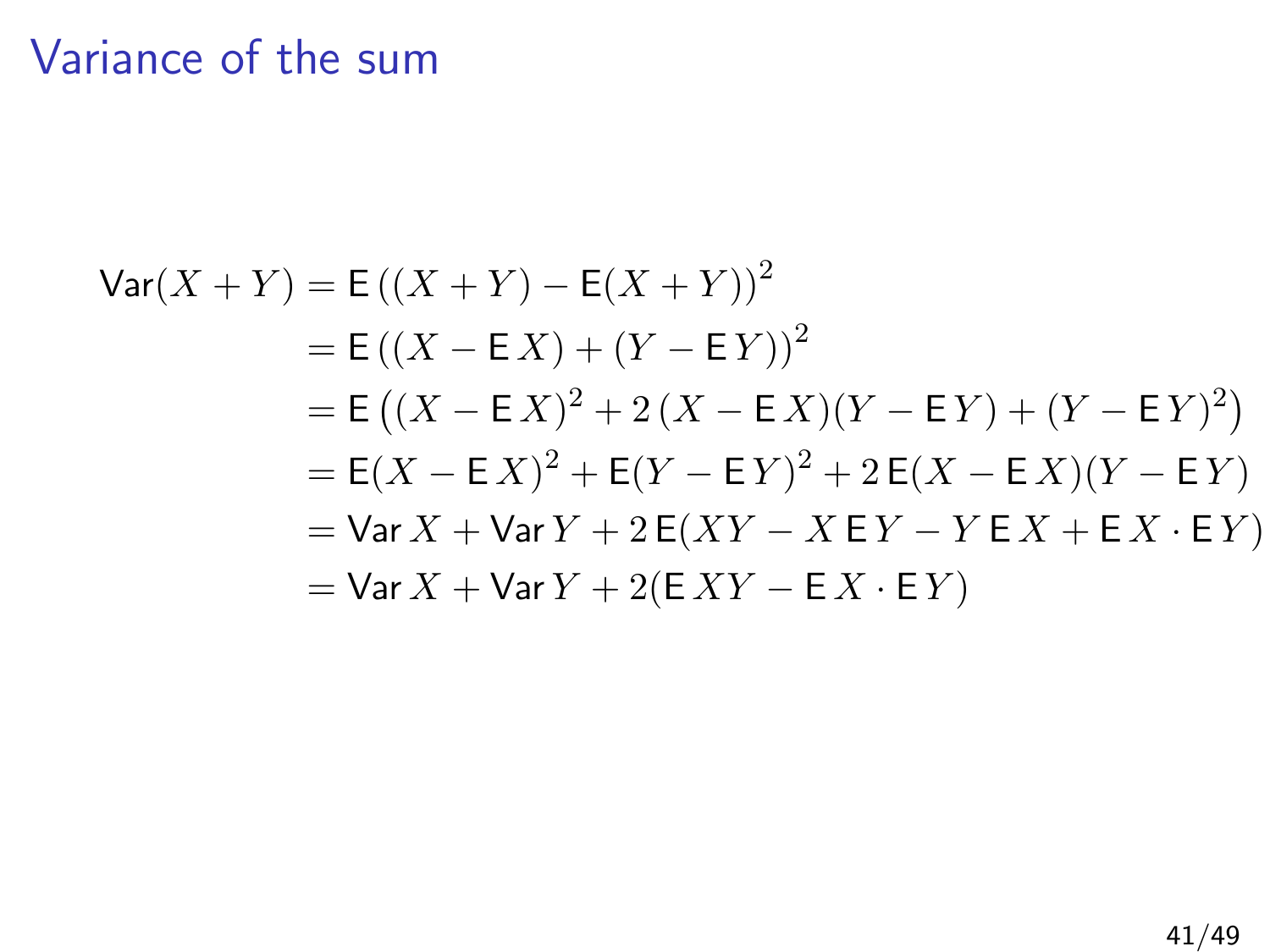### Variance of the sum

$$
\begin{aligned}\n\text{Var}(X+Y) &= \mathsf{E}\left((X+Y) - \mathsf{E}(X+Y)\right)^2 \\
&= \mathsf{E}\left((X-\mathsf{E}\,X) + (Y-\mathsf{E}\,Y)\right)^2 \\
&= \mathsf{E}\left((X-\mathsf{E}\,X)^2 + 2\,(X-\mathsf{E}\,X)(Y-\mathsf{E}\,Y) + (Y-\mathsf{E}\,Y)^2\right) \\
&= \mathsf{E}(X-\mathsf{E}\,X)^2 + \mathsf{E}(Y-\mathsf{E}\,Y)^2 + 2\,\mathsf{E}(X-\mathsf{E}\,X)(Y-\mathsf{E}\,Y) \\
&= \text{Var}\,X + \text{Var}\,Y + 2\,\mathsf{E}(XY - X\,\mathsf{E}\,Y - Y\,\mathsf{E}\,X + \mathsf{E}\,X\cdot\mathsf{E}\,Y) \\
&= \text{Var}\,X + \text{Var}\,Y + 2(\mathsf{E}\,XY - \mathsf{E}\,X\cdot\mathsf{E}\,Y)\n\end{aligned}
$$

The difference  $E XY - E X \cdot E Y$  is called the **covariance** of X and Y, denoted  $Cov(X, Y)$ .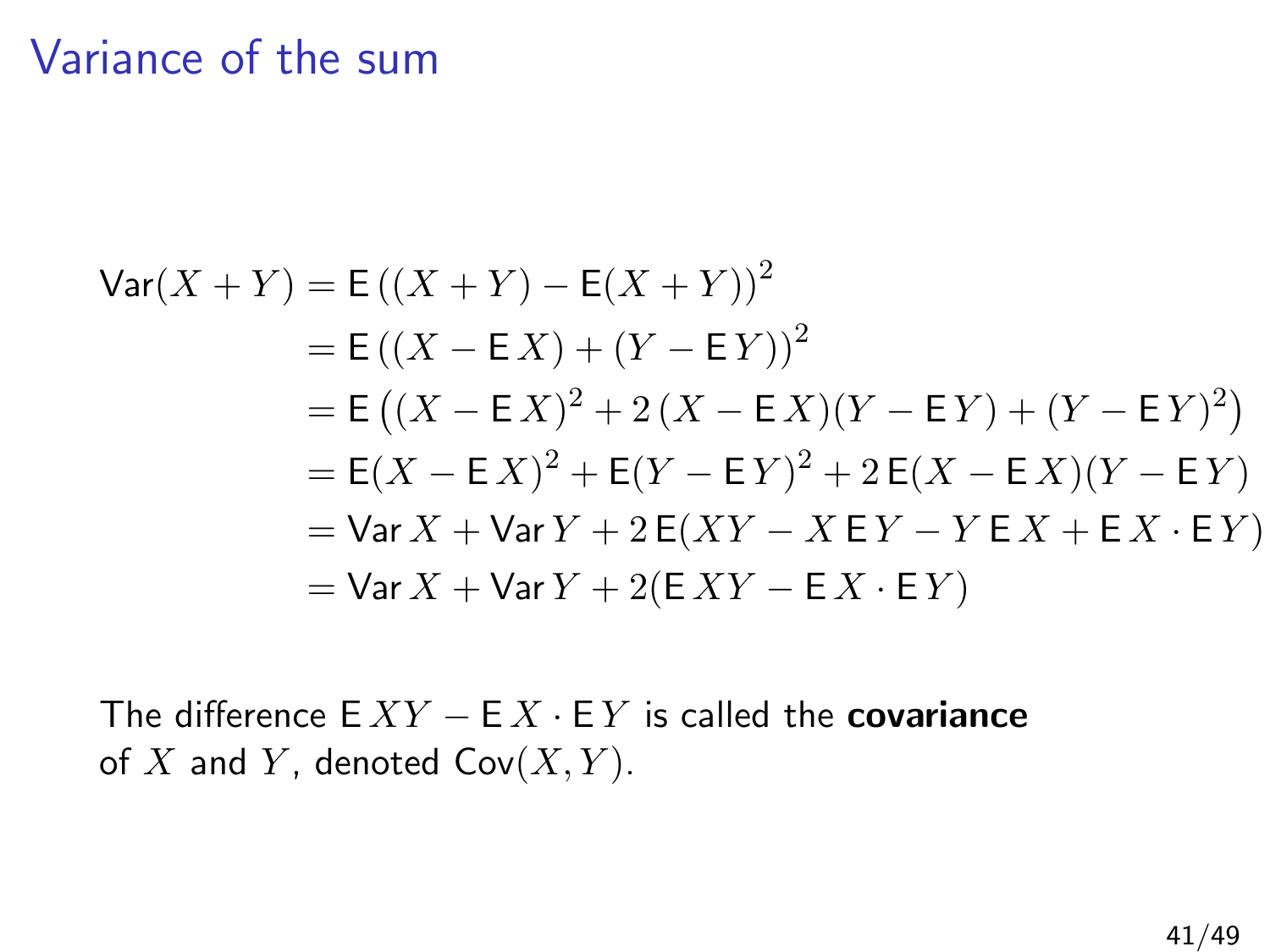# Independence of random variables

Recall that two events A and B are called **independent** if  $P(AB) = P(A) P(B)$ .

Two (discrete) random variables X and Y are **independent** if for any values x and y the events  $X = x$  and  $Y = y$  are independent.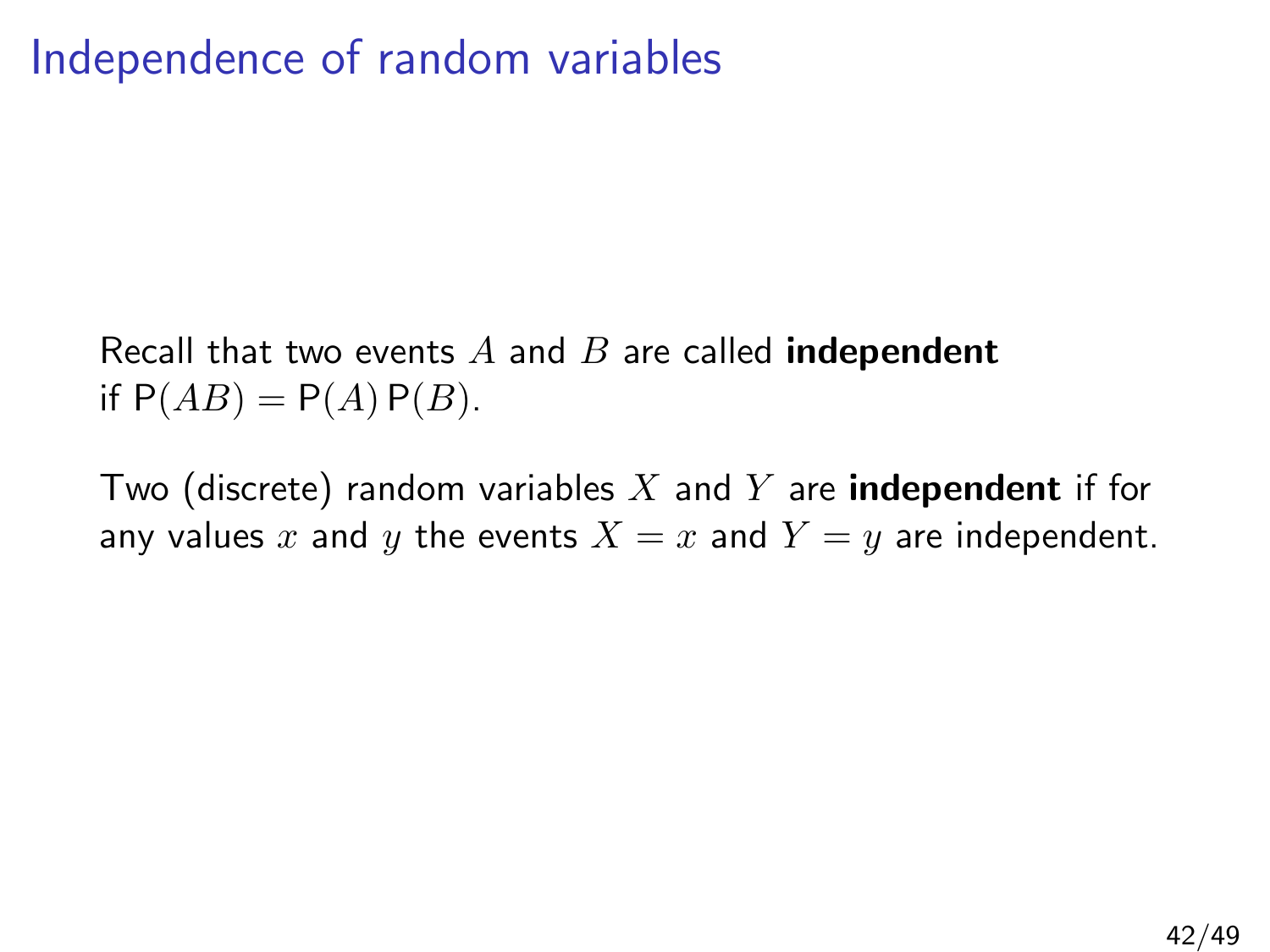Two (discrete) random variables X and Y are **independent** if for any values x and y the events  $X = x$  and  $Y = y$  are independent.

In particular, if  $X$  and  $Y$  are independent, then

$$
EXY = \sum_{k} k \cdot P(XY = k)
$$
  
=  $\sum_{k} k \cdot \sum_{xy=k} P(X = x, Y = y)$   
=  $\sum_{k} k \cdot \sum_{xy=k} P(X = x) P(Y = y)$   
=  $\sum_{x} x P(X = x) \sum_{y} y P(Y = y)$   
=  $\left(\sum_{x} x P(X = x)\right) \cdot \left(\sum_{y} y P(Y = y)\right) = EX \cdot EY$ 

43/49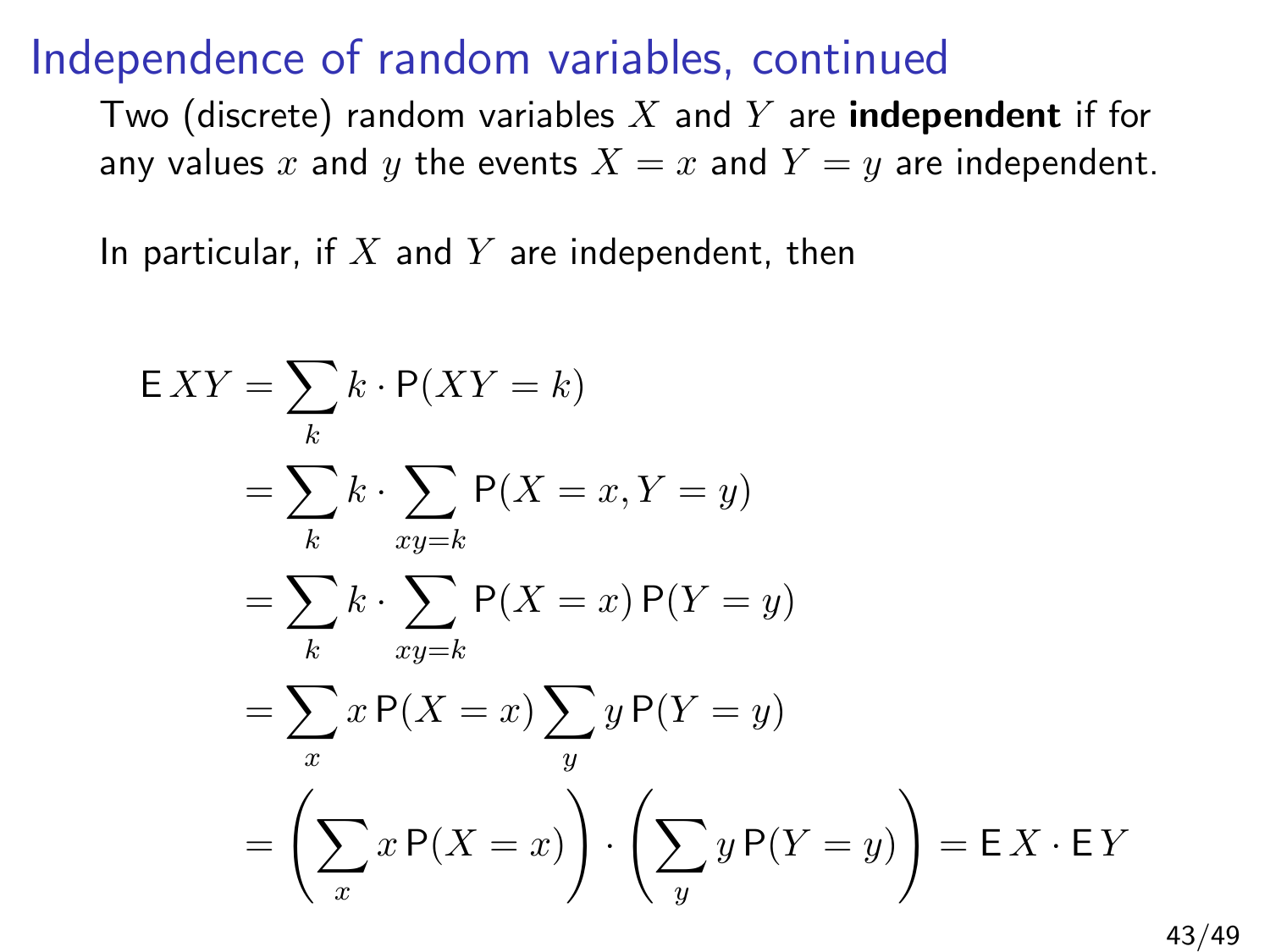Two (discrete) random variables X and Y are **independent** if for any values x and y the events  $X = x$  and  $Y = y$  are independent.

In particular, if  $X$  and  $Y$  are independent, then

 $E XY = E X \cdot E Y$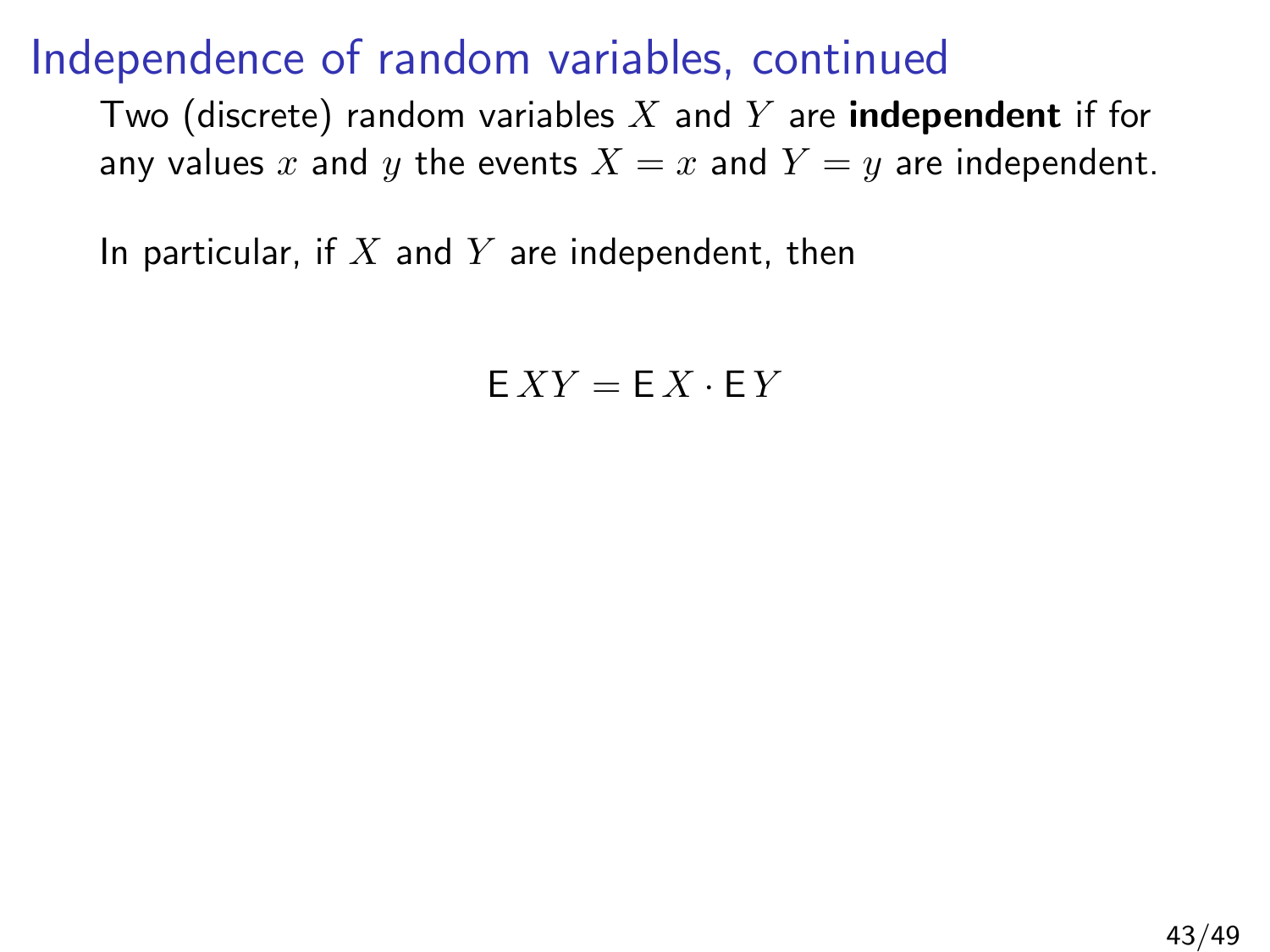Two (discrete) random variables X and Y are **independent** if for any values x and y the events  $X = x$  and  $Y = y$  are independent.

In particular, if  $X$  and  $Y$  are independent, then

 $F XY = F X \cdot F Y$  $Var(X + Y) = Var X + Var Y + 2(E X Y - EX \cdot E Y)$  $=$  Var  $X +$  Var  $Y$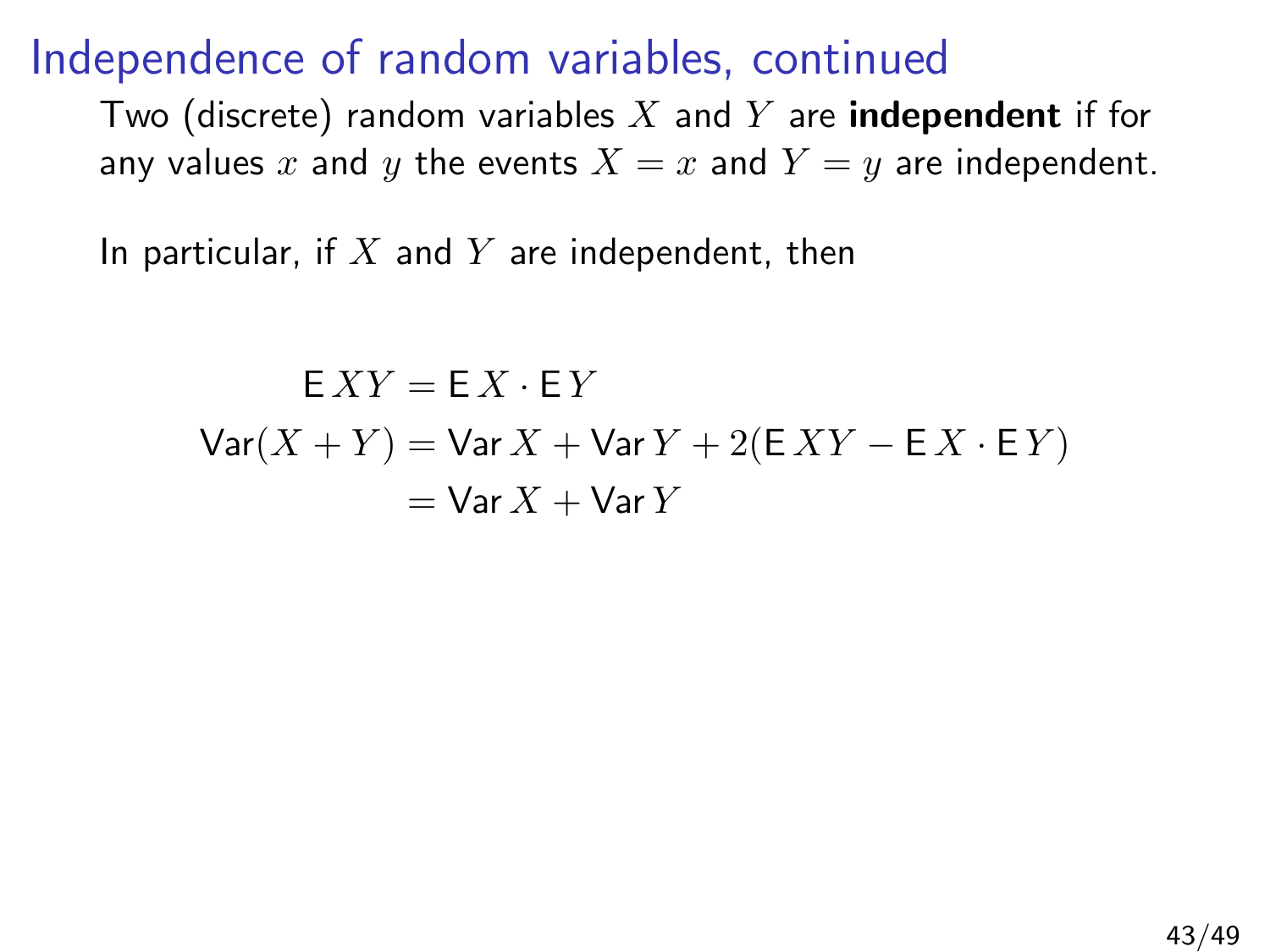Two (discrete) random variables X and Y are **independent** if for any values x and y the events  $X = x$  and  $Y = y$  are independent.

In particular, if  $X$  and  $Y$  are independent, then

$$
\text{Var}(X+Y) = \text{Var}\,X + \text{Var}\,Y.
$$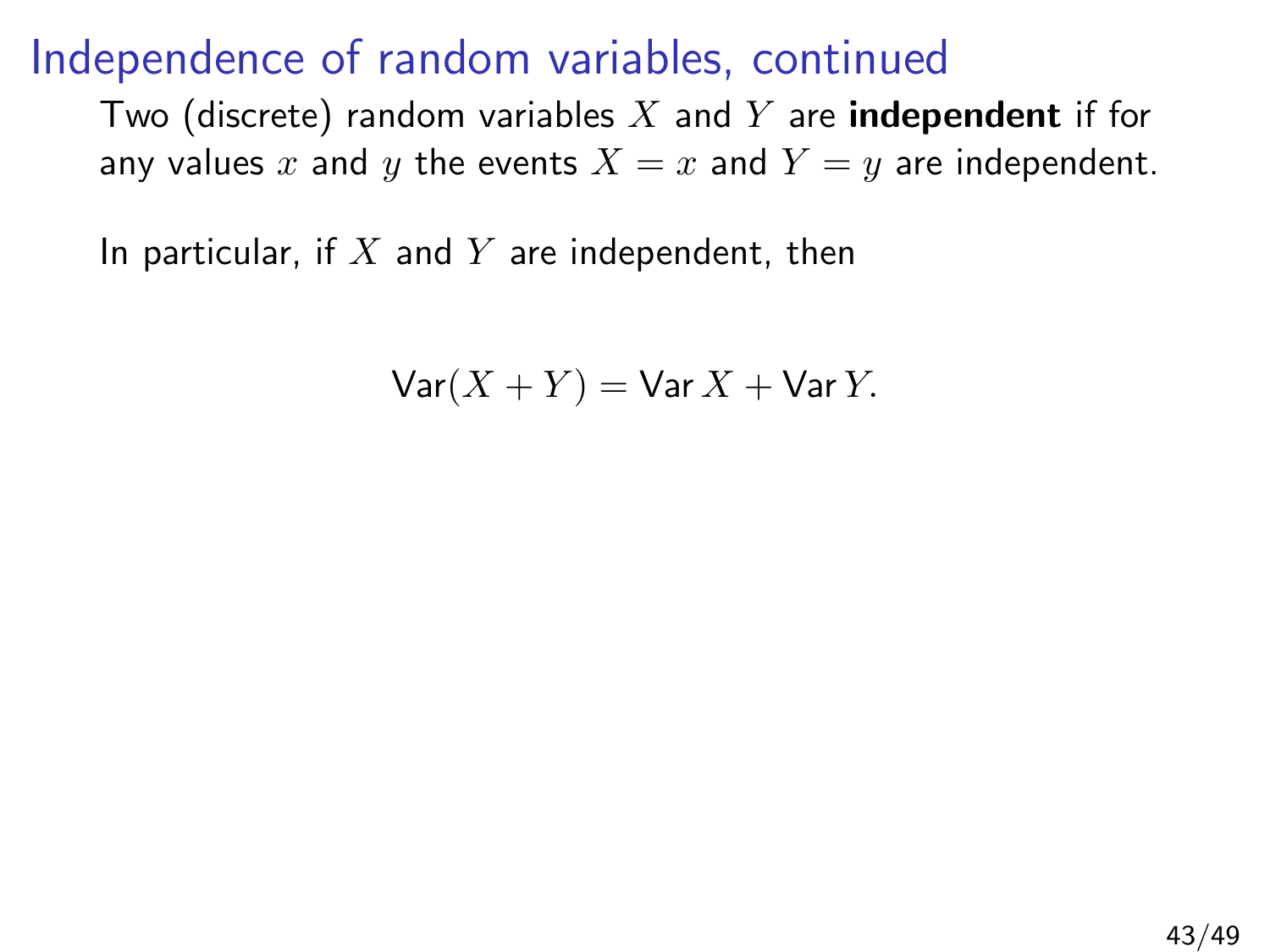Two (discrete) random variables X and Y are **independent** if for any values x and y the events  $X = x$  and  $Y = y$  are independent.

In particular, if  $X$  and  $Y$  are independent, then

$$
Var(X + Y) = Var X + Var Y.
$$

In general,

$$
\text{Var}(X+Y) = \text{Var}\,X + \text{Var}\,Y + 2\,\text{Cov}(X,Y).
$$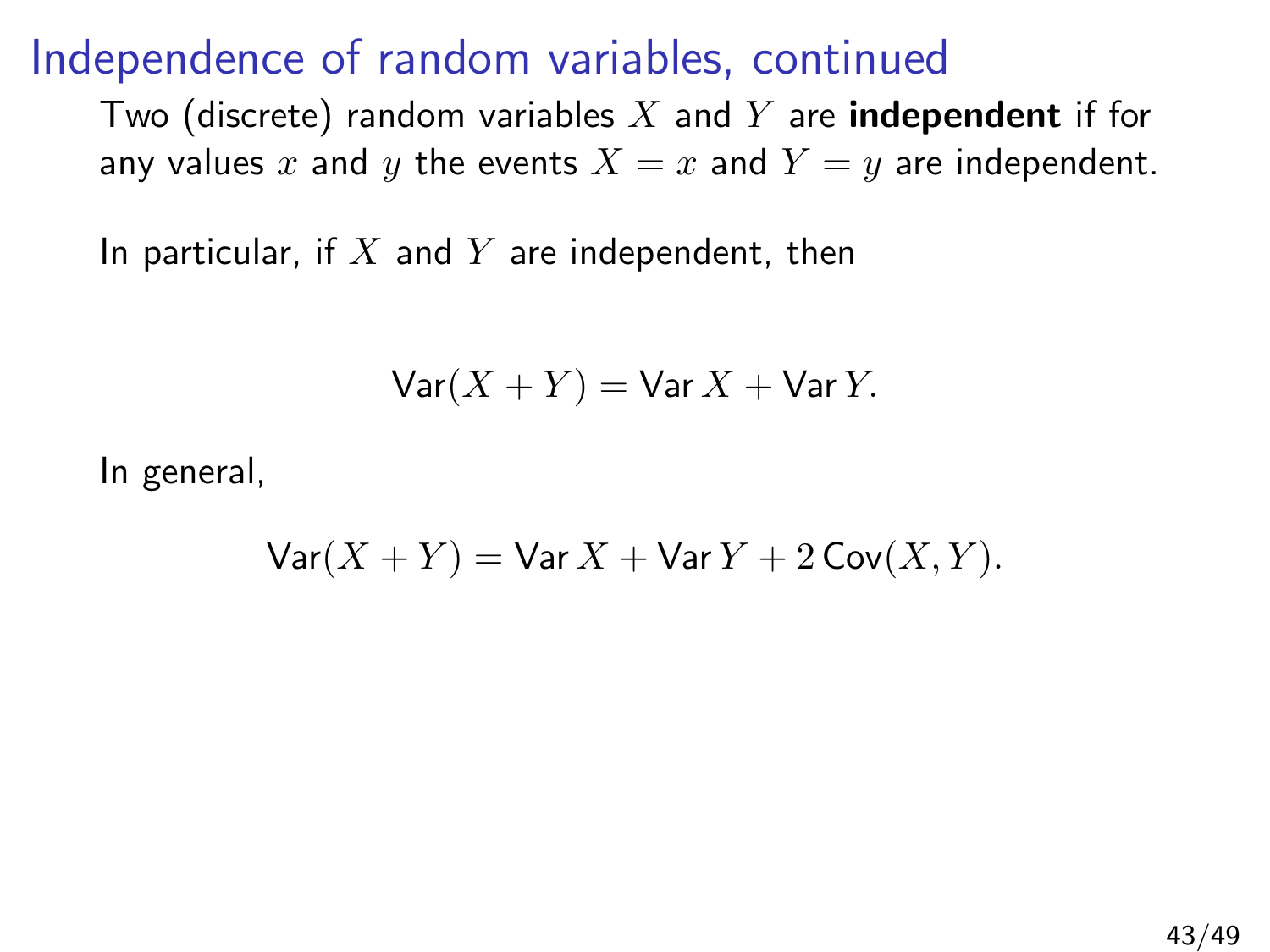## Variance: Summary

$$
\text{Var}\,X = \text{E}(X - \text{E}\,X)^2 \ge 0
$$
\n
$$
\text{Var}\,X = \text{E}\,X^2 - (\text{E}\,X)^2
$$

Var  $X = 0$  iff there exists a constant c such that  $P(X = c) = 1$ .

For all c we have  $\textsf{Var}(cX) = c^2 \cdot \textsf{Var}[X]$  and  $\textsf{Var}(X + c) = \textsf{Var}[X]$ .

$$
Var(X + Y) = Var X + Var Y + 2 Cov(X, Y)
$$
  
(Cov(X, Y) = 0 if X and Y are independent)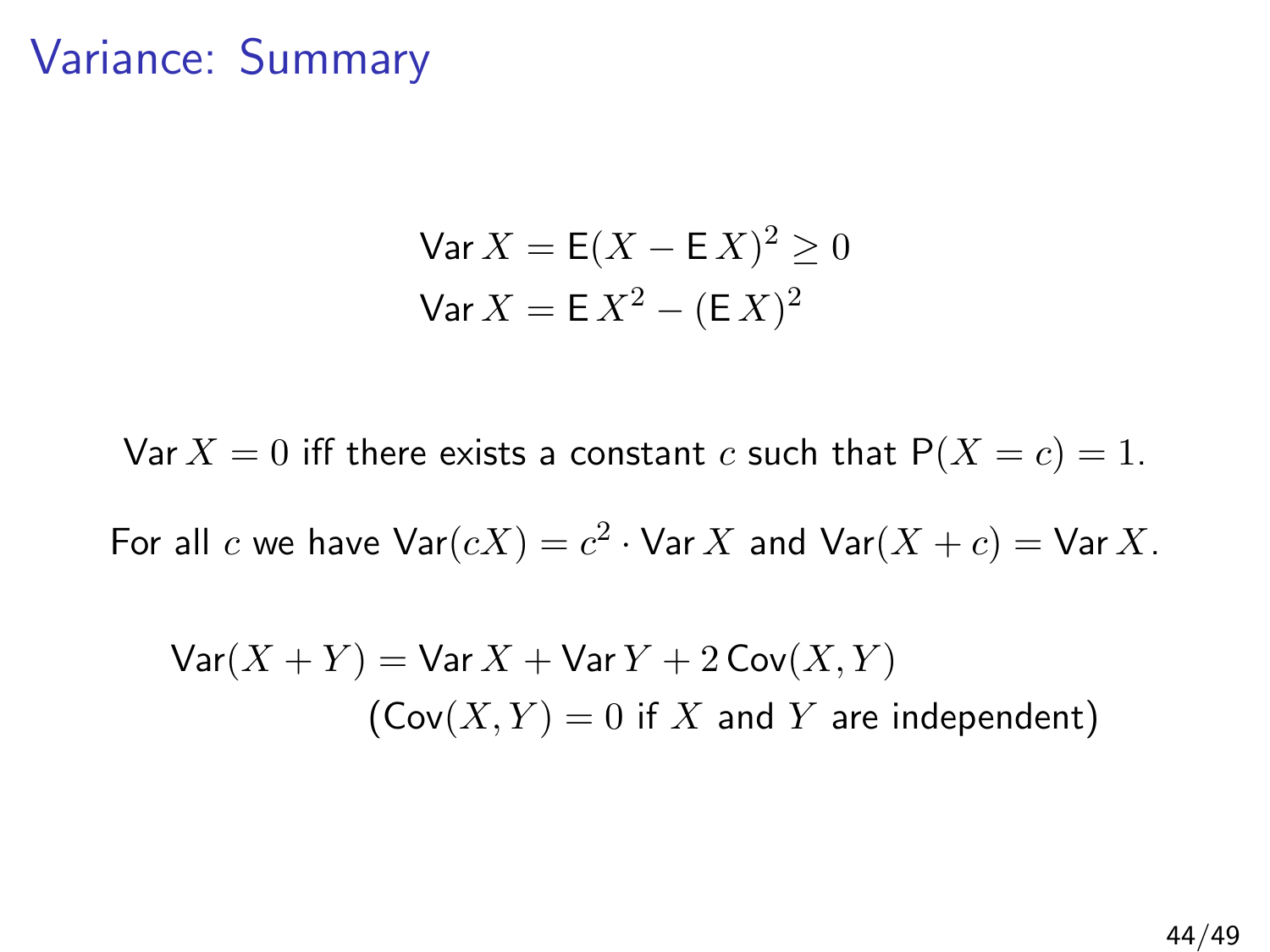Chebyshev inequality:

$$
\mathsf{P}\big(\left|X - \mathsf{E}\,X\right| \geq t\,\big) \leq \frac{\mathsf{Var}\,X}{t^2}
$$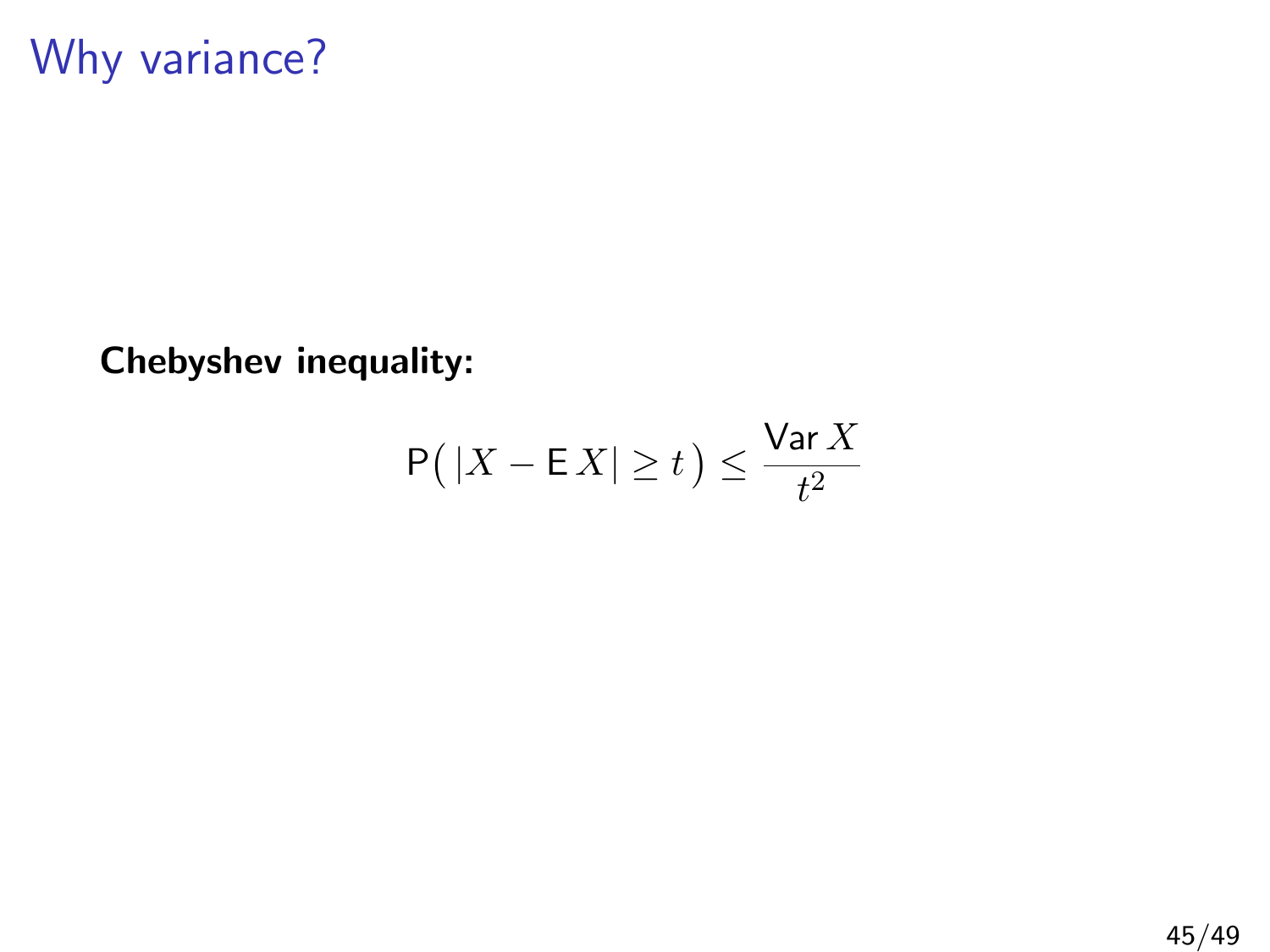#### Geometric distribution

Let  $X_1, X_2, \ldots, X_n, \ldots$  be independent Bernoulli random variables with parameter  $p$ . Call trial i a success if  $X_i = 1$  and a failure otherwise. Denote  $q = 1 - p = P(X_i = 0)$ .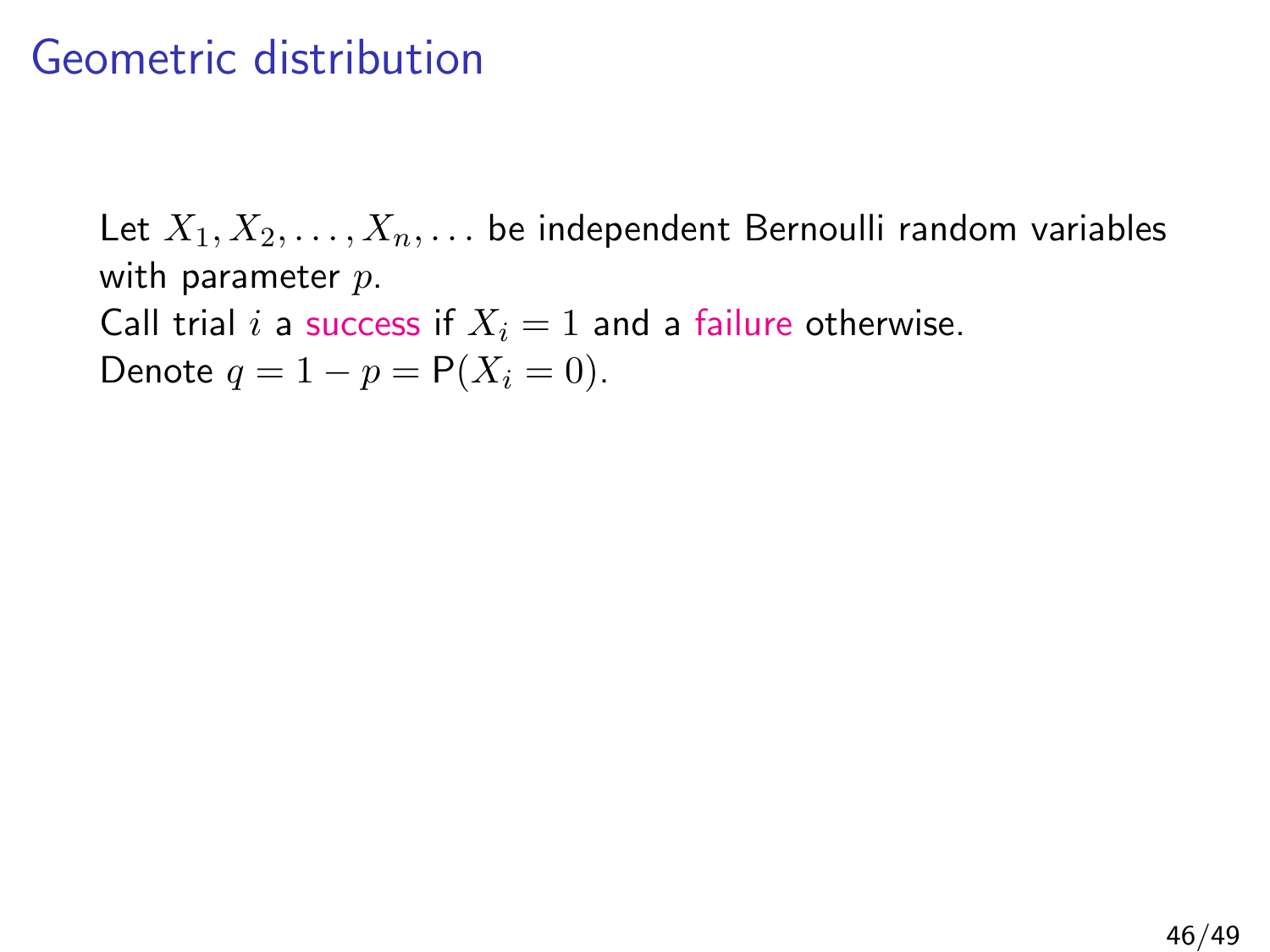#### Geometric distribution

Let  $X_1, X_2, \ldots, X_n, \ldots$  be independent Bernoulli random variables with parameter  $p$ . Call trial i a success if  $X_i = 1$  and a failure otherwise. Denote  $q = 1 - p = P(X_i = 0)$ .

Let  $Y$  denote the number of failures before the first success. Random variable Y is said to have **geometric distribution** with parameter p.

|       |  |                | $\cdots$     |        |          |
|-------|--|----------------|--------------|--------|----------|
| $= u$ |  | $\mu + pq^{2}$ | $  \ldots  $ | $pq^n$ | $\cdots$ |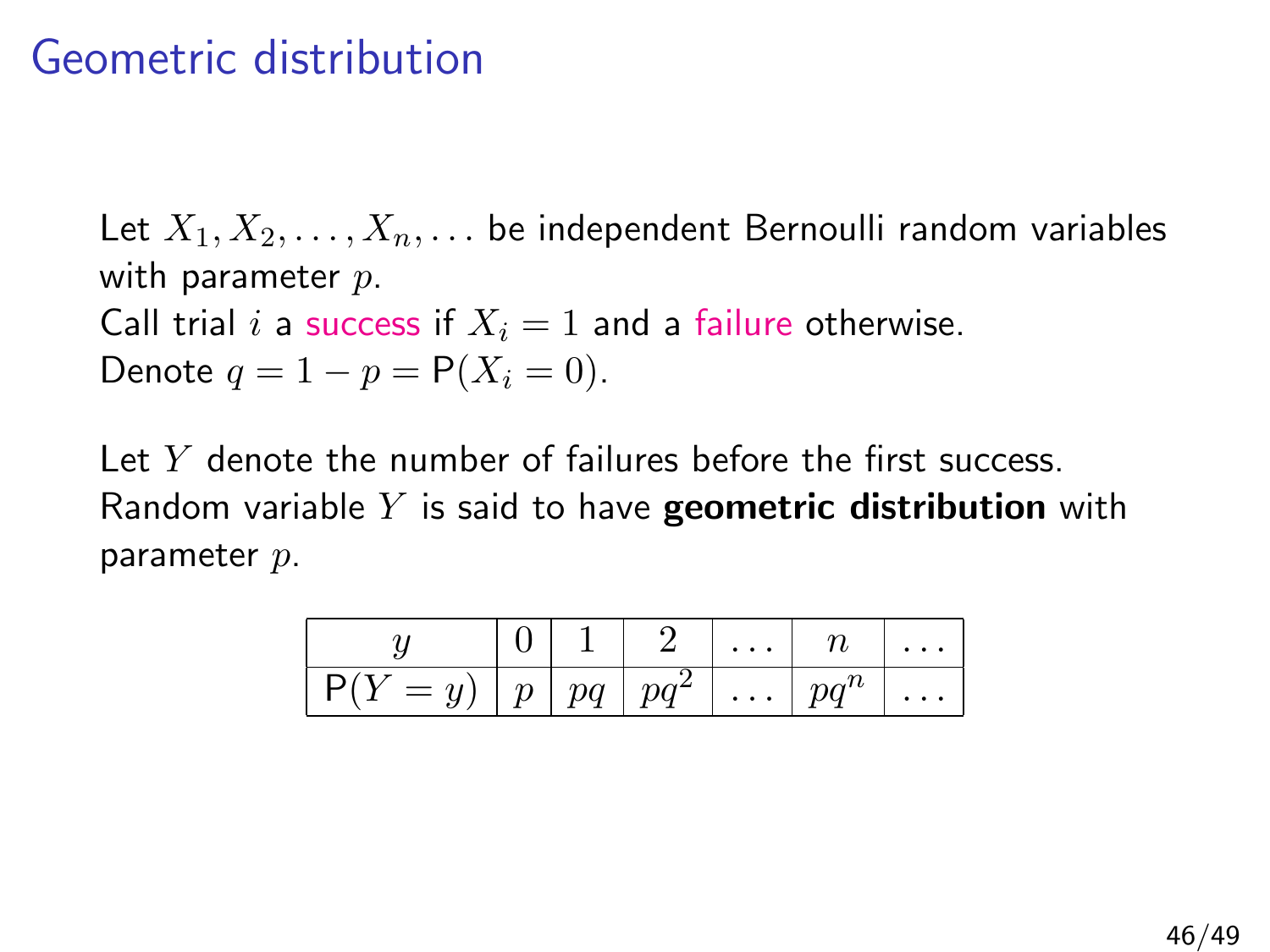# Geometric distribution: Properties

|       |    | $\cdots$ |          | $\cdots$ |
|-------|----|----------|----------|----------|
| $= u$ | pq | $\cdots$ | $pa^{n}$ | $\cdots$ |

$$
E X = \frac{q}{p}
$$
  
Var X = 
$$
\frac{q}{p^2}
$$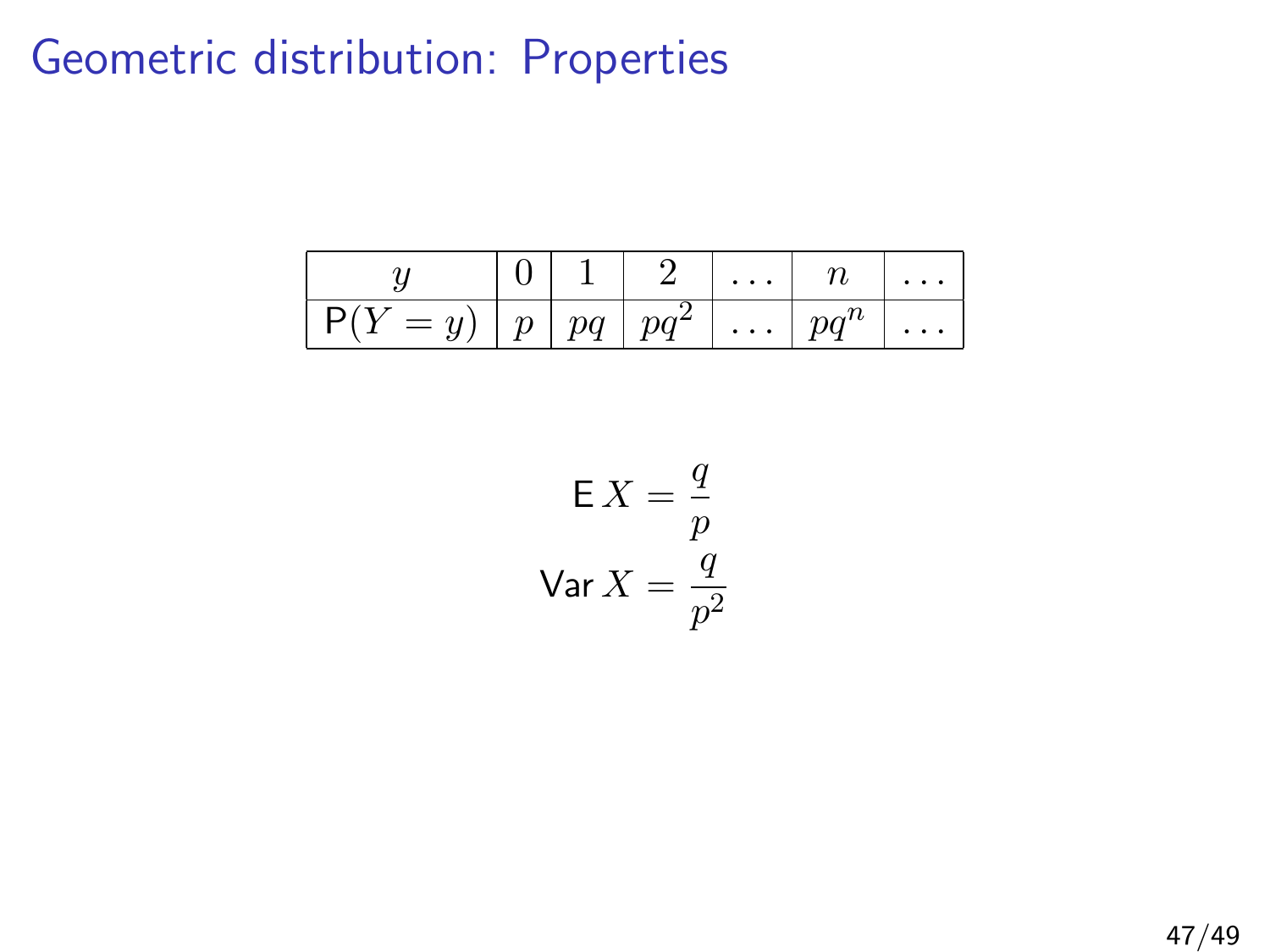# Summary of today's lecture

#### $\triangleright$  Computational complexity:

Decision and counting problems, complexity classes P, NP, and  $\#P$ 

 $\triangleright$  Probability theory: Measures, events, random variables, probability distributions